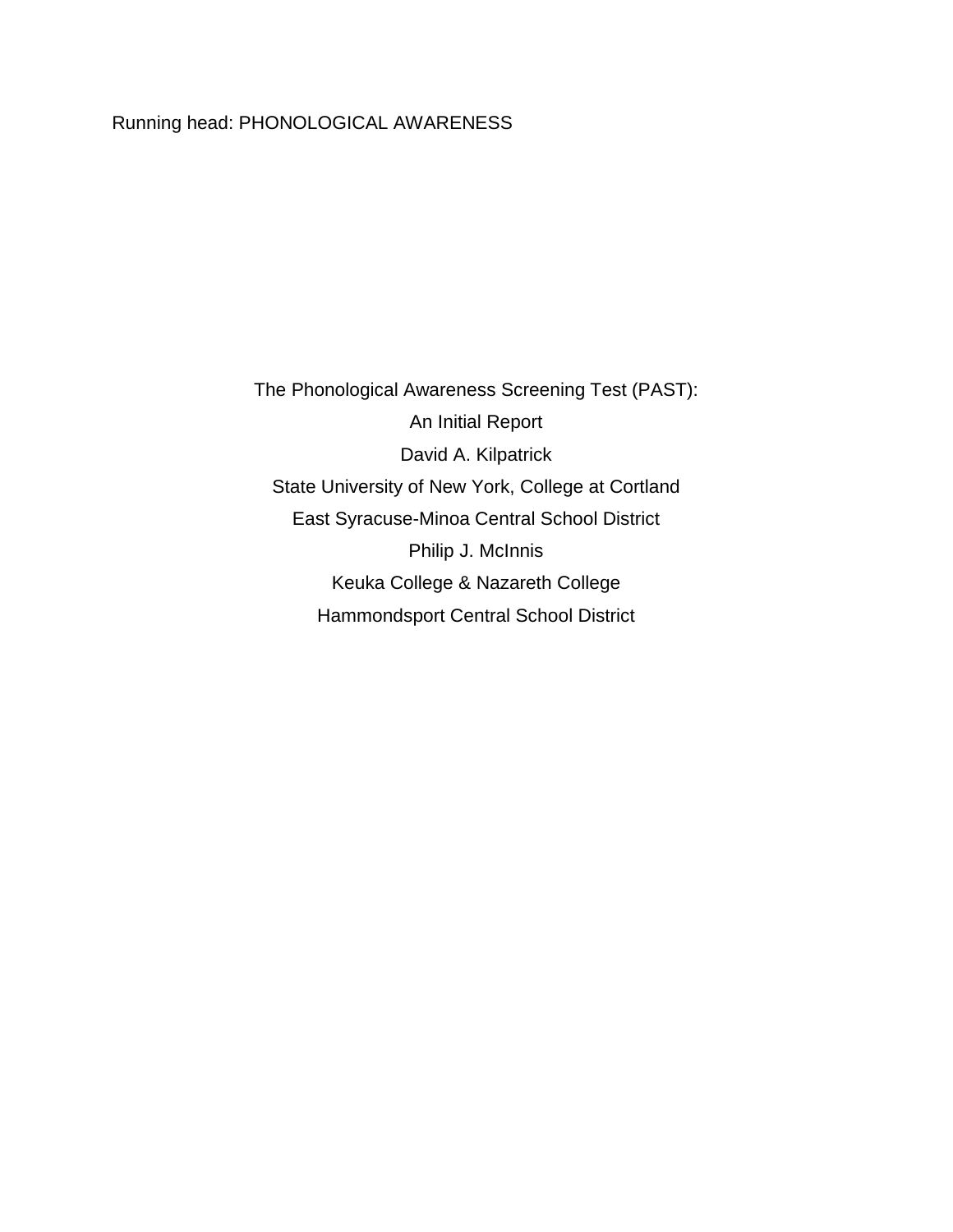#### **Abstract**

The *Phonological Awareness Screening Test* (PAST) is here presented as a valid and reliable assessment of phonological awareness that takes 5-8 minutes to administer. The data presented demonstrates that the PAST tends to correlate more strongly with word-level reading than currently available phonological awareness tests. The PAST also displays strong correlations with other tests of phonological awareness. It is offered to educational professionals and researchers as a free, public domain test. The PAST represents the third generation of the classic Rosner & Simon (1971) *Auditory Analysis Test* (AAT), but revised based on research over the last three decades as well as extensive clinical use in school settings. A review of research on phonological awareness assessment is followed by data that suggests that the PAST is a valid and reliable instrument based upon samples of typical students from kindergarten, first, second, and fifth graders, and college students along with samples of referred students from first to eighth grade. Finally, instructions for administration, scoring, and interpretation are offered.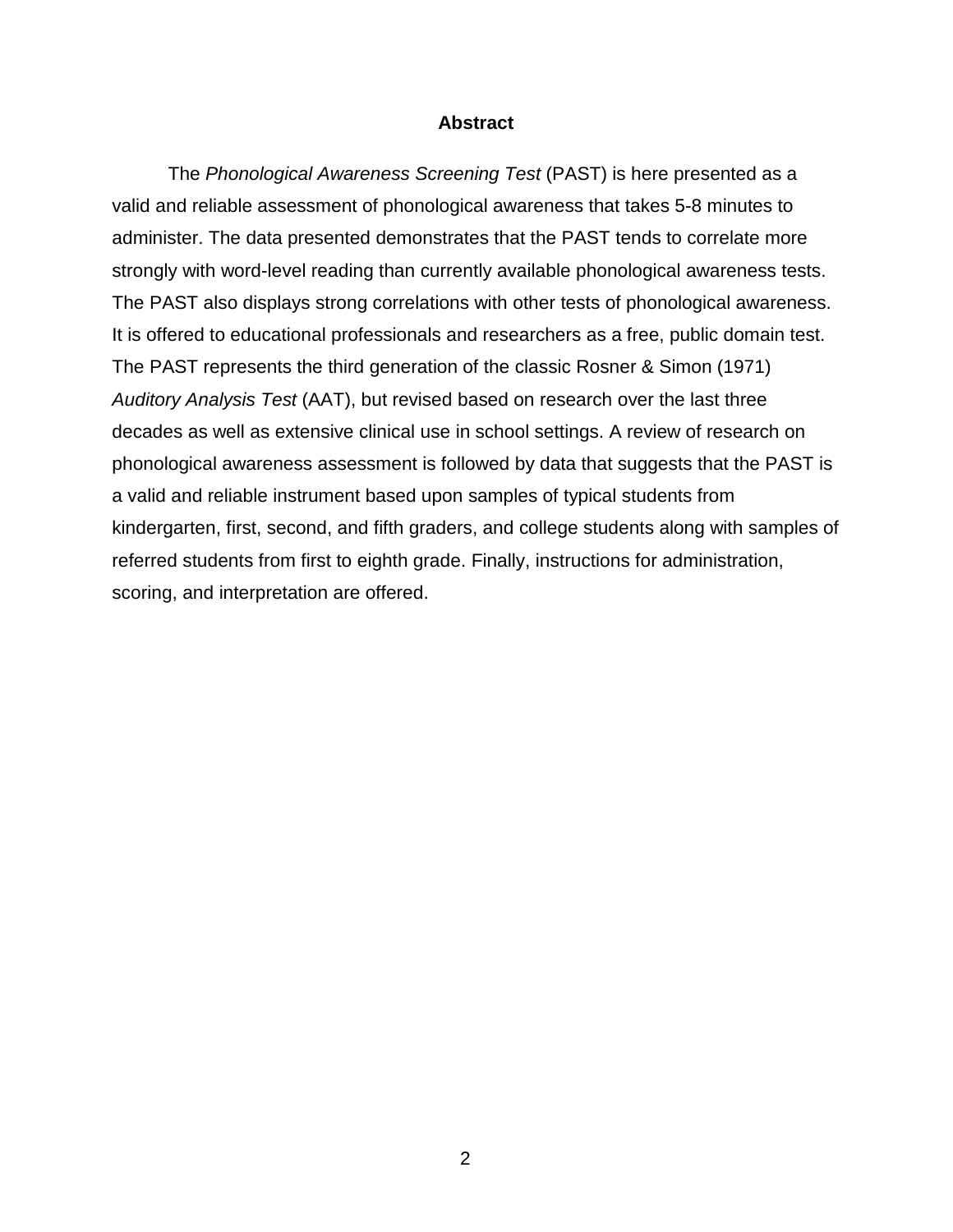#### **The Phonological Awareness Screening Test (PAST): An Initial Report**

"The ability to differentiate the sounds of the language, both in listening and speaking, has long been recognized as an important factor in learning to read. The literature concerned with the teaching of reading has repeatedly acknowledged the importance of auditory perception."

So began an article in the *Journal of Learning Disabilities* 43 years ago by Jerome Rosner & Dorothea Simon (Rosner & Simon, 1971). The article was entitled "The Auditory Analysis Test: An Initial Report." The present article is designed not simply to emulate that report, but to provide a practical update of that "initial report," with a version of their Auditory Analysis Test (*AAT*) that has been in use, in one form or another, for nearly four decades.

Rosner and Simon's *AAT* has its modern derivatives, including the *Elision* subtest from the *Comprehensive Test of Phonological Processing* (*CTOPP*; Wagner, Torgesen, & Rashotte, 1999; second edition 2013), a syllable/phoneme deletion task developed by Catts (1993) and colleagues and used in various studies (e.g., Catts, Fey, Zhang, & Tomblin, 1999, 2001) as well as in other experimenter designed versions used in studies examining phonological awareness (e.g., Hulme, et al., 2002; Laing & Hulme, 1999).

Our goal here is to present data on the *Phonological Awareness Screening Test* (*PAST*), a assessment of phonological awareness that is a direct descendent of the *AAT*. The test is presented here, with preliminary data supporting its validity and reliability, along with instructions for administration. It will be shown below that the PAST offers educational evaluators and researchers a tool that typically correlates more strongly with word-level reading and phonics skills than most phonological awareness assessments in current use and can function as a valuable supplement to existing normed test batteries. Following the tradition of the AAT, the intent of this report is to make the PAST a public domain test for practitioners and researchers to use in the assessment of phonological awareness.

To better understand the PAST, the nature of phonological awareness and its importance in reading acquisition will be briefly reviewed. Next, we will provide a brief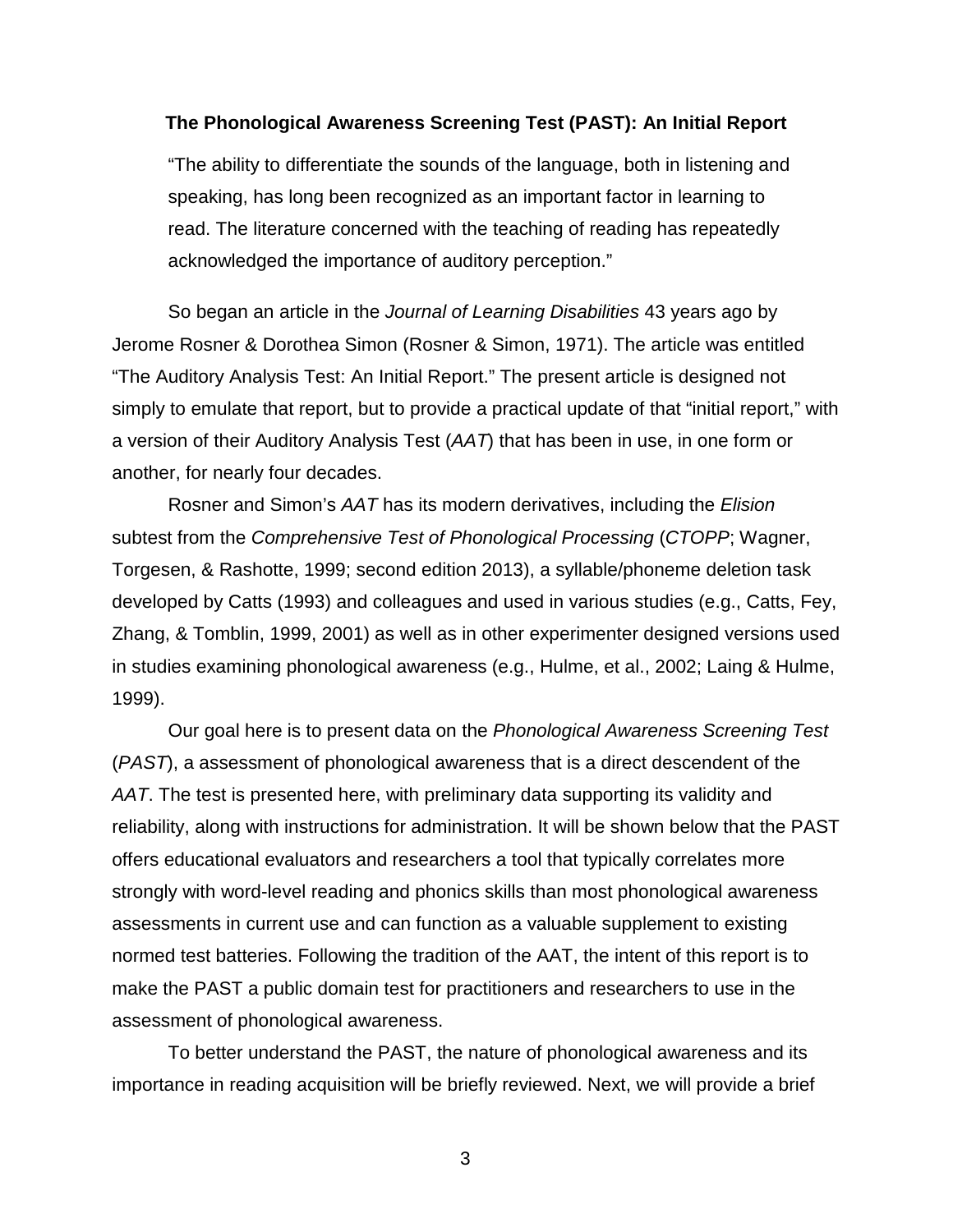history of the PAST assessment, along with information about the type of phonological awareness task utilized in the PAST. After this, the empirical data that supports the validity of the PAST will be presented. Finally, instructions for scoring and interpretation are included. This is intended to assist educators and researchers to make use of the PAST both in school-based evaluations as well as in research studies.

## **The Importance of Phonological Awareness**

Based upon extensive evidence, researchers have determined that phonological awareness is strongly associated with the development of word-level reading skills (Perfetti, Beck, Bell, & Hughes, 1987; Vellutino, Fletcher, Snowling, & Scanlon, 2004; Wagner, Torgesen, & Rashotte, 1994). Phonological awareness includes the ability to notice that spoken words can be divided into smaller units such as syllables, onsets, rimes, and phonemes. Phonemic awareness represents the most sophisticated form of phonological awareness, and the focus is on the phonemes within words. Phonemes are the smallest units of spoken language. In alphabetic languages, phonemes are typically represented by a single letter, though in English, phonemes are often represented by more than one letter (e.g., *ch–, sh–, –igh, –ck*). So, for example, most young children eventually notice that the word *red* has three phonemes (/r/ /e/ /d/) while the word *shoe* has two (/∫/ /u/). Students who develop phonological awareness are able to quickly and easily map printed words to permanent memory (Cardoso-Martins, Mamede Resende, & Assunção Rodrigues, 2002; Dixon, Stuart, & Masterson, 2002; Ehri, 2005; Høien, Lundberg, Stanovich, & Bjaalid, 1995; Laing & Hulme, 1999). Those who do not develop phonological awareness typically struggle in reading (Greenberg, Ehri, & Perin, 1997; Vellutino, et al., 1996; Vellutino, et al., 2004).

Because phonological/phonemic awareness is critical for reading, it seems important for educators to test or screen for a student's phonological awareness skills (National Reading Panel, 2000). One difficulty educators face, however, is that is that there are many ways to assess phonological awareness.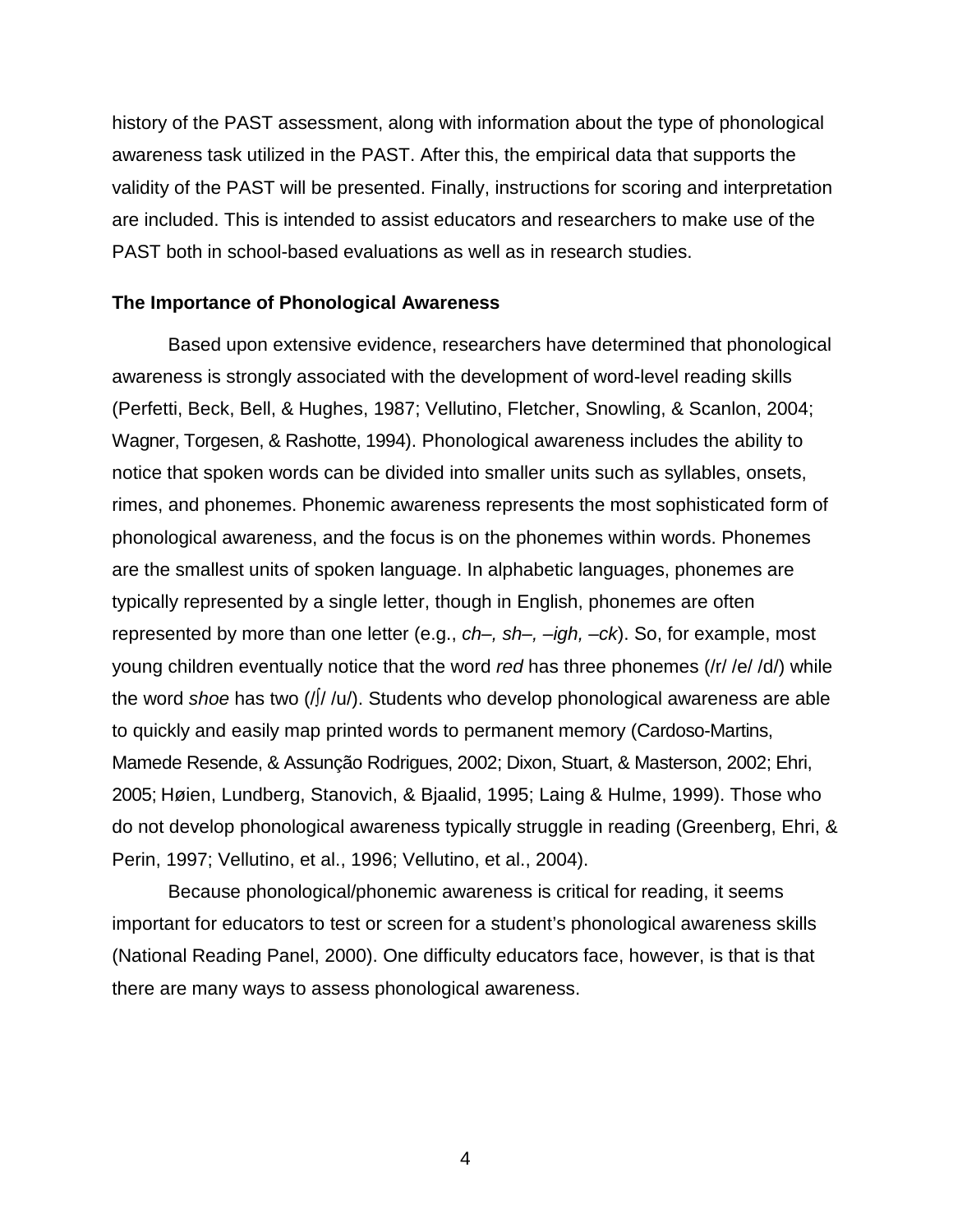#### **Phonological awareness assessment tasks**

Researchers have measured the construct of phonological awareness in a variety of ways, including rhyming, segmenting, blending, isolating, categorizing, and manipulating sounds in words (Anthony, Lonigan, Driscoll, Phillips, & Burgess, 2003; Chafouleas, Lewandowski, Smith, & Blachman, 1997; Høien, et al., 1995; Lenchner, Gerber, & Routh, 1990; Lundberg, Olofsson, & Wall, 1980; Stanovich, Cunningham, & Cramer, 1984; Yopp, 1988). *Rhyming,* as the name implies, expects children to perform a task involving rhyming or rhyme recognition. *Segmentation* consists of breaking a word into segments. With *blending* a student is given parts of words and he or she must indicate the word he would get if he "blended" those sounds together (e.g., the sounds /t/ /r/ /i/ /p/ form *trip*). *Isolation* involves determining the position of a sound within a word. For example, a student may be asked where the /d/ sound is in *dog* or *bed*. *Categorization* is most commonly represented by the *oddity task,* in which the student must indicate which word begins or ends with a different sound than the others (e.g., "Which word ends with a different sound than the others: *bike, brush, truck*?").

By contrast to these ways of assessing phonological awareness, the *AAT* and the *PAST* use *phonological manipulation*. Phonological manipulation can involve deleting sounds from words, substituting sounds, or reversing sounds (Kroese, Hynd, Knight, Hiemenz, & Hall, 2000; Lundberg, et al., 1980; McInnis, 1981, 1999; Wagner, Torgesen, Rashotte, 1999). Deletion appears to have been the earliest reported form of phonological manipulation (Bruce, 1964; Rosner & Simon, 1971).

Judging from its inclusion in many phonological awareness batteries, phonological segmentation is arguably the most widely used phonological awareness assessment in public education (e.g., DIBELS, AIMSweb, PALS, easyCBM, Yopp-Singer). One may infer that the decision to use segmentation rather than one of the other ways of assessing phonological awareness (i.e., blending, isolation, manipulation) was based upon a body of best practice research. This is not the case. Despite the hundreds of research studies on the relationship between phonological awareness and reading, to date there has been no concerted effort to determine which of the many possible approaches to phonological awareness assessment is most clinically useful to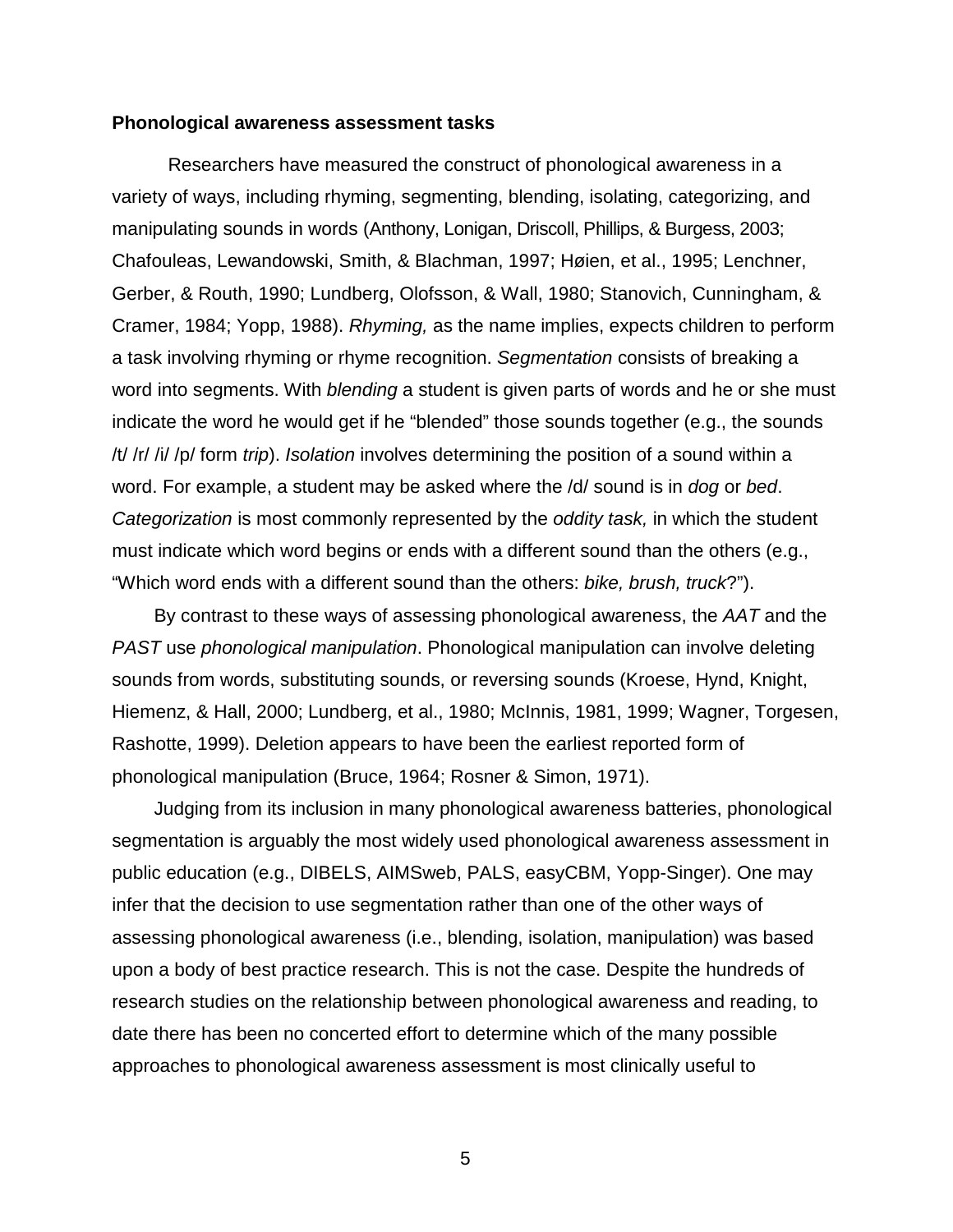educational professionals seeking to determine if phonological awareness plays a role in a student's reading difficulties.

Numerous studies have incorporated multiple phonological awareness tasks (e.g., Anthony, et al., 2003; Høien, et al., 1995; Schatschneider, et al., 1999, 2004; Seymour & Evans, 1994; Stahl & Murray, 1994; Vloedgraven, & Verhoeven, 2009; Wagner, et al., 1993; Wagner, et al., 1994; Yopp, 1988). However, these studies made no attempt to directly compare tasks for clinical utility. Rather they used multiple measures of phonological awareness to either determine the factor structure of phonological awareness or to create a phonological awareness factor that is then used to study its relationship with reading development. In two of the rare instances in which specific tasks (e.g., segmentation, blending, manipulation) were examined for clinical utility (Kilpatrick, 2012; Swank & Catts, 1994), segmentation had lower correlations with word level reading than blending and manipulation among first and second graders, and contributed no unique variance in explaining reading beyond those other two tasks.

These explicit findings roughly parallel what has been found implicitly in the phonological awareness literature. While this fact has gone largely unheralded, numerous research reports include data to show that from first grade and beyond, manipulation tasks display higher correlations with reading measures than segmentation tasks (Backman, 1983; Kroese, et al., 2000; Lenchner, et al., 1990; Perfetti, et al., 1987; Swank & Catts, 1994; Wagner, et al., 1993). Authors rarely mention this difference, so one must discover these differences by examining their correlation tables. Rare exceptions include Catts, et al. (2001) who explicitly stated phonological manipulation "ranks highly among phonological awareness tasks in predicting reading achievement" (p. 40) and Lenchner, et al., (1990) who stated that their manipulation task had a higher correlation with decoding (*r* = .78 & *r* = .74) than any segmentation task reported in the literature.

An informal task analysis suggests why this may be the case. Phonological manipulation appears to incorporate the skills tapped by other phonological awareness tasks. To do a deletion task (e.g., to change *sneak* to *seek*), or a substitution task (go from *roof* to *room*), it appears that the student must be able to segment, isolate, and blend. Thus, to delete the /n/ from *sneak*, the student must separate the sounds (*segmentation)*, then *isolate* where the /n/ is located in the word, delete it (*manipulation*), and *blend* the remaining parts to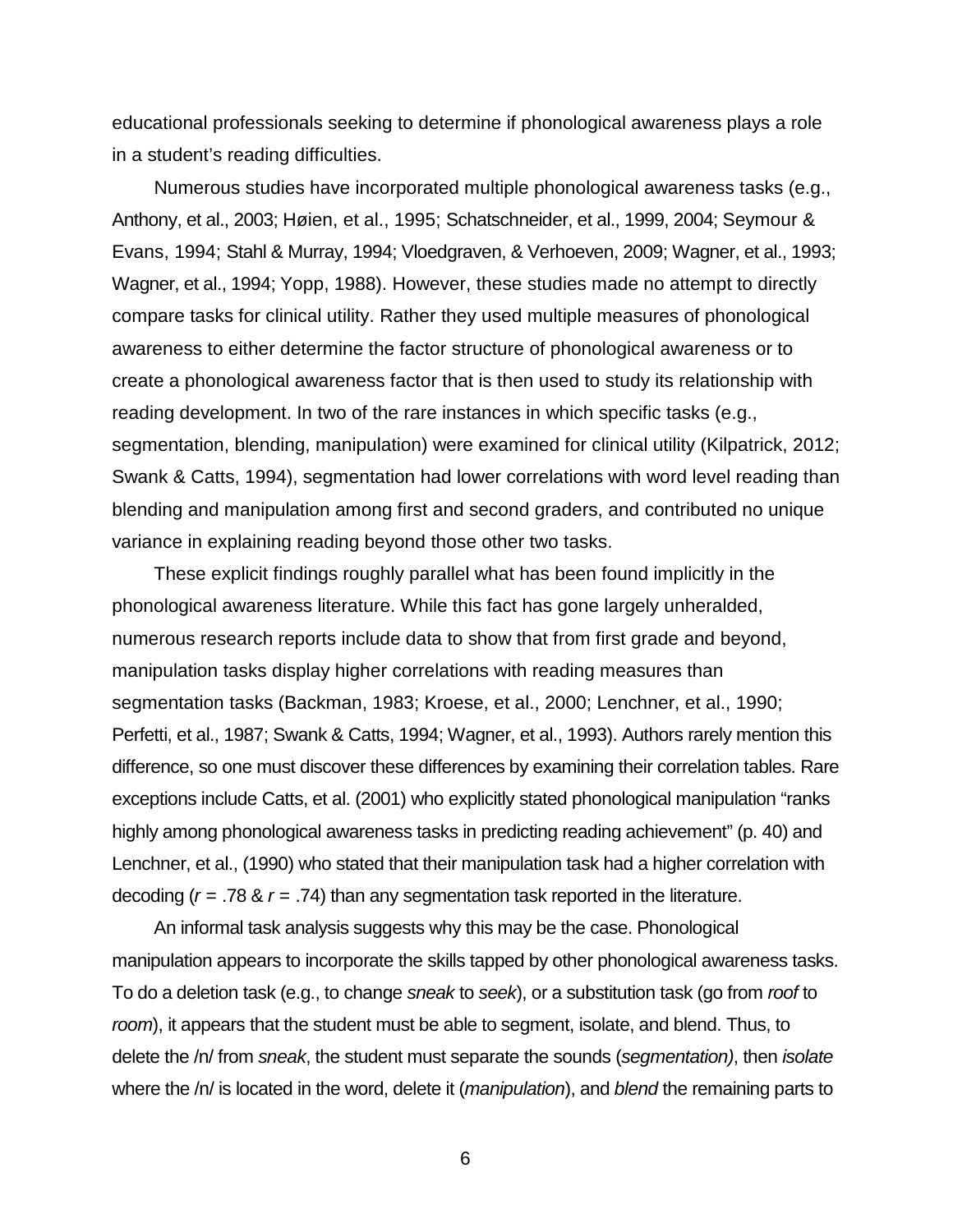arrive at *seek.* This suggests that manipulation tasks cast a wider net in terms of capturing more of the metalinguistic underpinnings associated with the construct of phonological awareness (Kilpatrick, 2012).

Given the current popularity of segmentation tasks, a manipulation task such as the PAST could be used to provide an additional or even more valid assessment phonological awareness construct as it relates to word level reading. For that very purpose, the PAST is here being offered to researchers and educational evaluators as a public domain assessment.

#### **A Brief History of the PAST**

As mentioned, the *PAST* began its life as Rosner and Simon's *AAT* (Rosner & Simon, 1971). Jerome Rosner worked closely with McInnis (1981, 1999) in training teachers in Rosner's *Auditory-Motor Program* (Rosner, 1974), which was a phonological training program that paralleled the *AAT* assessment. According to its copyright page, Rosner's *Auditory-Motor Program* became public domain in 1984, and by that point, McInnis had already expanded both the Rosner training program and his version of the *AAT*, which McInnis dubbed the *Language Processing Assessment,* (later changed to the *Phonological Processing Assessment,* or *PPA;* McInnis, 1999). Before researchers and educators settled on the use of the term "phonological awareness" (Scarborough & Brady, 2002), this skill was referred to by various terms, including *auditory analysis skill* (Rosner & Simon, 1971), *language processing* (McInnis, 1981), *linguistic awareness* (Blachman, 1984), *metalinguistic awareness* (Warren-Leubecker & Carter, 1988), as well as *phonological* and *phonemic awareness* (e.g., Lewkowicz, 1980). McInnis updated Rosner's training program as well as the *AAT* test based upon progress in research in phonological awareness. His updates included the recognition of differing levels of linguistic complexity within phonological awareness, (i.e., syllable, onset-rime, and phoneme levels, *cf.* Treiman, 1991) as well as differing levels of difficulty of phonological awareness tasks based on the position of the target sound within a word (e.g., Stahl & Murray, 1994). In addition, he expanded the *AAT* by adding substitution items, which others have done as well (Lenchner, et al., 1990; Nikolopoulos, Goulandris, Hulme, & Snowling, 2006).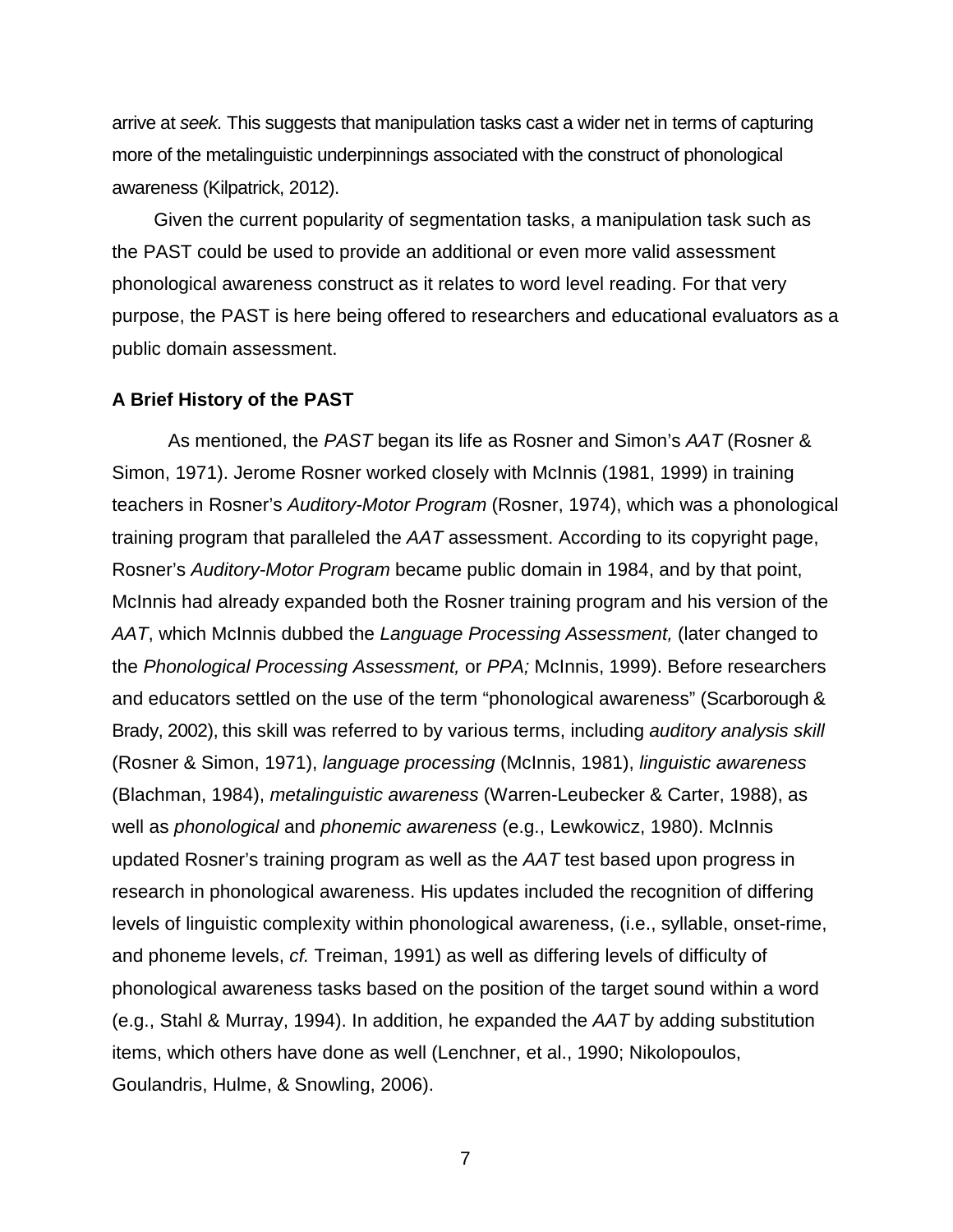McInnis' PPA was used in schools for nearly three decades but was never the subject of any rigorous data collection effort. The *PAST* represents a revision of McInnis' *PPA*, making it, in a sense, a third generation of the Rosner and Simon AAT. Thus, the acronym "PAST" has double meaning, first as an acronym for *Phonological Awareness Screening Test*, but second as an acknowledgement that it has a long history, built upon the "past" work of its predecessors.

#### **The Distinctive Aspects of the PAST**

The *PAST* revised the *PPA* in three ways. First, it adds items involving manipulations that are not found on the *PPA*, such as deleting ending sounds and deleting and substituting penultimate sounds in single syllable words ending in a blend (e.g., going from *lift* to *list* by changing a /f/ to /s/). This was done because Ehri's theory of sight word recognition seems to imply that if students were phonemically aware of every sound in every position within spoken words, they would be at an advantage when they are learning to read (Ehri, 2005; Kilpatrick, 2013).

Second, the *PAST* provides feedback for every incorrect item. In at least one of their studies, Hulme and colleagues successfully used this practice with their phonological deletion task (Hulme, et al, 2002). Bryant (2002) criticized this practice as "unusual" with the claim that it turned the test into a "phonological training task." This is not likely. The corrective feedback given on the *PAST* acknowledges that phonological awareness typically takes 1-3 years to fully develop in normal readers, and therefore assumes that a student is not going to develop phonological awareness skills in the six to eight minutes it takes to administer the *PAST.* On the other hand, phonological awareness tasks often represent an unfamiliar set of expectations for students, and therefore a student may not have a clear understanding of exactly what the examiner wants him or her to do. This appears to be the case in some instances on the CTOPP Elision subtest. This subtest has a shift in task demands part way through the test without further instruction or feedback, and many students ceiling out at that point (Kilpatrick, 2012). The question becomes whether the student lacks the proper phonemic awareness to complete those items, or if instead he or she failed to adapt to the changing task expectations. With the PAST, it is presumed that providing feedback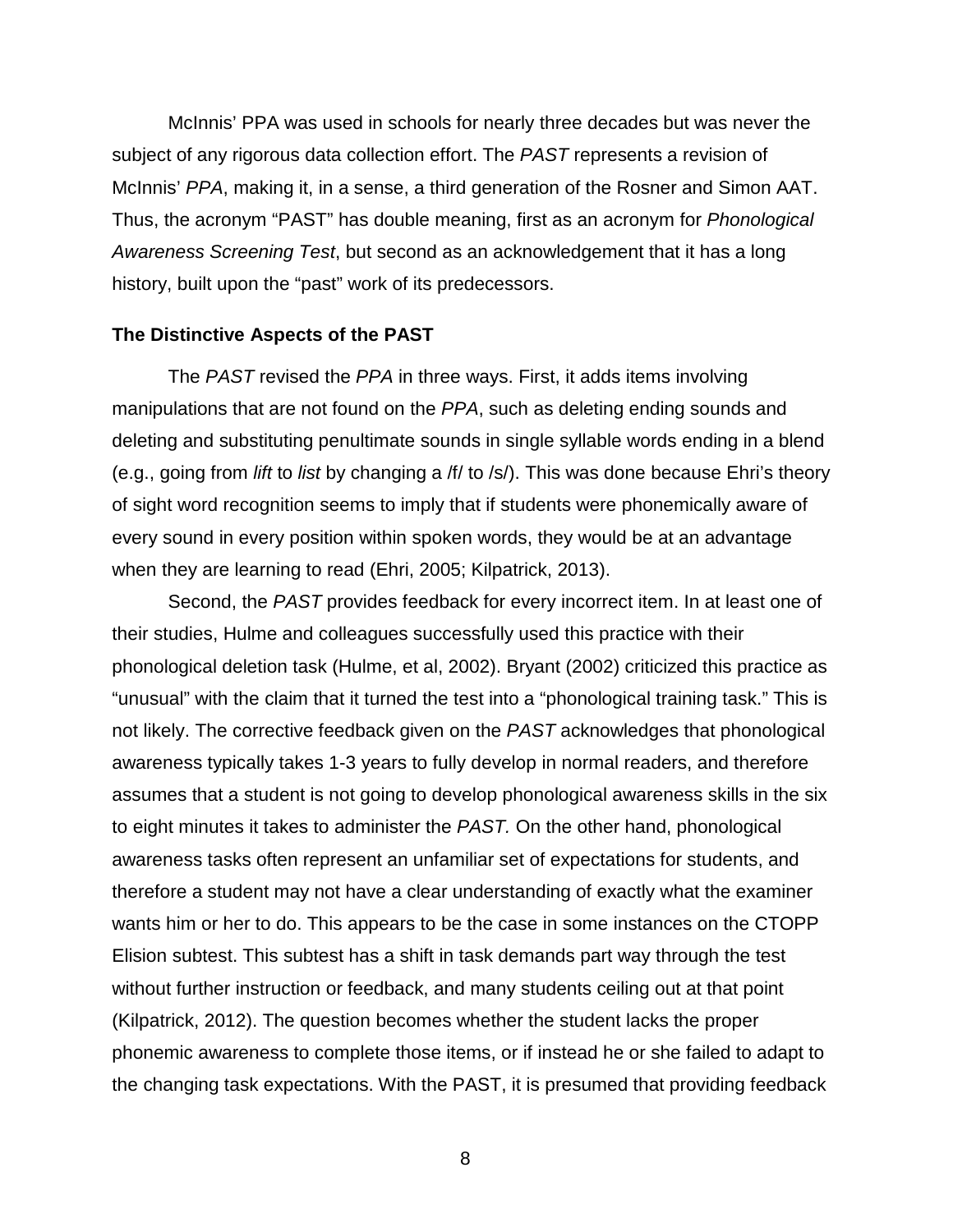for every incorrect item might more adequately distinguish between students who lack phonological awareness skills from students who do not have a clear and sustained understanding of the task requirements. It is assumed that a student who starts improving his or her responses as a result of feedback likely possesses phonological awareness skills, but had previously not been clear on the task demands. By contrast, a student who fails to demonstrate phonological awareness skills despite feedback throughout this test is more likely to have a genuine lack of phonological awareness. It must be noted that this feature of the PAST, that is, providing feedback for every incorrect item, is not without precedent among phonological awareness tests. As mentioned above, Hulme and colleagues successfully used this approach on their experimenter-designed test. In addition, the *Segmenting Words* subtest from the *CTOPP* provides feedback on every incorrect item (Wagner, Torgesen, & Rashotte, 1999). In the highly influential study by Vellutino et al., (1996), the researchers used a procedure similar to this to insure they were assessing the students' phonological awareness skills and avoiding confusion with task demands. Bentin & Leshem (1993) gave kindergarteners 7 phonological awareness tests. Each test had five practice items, but more could be given if the experimenter felt that the student did not understand the task, addressing the issue of task demands in a different manner. No feedback was given for the actual items. However, given that the PAST has seven levels that are used in the scoring and five items per level, then Bentin & Leshem's procedure provides an equivalent amount of feedback, except that the PAST uses all those items in the score while Bentin & Leshem did not. Also, Bentin & Leshem's study met the rigorous standards necessary to be included in the National Reading Panel's (2002) metaanalysis. These illustrations should suggest that the practice of feedback for all items on the PAST, though not typical, is not without precedent. Finally it will be demonstrated below that the PAST displays correlations with tests of word identification and phonic decoding that are typically higher than commonly used phonological awareness tasks. This suggests that it is unlikely that the feedback feature of the *PAST* decreases its concurrent validity with reading. Rather, it may partially account for its superior correlations with word-level reading tasks.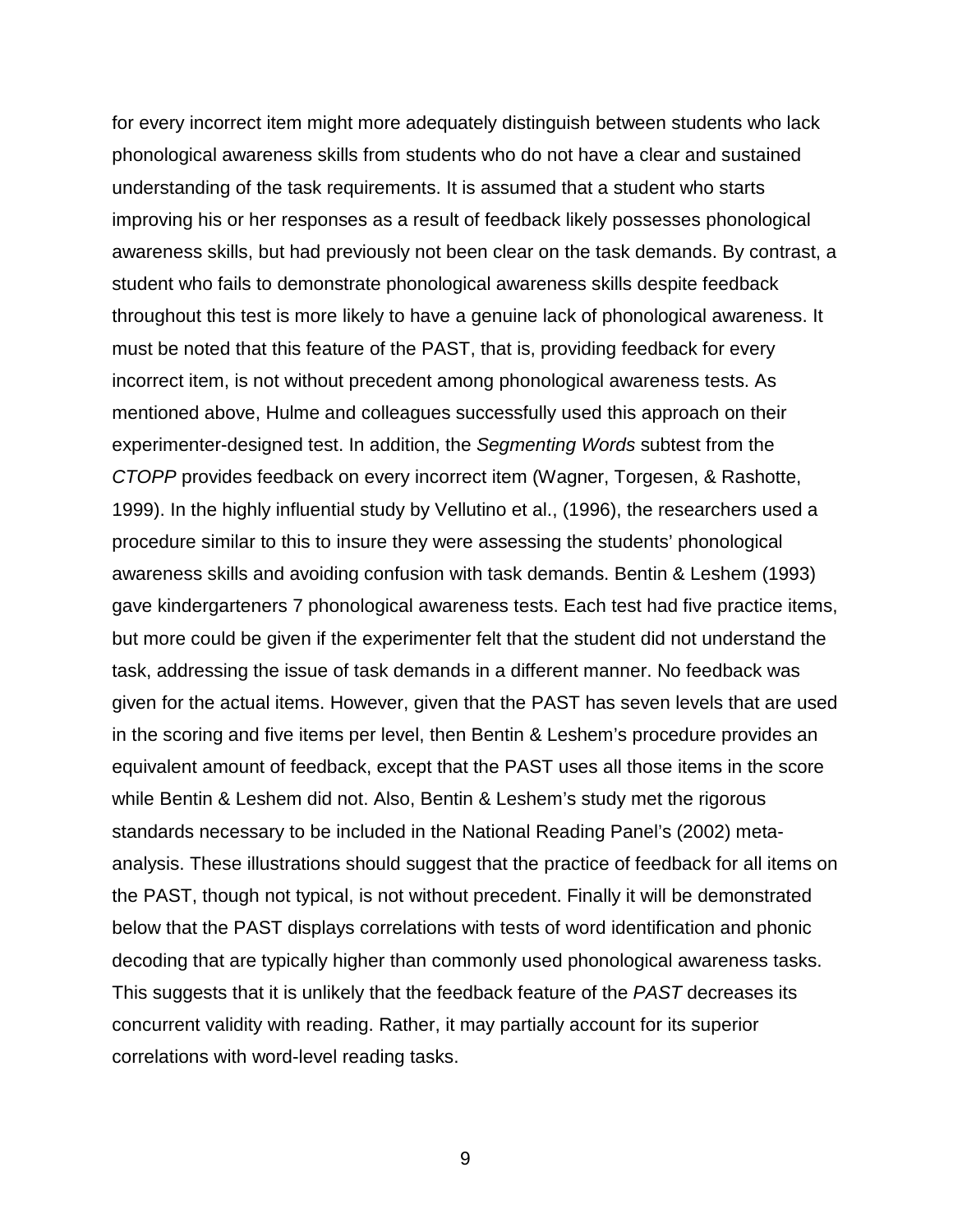The third distinctive feature of the PAST is its timing element and associated dual scoring system. When an item is given, the examiner mentally counts "one thousand one, one thousand two." If the student responds to that item before the examiner reaches the word "two" in the silently counted phrase, the student receives an automatic score for that item. If he or she responds after the examiner silently completes that phrase, the student receives a score as correct, but not automatic. All correct and automatic responses count toward the student's total correct score. However, only those items that were responded to within two seconds count toward the student's automatic score.

It would seem that such a mental count would introduce a great deal of error variance. However, there are two reasons this is not likely. First, school psychologists have been trained to properly provide a one second count per digit on the Wechsler Digit Span subtest. That test has demonstrated reliability and validity. Second, and more importantly, it is not common for an examiner to have to make a judgment as to whether to score the item as automatic or not. Based on our clinical experience with hundreds of students, an automatic response takes about one second, so a two second cutoff is rather generous. However, students who do not respond immediately typically take three to five seconds or longer to respond. In those cases, it is presumed that the student is strategizing, such as mentally spelling the word, manipulating the letter/sound as requested, and mentally "reading back" the result. Such a strategy represents a mental application of phonics, and does not necessarily reflect developed phoneme awareness.

The first author previously administered the McInnis PPA with older students referred for reading difficulties and found many of them could correctly respond to the items, but often took several seconds to complete a given item. Then, after field-testing the PPA with some younger students who were typical readers, he was struck by how these students tended to respond instantly, despite the fact that that these students had no previous exposure to this type of task. This prompted the inclusion of the timing element into the PPA/PAST in an attempt to distinguish students with phoneme awareness from those who could respond correctly on a phoneme awareness task by using some compensating mental/phonic strategy. Experience with first and second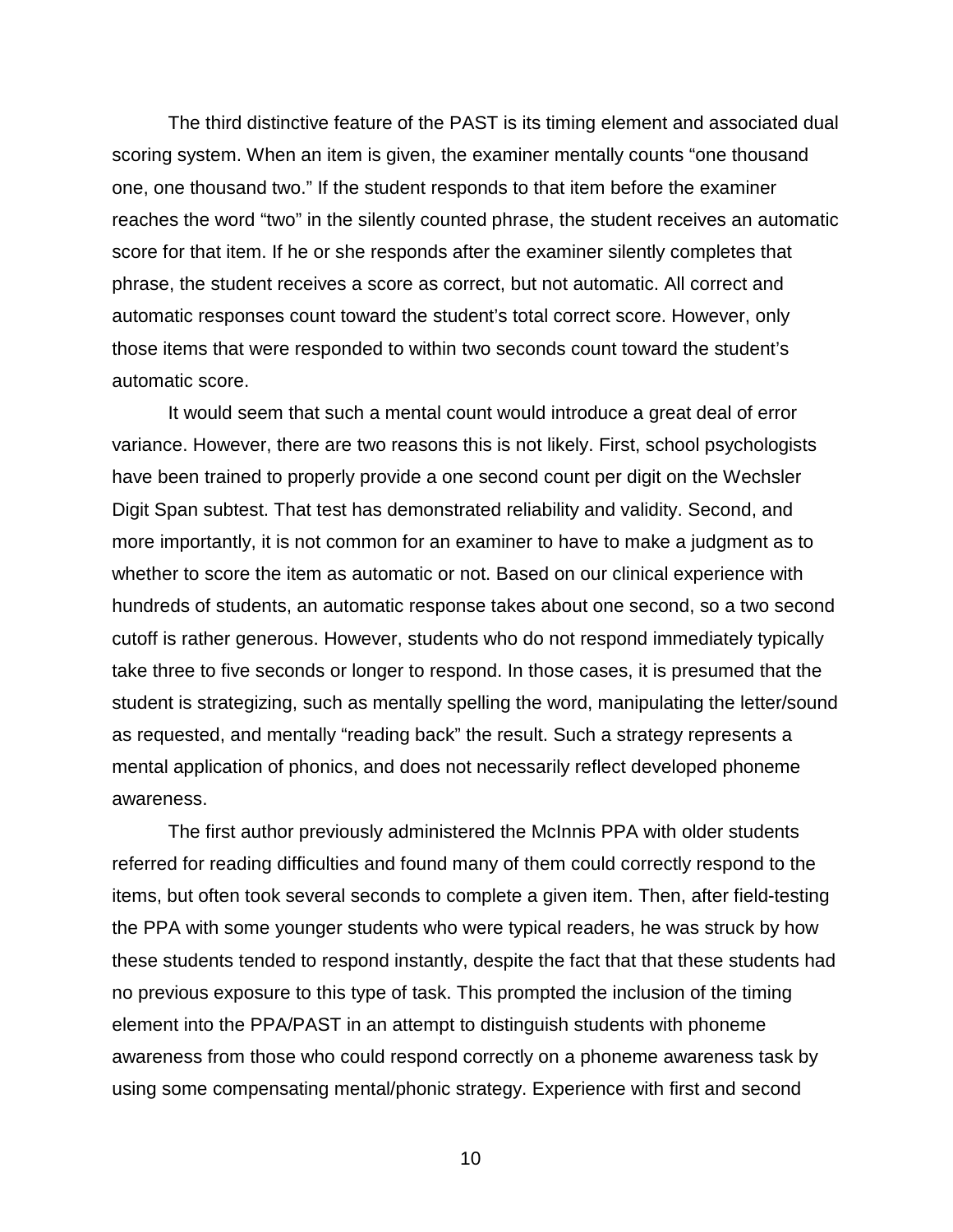graders (from Study 1) made it clear that at this younger level, the automatic element had little impact on the interpretation of the test. At these grade levels, particularly at Grade 1, students either responded incorrectly or correctly and instantly. It is surmised that these students did not have the necessary spelling, phonic and/or metalinguistic sophistication to correctly use a strategy to accomplish such a task in a compensating manner. So, either they had the phonological awareness skills sufficient to respond instantly, or they did not. While most typical first and second grade readers do not appear to be able to use a slower, compensating strategy to arrive at the correct answer, older students seem to be able to do this.

It appears from both clinical experience and research data gathering experience with hundreds of students that older students with reading difficulties are often able to get items correct on a phonemic awareness test, using non-instantaneous responding. This creates the impression that phonemic awareness is not an issue for them because slow responses and instant responses count the same in raw scores, which are used when consulting a normative table. However, their responses are very slow and presumably strategic, and do not appear to be similar to the virtually effortless and instantaneous responses of younger, typical readers. This leads to an important problem. If poor readers are being hindered by inadequate phonemic awareness, it is possible in many cases that these students can perform adequately on conventionally scored phonemic awareness tests because those tests assign a correct answer to each item regardless of how quickly the student responds. In such cases it may be incorrectly inferred that the student does not have any phonological awareness difficulties. This is because the student's raw score translates in the norm tables to a score within a typical range of performance. In such cases a student's phonemic awareness difficulties will not be recognized or addressed.

Curriculum Based Measurements (CBM) of phonological segmentation (e.g., DIBELS, AIMSweb, easyCBM) use timing to some degree by assessing the number of correct responses within a specified time, usually one minute. This appears to us to be a valid idea. However, the CBM assessments rely on segmentation, which is a type of task that is less strongly correlated with reading, and which appears to lose its discriminant validity reading after first grade (Kilpatrick, 2012; Vloedgraven &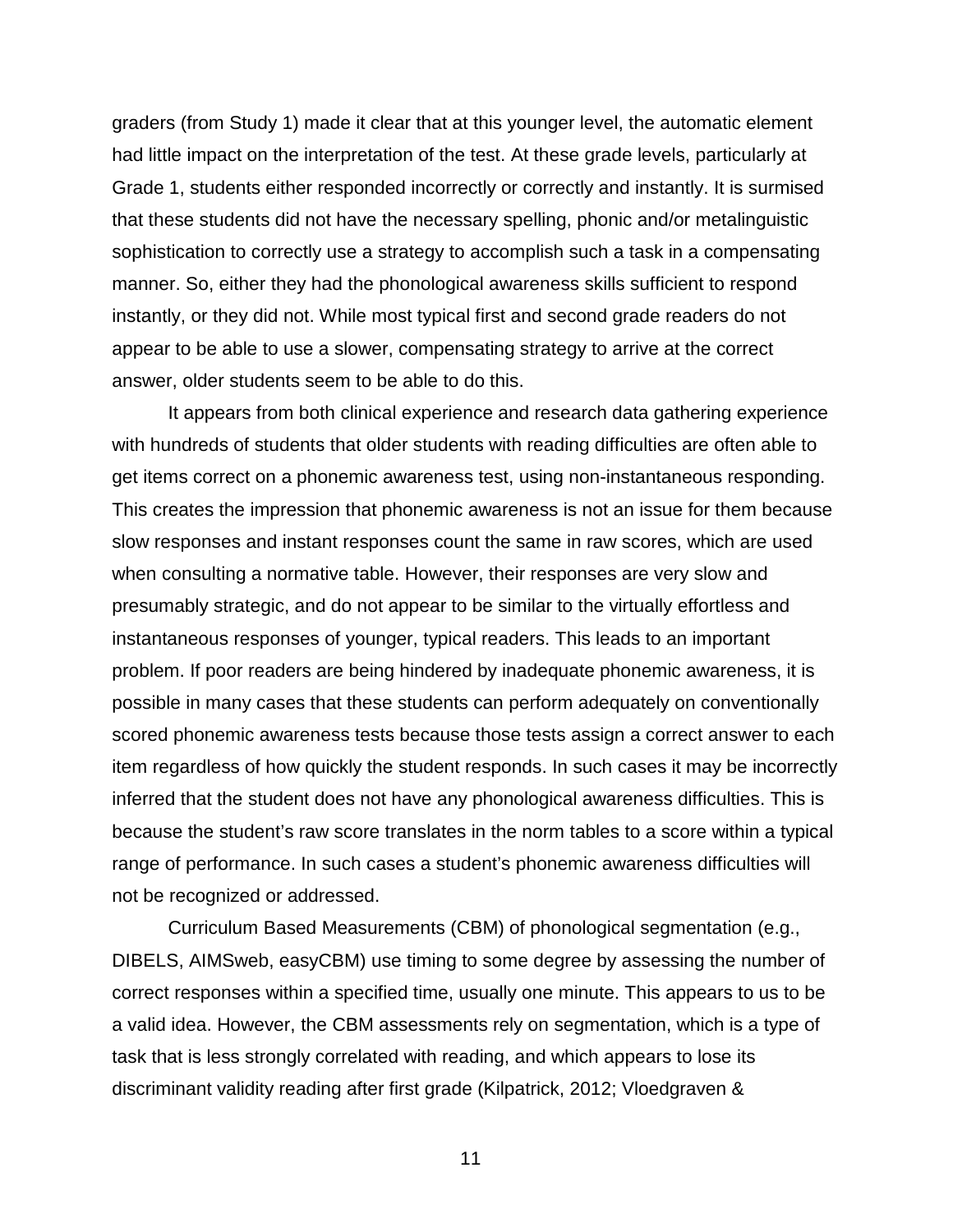Verhoeven, 2009; Wagner et al., 1993). Also, these CBM tasks are not used in their respective batteries past first grade, so they are not used at an age level in which the timing element would be most helpful. Despite these concerns, the timing element within the CBM based segmentation tasks appears to be a step in the right direction, but a timing element should be added to manipulation tasks, which are more strongly associated with reading development (Kilpatrick, 2012; Lenchner, et al., 1990; Swank & Catts 1994). In this article, we begin to explore the value of the timing element on the PAST.

## **Summary of Empirical Data on the PAST**

While the LPA/PPA, which forms the immediate basis for the PAST, has been used since the late 1970s, The PAST itself, in its current form, has been used on a limited basis in schools since 2003, and we have collected data on this measure at various grade levels, from kindergarten to college, and with both typical readers as well as students with reading difficulties and disabilities. These data are presented below. The following data sets are presented separately in the traditional format of Study 1, Study 2, etc., though these primarily represent data gathering on comparing the performance on the PAST with word level reading or with other phonological awareness tasks. Because the PAST was used in each of the following studies, and will be presented in detail in the latter part of this article, it is not separately listed or described in any of the studies.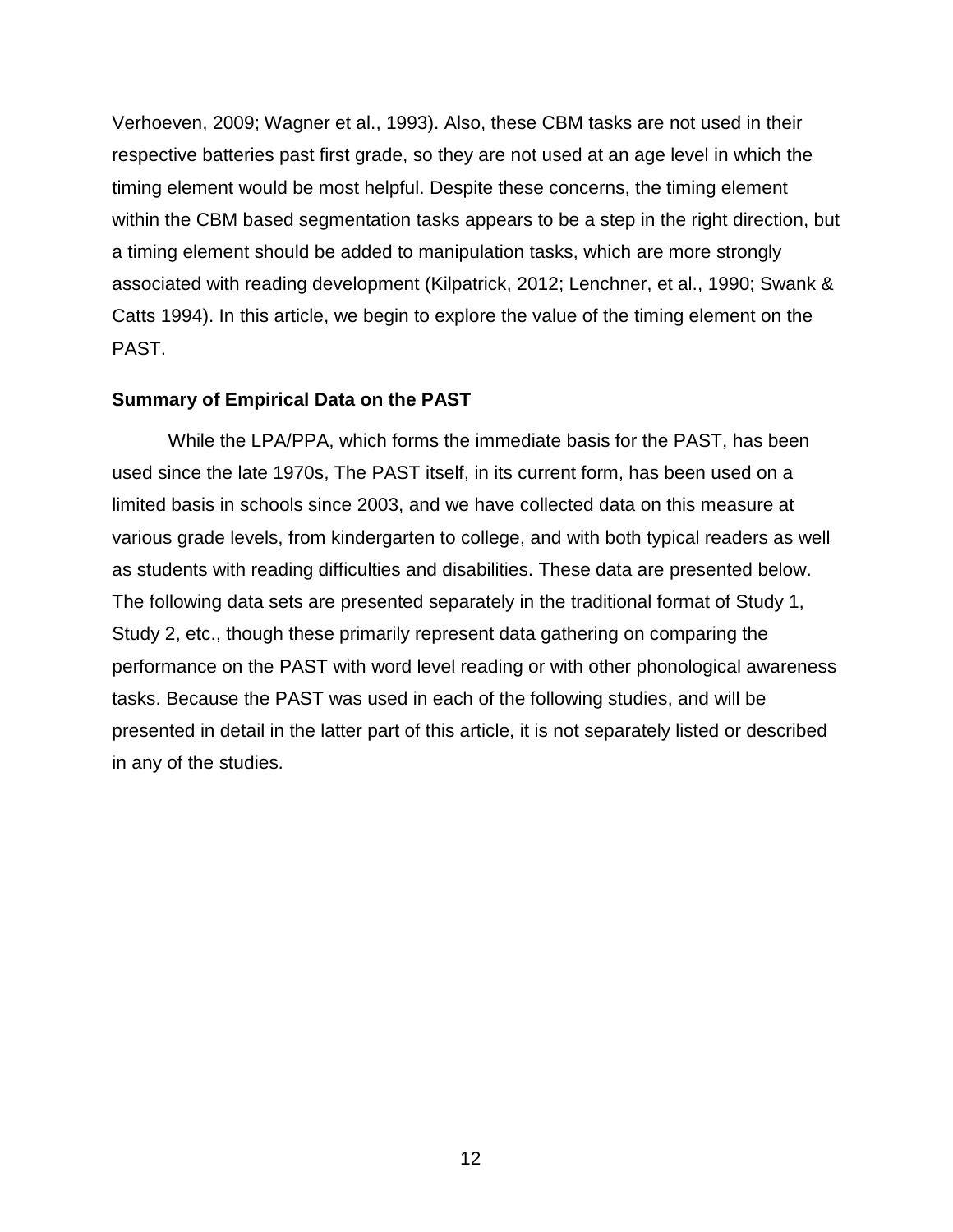#### **Study 1**

#### **Method**

**Participants.** Participants included 67 unselected first grade students (30 female, 37 male) and 50 unselected second grade students (24 female, 26 male) from a lower middle-class school district, in which 94% of students were white.

**Materials***.* All participants received the *Word Identification* and *Word Attack* subtests from the *Woodcock Reading Mastery Test-Revised* (*WRMT-R*; Woodcock, 1999). In the *Word Identification* subtest, students read a graded word list. The *Word Attack* subtest involves sounding out pseudowords (e.g., *seeg, trast*). The participants' scores on these tests were the total number of items read correctly. In addition, students were administered three subtests from the *CTOPP; Elision, Blending Words,* and *Segmenting Words. Elision,* as mentioned above, is a modern derivative of the *AAT* and involves deleting a syllable, an onset, or a phoneme. *Blending Words* is a blending task starting with syllable blending and progressing to onset-rime blending and finally phoneme level blending. The student hears a word one part at a time (e.g., *can-dy*) and must indicate the word that the examiner is trying to say. *Segmenting Words* is a phoneme segmentation task, starting with two phoneme words and progressing to longer words (e.g., "What are the sounds in *bat*?" = /b/ /a/ /t/). *Memory for Digits* is a simple digits forward short-term memory task in which the student immediately repeats back the digits presented.

**Procedure.** The CTOPP tests were administered in normal CTOPP order (*Elision, Blending Words, Segmenting Words*) to preserve the order actually used by practitioners so as not to affect any normative comparisons (see more on order of administration below). These were followed by the WRMT-R tests, and finally the PAST. Some of the data from Study 1 were published as part of another project (citation, date [removed for blind review]) that did not make use of any of the PAST data presented below.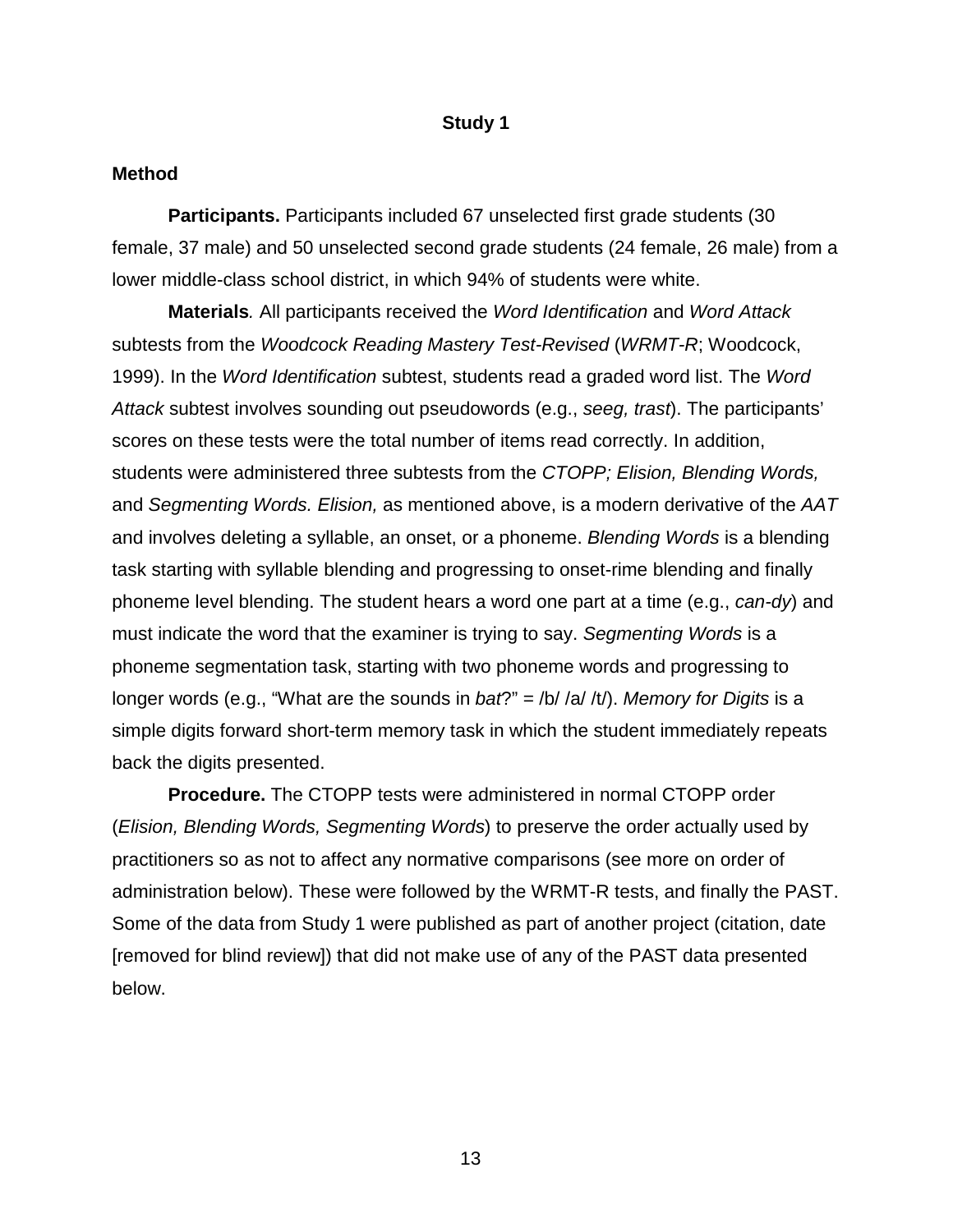#### **Results and Discussion**

**First Grade.** Means and standard deviations for each subtest are included in Table 1 while the results from the correlational analysis are reported in Table 2. The PAST correlated with the WRMT-R *Word Identification r* = .79 and *Word Attack r* =.81. These were somewhat higher than the correlations with *Elision* and *Blending Words,* and substantially higher than *Segmenting Words.* A hierarchical multiple regression analysis revealed that with these first graders, only the *Elision* subtest accounted for any unique variance beyond the PAST (Table 3). This is interesting because *Elision* and the *PAST* are both manipulation tasks. However, this result may be explained by some differences in task expectations. The *PAST* includes substitution items while *Elision* does not, and the *Elision* subtest has items that involve deleting phonemes from within two syllable words (e.g., saying *tiger* without /g/ = *tire*) while the *PAST* does not. The findings with *Word Attack* were nearly the same as with Word Identification, with only slight variations in magnitude.

**Second Grade.** For the second graders, the PAST correlated *r* = .76 for *Word Identification* and *r* = .83 for *Word Attack*. As in the first grade results, this was higher than *Elision* and *Blending Words* and substantially higher than *Segmenting Words*. Regression analyses indicate that only *Blending Words* contributed unique variance to *Word Identification* beyond the *PAST*. Why this finding differed from the first grade sample is not clear. However, it may be instructive to note that the correlation between *Blending Words* and the *PAST* was higher in the first grade sample (*r* = .65) than the second grade sample (*r* = .47). This suggests that between the first and second grade levels of these skills, there may be some degree of disengagement of either psycholinguistic or task-level requirements that result in these two tasks each accounting for unique variance.

Wagner & Torgesen (1987) referred to Lundberg, et al.'s (1980) correlation of *r* = .75 between reading and phoneme reversal as "astonishingly high." From this statement, it can be inferred that the *PAST* yields correlations with word-level reading achievement with this particular sample of first and second graders that could be described as "astonishingly high." However, correlations this high are not unprecedented for phonological manipulation tasks. The Lundberg, et al. (1980) study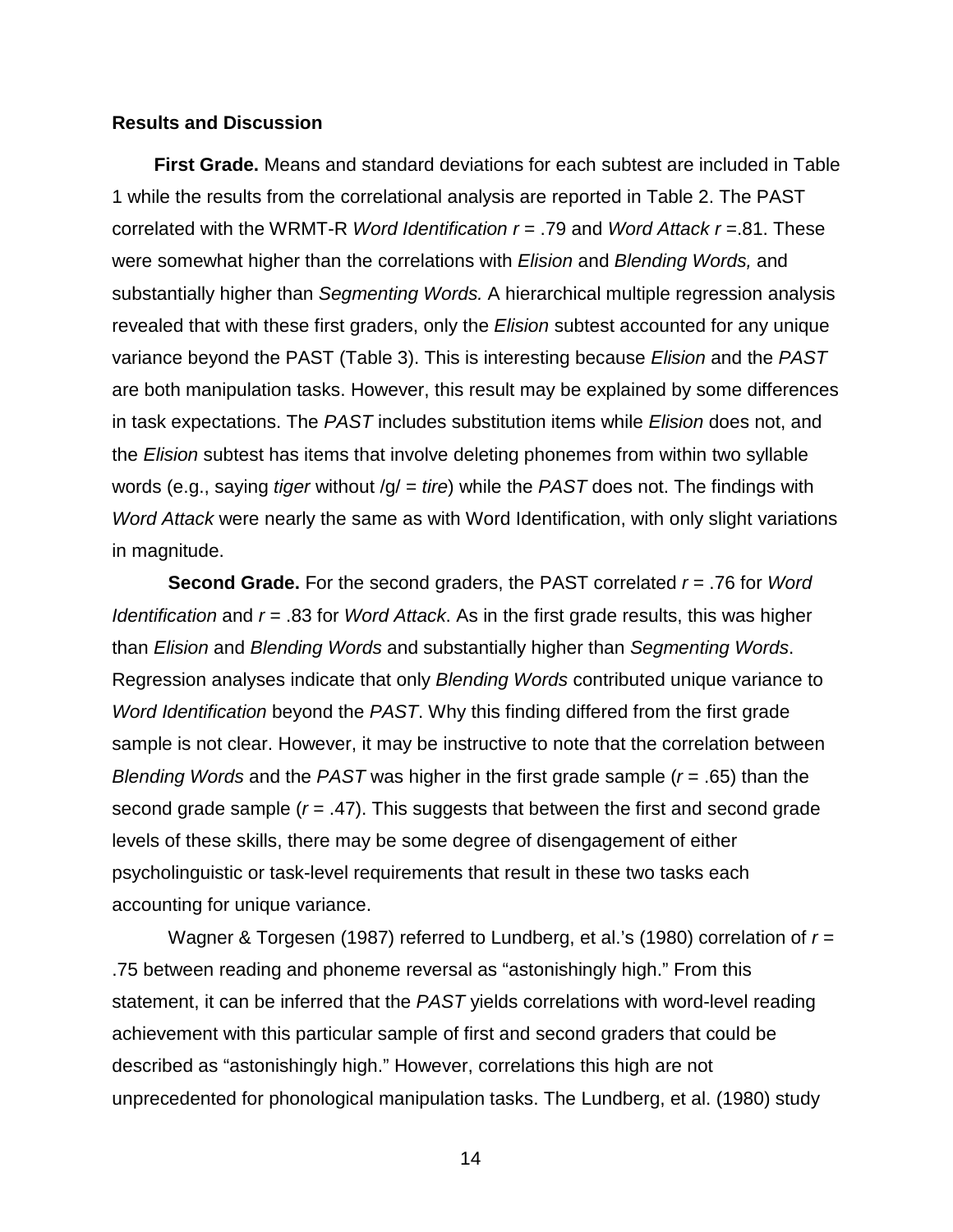just mentioned illustrates this. In addition, Lenchner, et al., (1990) had very similar strengths of correlation with reading on their manipulation task (.78 & .79). Also, Rosner & Simon (1971) found a correlation of .84 between the *AAT* and their reading measure at the third grade level, and as previously stated, the *PAST* originated with the *AAT*.

If the *PAST* and the *Elision* subtest are both manipulation tasks derived from the AAT, why the difference in correlation? An examination of the scatter plots (Figure 1) and of the task items may answer this question. The *Elision* subtest has a change in task requirements at Item 9, but all feedback stops after Item 5. Items 9-11 require deleting a phoneme from the middle of two syllable words (e.g., "Say *tiger* without saying /g/"). Clinical observations during testing indicated that many students respond *tie* to Item 9, and no corrective feedback was allowed. Given that the ceiling on the subtest is three items incorrect in a row, it was common for students to get 9-11 incorrect, which ends the test. The scatter plots for the Elision subtest for both grade levels are consistent with this pattern. None of the other three subtests had a similar pattern, namely numerous relatively stronger readers performing at or below median on their respective phonological awareness test. This is consistent with the possibility that it was a lack of clarity with the shift in task demands that several of the stronger readers did not advance beyond Item 9, and suggests this may not be an accurate reflection of their actual phonological awareness skills. Thus, this administration feature of the *Elision* may partially account for the difference between these two manipulation tasks, and presumably, it may be speculated that if there were feedback given for every item (or at least when the new task demands were introduced), the strength of correlation between *Elision* and reading would have been greater and there would not likely have been such a "spike" in the upper left quadrant of the scatter plot.

One further consideration is order of administration. The CTOPP subtests were administered in that battery's standard order. The PAST was administered afterward so that exposure to a task similar to the Elision subtest would not influence the students' performance on that latter task, given that the CTOPP normative sample would not have had a phonological manipulation task beforehand. However, the fact that the PAST was administered after other phonological awareness tasks leaves open the possibility that the very high correlations were due to the fact that the students were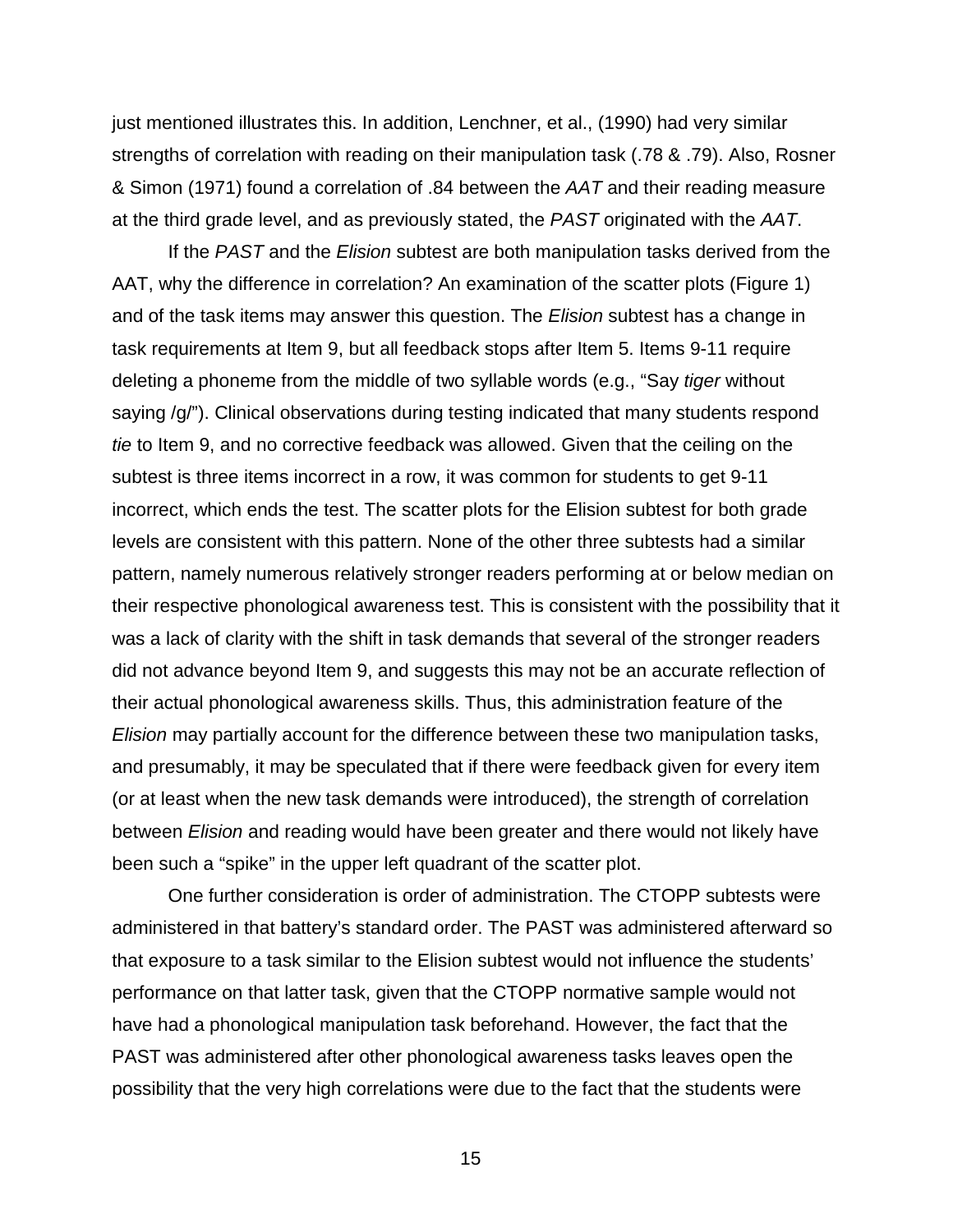already "warmed up" for this type of task, eliciting better phonological awareness performance than would otherwise be the case. While this possibility cannot be ruled out, it is not altogether clear precisely how the PAST being administered subsequent to the Elision subtest resulted in stronger correlations between the PAST and the reading measures. Presumably they would be more attuned to this type of task and thus the last test being a more valid assessment of a student's phonological awareness skills.

An examination of the scatter plots in Figure 1 demonstrates an interesting difference between the two manipulation tasks (*Elision* and *PAST*) on the one hand and the *Blending Words* and *Segmenting Words* subtests on the other. The latter two appear to have a substantial number of first grade participants who did well on the blending and segmenting tasks yet poorly on the reading measure. By contrast, none of the weaker readers did well on either of the manipulation subtests. There are at least two possible ways of interpreting this. The first would be to simply suggest that these manipulation tasks are more difficult than the blending and segmenting tasks. Various researchers have demonstrated that manipulation tasks are too difficult for most kindergarteners while segmentation and blending are not (e.g., Ball & Blachman, 1991; Stanovich, et al., 1984; Wagoner, et al., 1993; Yopp, 1988; more on this below). However, these participants were first-graders and it is clear that many of them were able to do the manipulation tasks. The stronger readers displayed no apparent difficulties while it was only the weaker readers who did poorly on the manipulation tasks. A second possibility is that the segmenting and blending tasks are not as sensitive to reading difficulties as are the manipulation tasks. Previous research provides data to support this (Kilpatrick, 2012; Swank & Catts, 1994).

One of the important findings from Study 1 is that the PAST displays strong concurrent validity with both the reading measures and the other phonological awareness subtests from the CTOPP (except Segmenting Words in second grade). Indeed, the PAST correlated more strongly with the reading measures than any of the three CTOPP phonological awareness subtests at both grade levels, providing substantial support for its validity. However, as mentioned, the order of administration may have influenced these outcomes.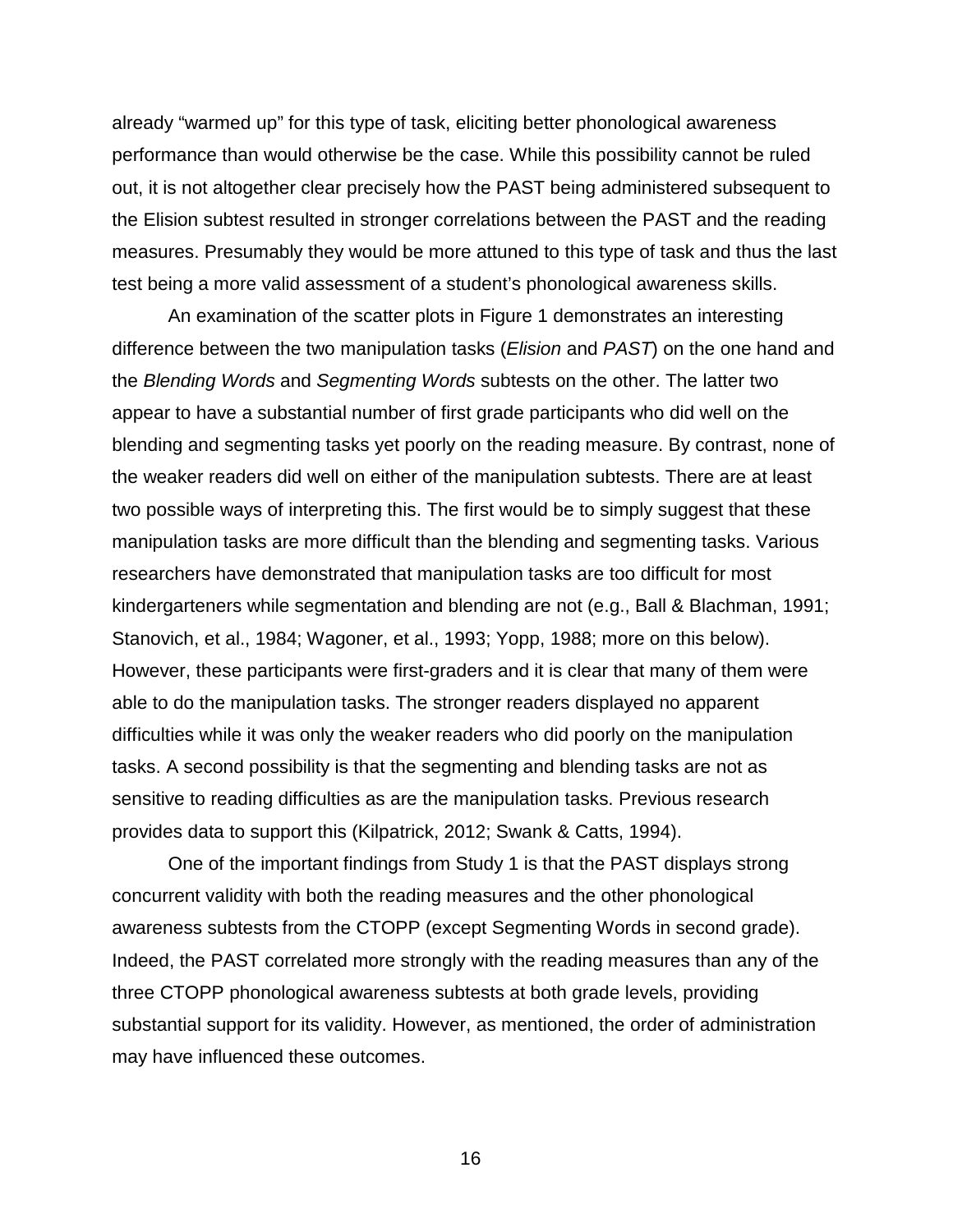To get a sense of whether the order of items within of the PAST genuinely represent an increase in difficulty as the test progresses, mean correct scores for each level of the PAST are provided in Table 4. It can be seen from this that there is a definite trend. As the test progresses, the items generally become more difficult. Exceptions to this are that the onset-rime levels had higher scores than one of the syllable levels, Level E. Three of the five items in Level E involve removal of a stressed syllable in a three syllable word (e.g., "Say *barbecue* but don't say *bar.*"). This task appears to be more challenging than simply removing or exchanging the first sound in a single syllable word (Level F: "Say *sand* without the /s/"; Level G: "Say *make* and change the /m/ to /l/"). Within the phoneme levels, some of the levels were somewhat easier than the level before. However, the magnitude of these differences on the PAST were not sufficient to warrant a change in label/order (i.e., J, K, L) compared to the PPA, the PAST's immediate predecessor. The PPA used three decades of clinical data to establish its order. Here we are reporting on two grade levels from one school. With that said, it is clear that as one progresses from D through M, there is a marked tendency toward more difficult items (which is even more pronounced when the automatic scoring was used). Further analysis of other data sets may provide additional clarification and possible adjustments.

It must be noted that on the PAST, a ceiling is reached when a student gets a zero or one out of five at two consecutive levels. However, it is likely that this procedure affected the finding in Table 4 because means are used and it can be seen that for those who continued on further in the test, there was an increasing level of difficulty. Thus, it may seem fair to assume that those who hit ceiling earlier in the test would have found the higher levels more difficult. Second, while these results do not represent anything like national norms, it may provide the reader with a very broad general framework for what to expect in a general education, lower middle class first and second grade sample (data gathered between December to March) in terms of skills at the various levels on the PAST. Table 1 already provided the overall means and standard deviations of the test.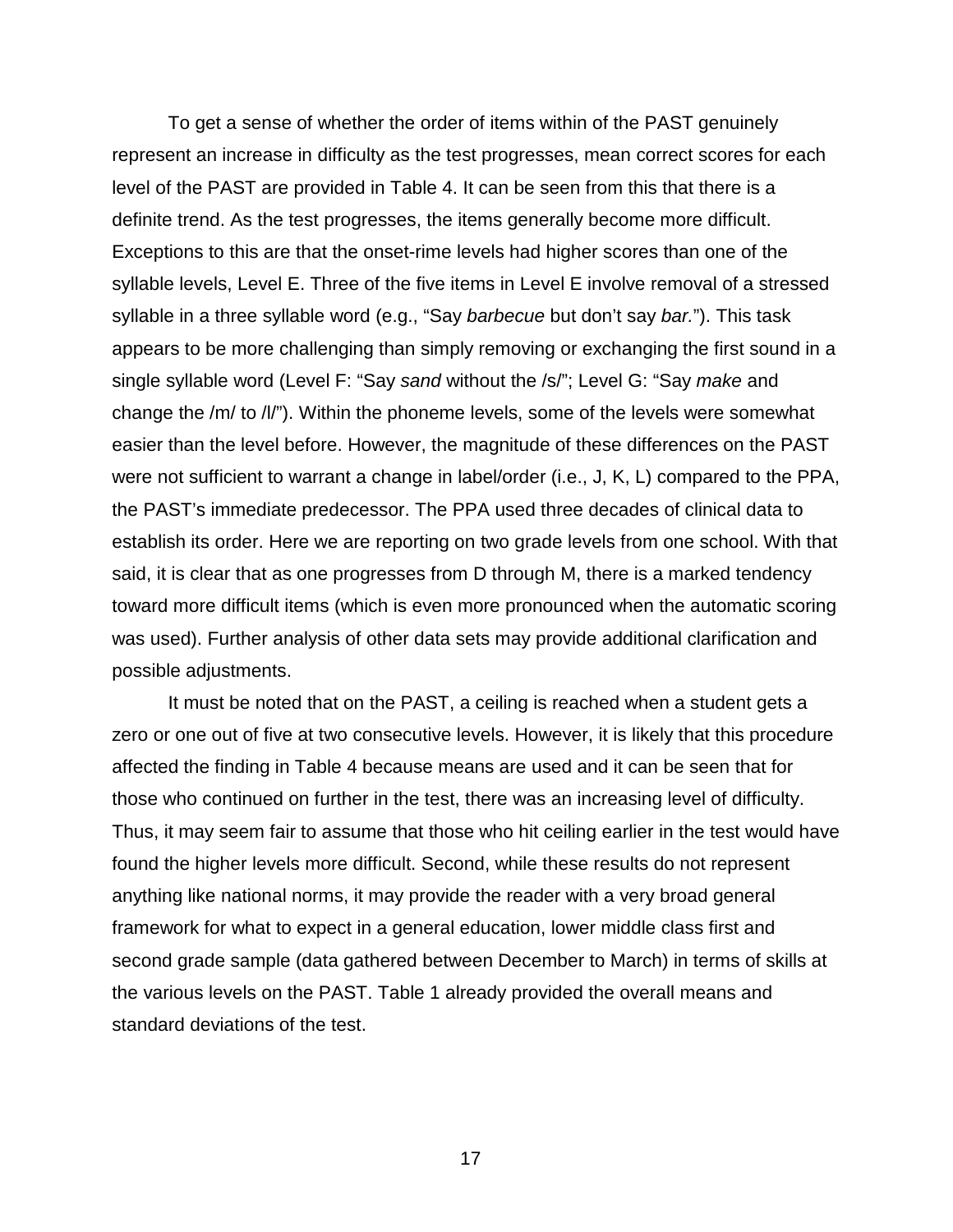#### **Study 2**

#### **Method**

**Participants.** Participants included 60 unselected second grade students (35 female, 25 male) and 67 unselected fifth grade students (32 female, 35 male) from the same school district as Study 1.

**Materials.** All participants received the *Word Identification* and *Word Attack* from the *Woodcock Reading Mastery Test, Revised* (*WRMT-R*; Woodcock, 1999). They were also administered the *Exceptions Word Test* (*EWT*; Adams & Huggins, 1985). The EWT is a graded word list in which all words include one or more exceptions to standard grapho-phonemic pronunciation rules (e.g., *one, colonel*). The *Spelling* and *Reading Comprehension* subtests from the *Wechsler Individual Achievement Test* (WIAT) were administered. *Spelling* requires students to spell progressively more difficult words, while in *Reading Comprehension,* students answer questions about passages they read (Wechsler, 1991). The participants' scores on all these tests were the total number of items read, spelled, or answered correctly. In addition, the *Blending Words* subtest from the CTOPP was also administered. A subset of 32 of the second graders were administered the *Phoneme Segmentation* subtest from the *Developmental Indicators of Basic Literacy Skills* (DIBELS). The data in Study 2 was collected in two cohorts, the first in the spring of 2008 and the second in the spring of 2010. The DIBELS Phoneme Segmentation subtest was included in the 2008 battery. However, it had such a poor showing in terms of correlations with other measures, it was not included in the 2010 data collection. Thus, the subset of 32 participants represents the second graders from the 2008 cohort.

#### **Results and Discussion**

The means and standard deviations for each subtest at both grade levels are reported in Table 5. The results from a correlational analysis of the subtests are presented in Tables 6 and 7. With the second graders, the PAST correlated with the WRMT-R *Word Identification r* = .57; and *Word Attack r* =.57, *Reading Comprehension r* = .62, *EWT r* = .44, and .48 for WIAT *Spelling*. For the fifth graders, the PAST had a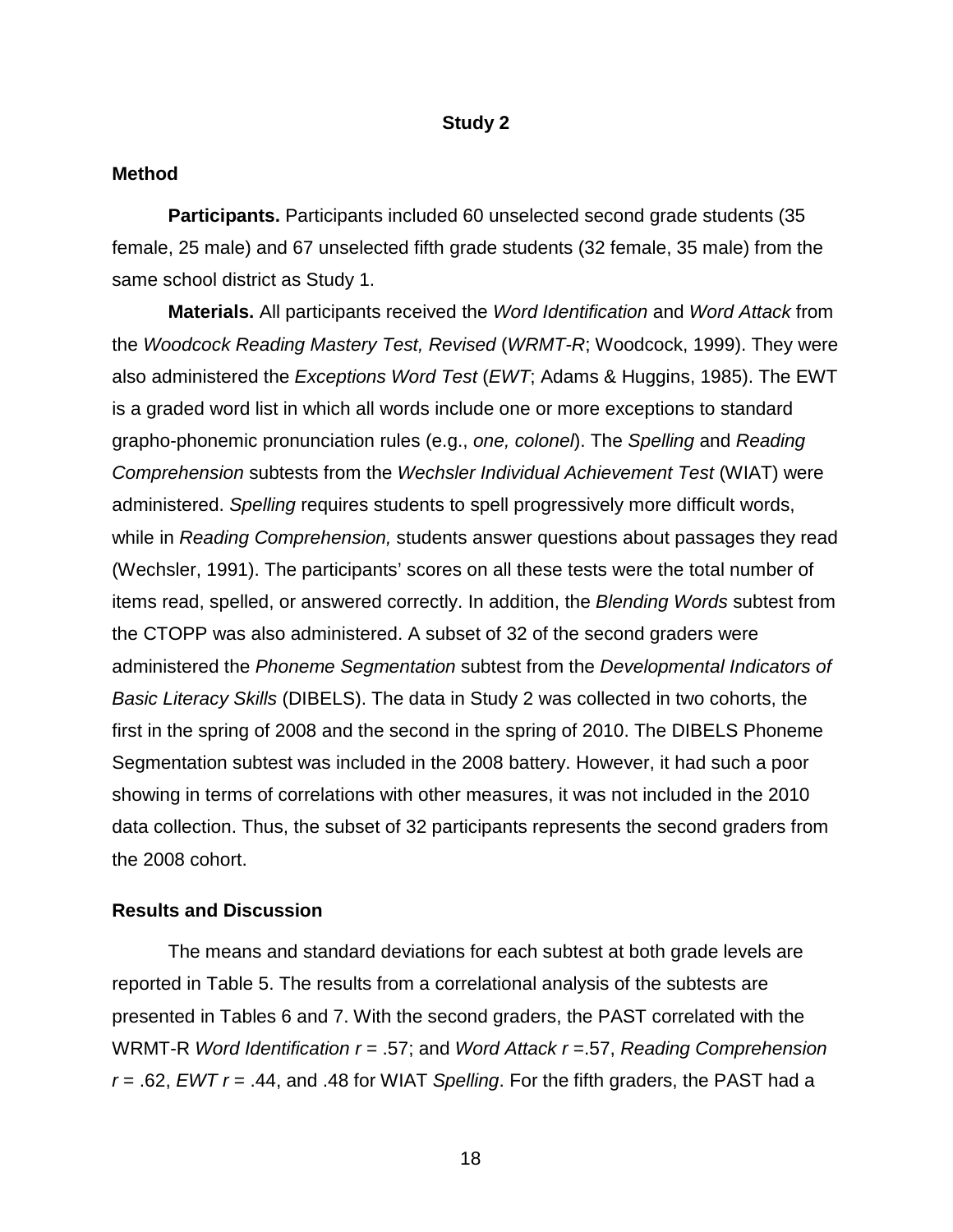significant correlation with *Word Identification* (*r* = .29), *Word Attack* (*r* = .30), the EWT (*r* = .38) and WIAT *Spelling* (*r* = .37), but did not significantly correlate with *Reading Comprehension* (*r* = .17). For the subset of 32 second graders administered the *Phoneme Segmentation* from the DIBELS, there were no significant correlations between the DIBELS Phoneme Segmentation subtest and the other measures, except for a significant negative correlation with the PAST.<sup>[1](#page-18-0)</sup> This data is presented in Table 7. It must be made clear that the DIBELS Phoneme Segmentation subtest is used only with first graders in the DIBELS battery, so our findings in no way reflect on its usage with first graders. However, when considering the DIBELS Phoneme Segmentation subtest as a representative of a phonological segmentation task, our results are consistent with the findings of others (Kilpatrick, 2012; Vloedgraven & Verhoeven, 2009; Wagner et al., 1993). It appears that phonological segmentation loses its discriminant validity with reading after first grade, while other phonological awareness tasks, such as manipulation, continue to provide an index of the phonological correlates of reading beyond first grade (Kilpatrick, 2012; Vloedgraven & Verhoeven, 2009; Wagner et al., 1993).

Study 2 confirms the results from Study 1 in that the PAST displays a significant correlation with word-level reading tasks. It extended the Study 1 results in a few ways, such as demonstrating significant correlations with exception word reading and spelling at both grade levels, and reading comprehension at second grade. There was, however, a notable disparity in strength of correlation between the PAST and the reading measures with the second grade sample in this study compared to the second graders in Study 1. This disparity is all the more interesting because the Study 2 data were

 $\overline{a}$ 

<span id="page-18-0"></span><sup>1</sup>Even though the Phoneme Segmentation subtest is timed, higher scores are still better (unlike timed tests of rapid naming, where lower scores are better). Thus, the expectation is for positive correlations with measures of reading and other phonological awareness tests. The significant negative correlation with the PAST can be accounted for based upon an observed tendency among the students doing the test. Students who did better on the PAST seemed to display a tendency, based on a desire to respond quickly, to default to an onset-rime manner of segmentation, which lowered their scores. Because no feedback is allowed once the timed test begins, the stronger students did not seem to be aware they were not doing it correctly.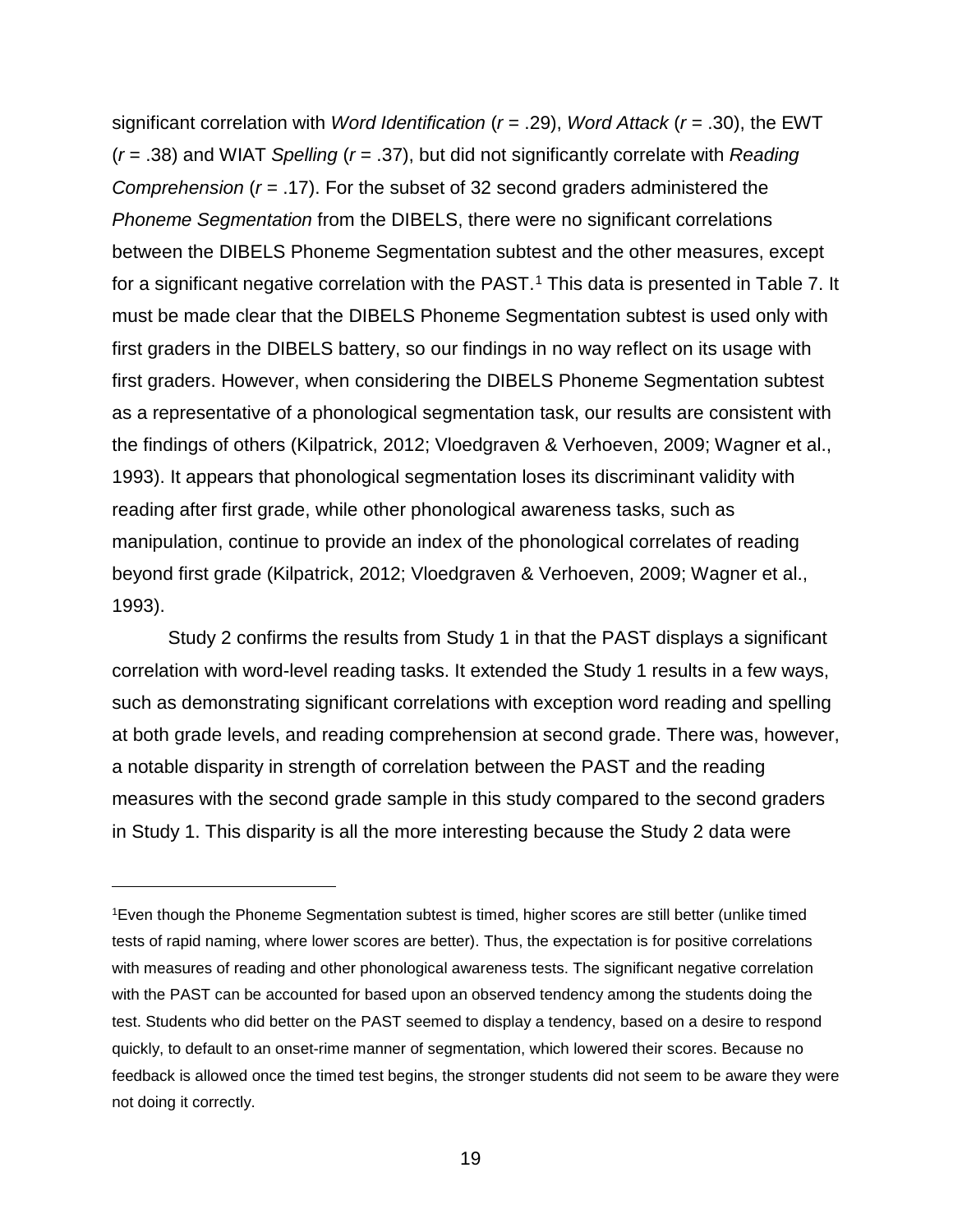gathered from the same school building as the Study 1 data, except gathered in 2008 and 2010, while the data in Study 1 were collected in 2004. While the reasons for this disparity are by no means certain, one consideration relates to the characteristics of the samples of second graders. A direct comparison of the overlapping tests administered is presented in Table 8. The first difference between the groups is that Study 1 represents archival data from a "universal screening" of every student in their respective first and second grade classrooms conducted for the benefit of the reading teachers and classroom teachers for instructional purposes. The participants in Study 2 were involved as research participants and the only students who participated were those for whom we received student assent and parental consent. Thus, a selection bias could have the make up of the groups. Second, it can be observed in Table 8, the mean performance on all of the subtests except Word Attack were higher with the second graders in Study 2. But what may be more important is that the standard deviation in the Study 2 second graders' Word Identification subtest was half as large as their Study 1 counterparts. Also, their standard deviation on the PAST was somewhat lower. These differences support the idea that less variability in the Study 2 sample resulted in the lower correlations. Finally, the Study 1 data were gathered between December and March, while the data for Study 2 were gathered from April to June. While that fact does not account for the lack of "growth" on the Word Attack subtest, it may partially account for the differences on the PAST and the Word Identification subtest. As we will argue below, typical second grader readers are approaching a level of phonological awareness development that levels off and thus would have a decreasing correlation with word level reading skills. The average of a few months difference between these groups may have made a difference here. Thus, the few months difference in age, the potential selection bias, and the greater variation in performance within the samples may account for the differences between these two groups of second graders.

**Fifth Grade** Though significant, the correlations between the PAST and the reading measures were much weaker than the correlations in Study 1 as well as with the second graders in this study. This is likely due to the fact that by fifth grade, typical readers have developed the necessary phonological awareness skills to read, and this near ceiling performance reduces variability, and thus the correlations. There were very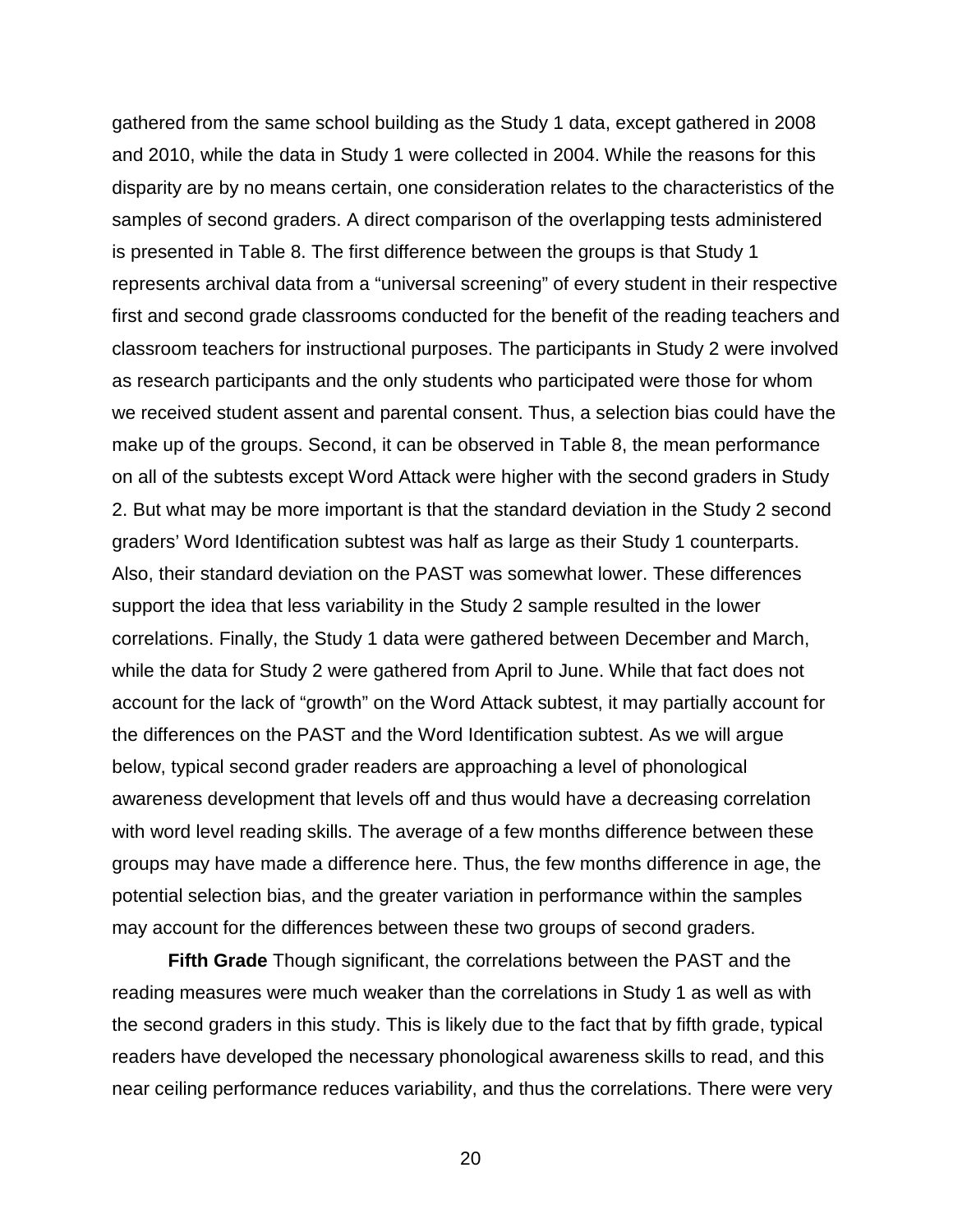few low readers in this sample (only 7% of students were below the 25<sup>th</sup> percentile on the WRMT-R Word Identification). Thus, this group had typical reading and phonological awareness, and by fifth grade, typical phonological awareness is near ceiling on the PAST (see Study 3).

It was previously mentioned that the PAST has a dual scoring system, with one score representing the number correct while the second score represents the number of items correct that were responded to in two seconds or less. An examination of Table 6 indicates that in the second grade sample, the correlation between WID and the PAST-A (i.e., the automatic score) is lower than the correlation with the standard, "items correct" score on the PAST (.52 vs. .57). This is also true for the correlations with the Exceptions Word Test (.41 vs. .44), as well as an even more substantial difference for the Word Attack subtest (.36 vs. .57). However, with the fifth grade students, this trend is reversed. For all three measures of reading, Word Identification (.37 vs. .29), Word Attack (.36 vs. .30), and the Exceptions Word Test (.47 vs. 38), the automatic score correlations were higher than the untimed score. What may be of interest is that in second grade, the PAST & PAST-A correlated least with EWT compared to the WID and WA (except for the PAST-A with WA), but in fifth grade, both the PAST and PAST-A correlated the most strongly with Exception Words Test. Of those three subtests, the Exception Words Test presumably assesses the most developed phase of word-level reading (Ehri 2005). The implication is that those with the strongest phonemic awareness scores, as tested on the PAST, are apparently the ones with the strongest sight vocabularies.

In terms of word level reading, these three subtests like along a natural continuum. On one end is Word Attack, which is based on reading nonsense words and can only be successfully completed using phonic decoding skills. On the other end is the Exception Words Test, which contains words that do not follow a strictly phonic pattern and readers are most successful if they are already familiar with the specific words because by itself, a phonic decoding strategy will not yield the correct response. In between these two is Word Identification in which correct responses can result from either prior familiarity with the words (akin to the EWT) or by sounding out the phonetically regular words on that test (akin to Word Attack). The correlational strength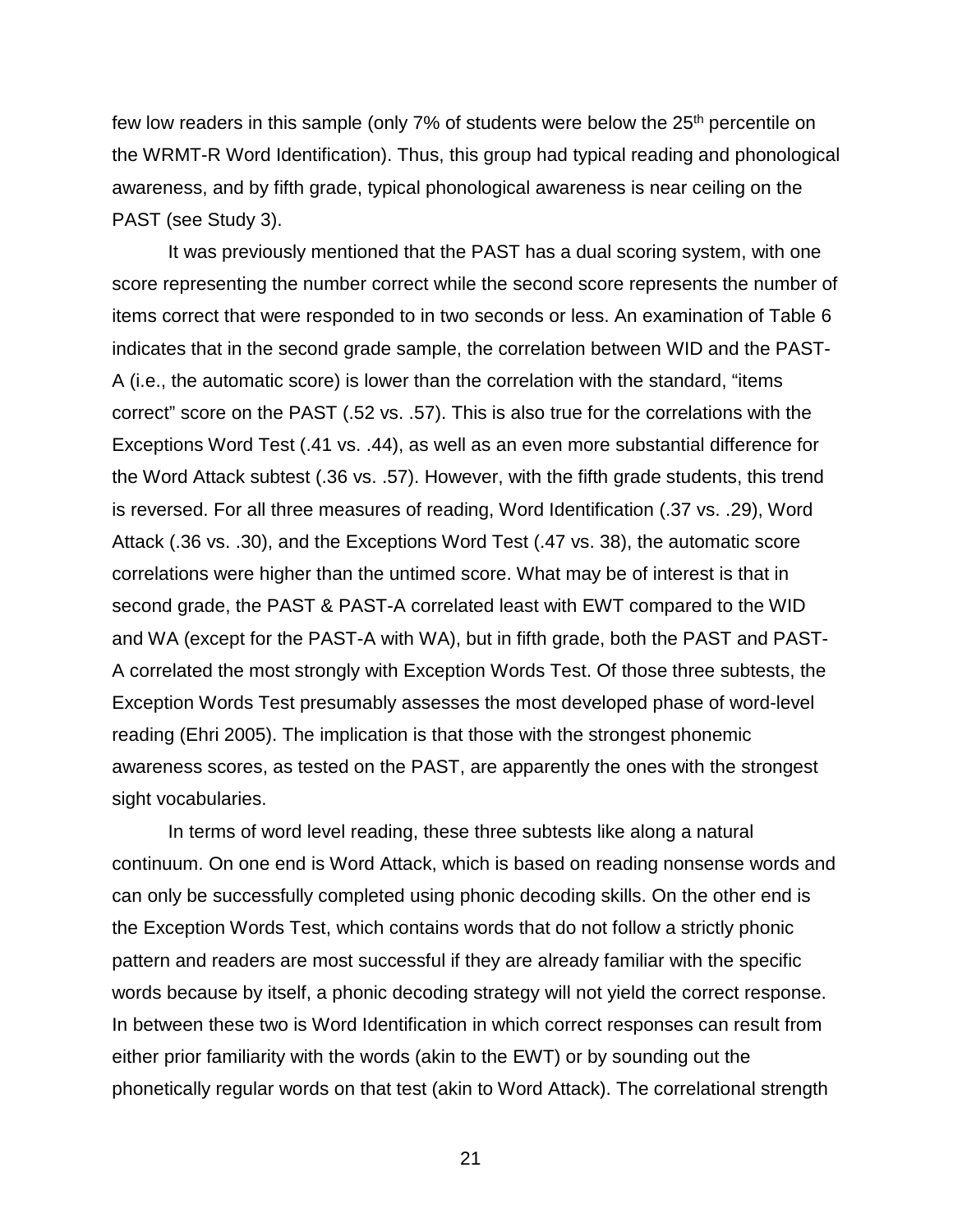of the PAST results lie along this continuum. The implication is that by fifth grade, the phoneme awareness assessed on the PAST is more strongly associated with establishing words as familiar for later recognition (i.e., a student's pool of sight words) as reflected on performance on the Exception Words Test, and less associated with phonic decoding. This pattern seems even clearer when we compare the fifth grade results with the second grade results. Sight vocabulary and orthographic memory is built upon a foundation of phonemic awareness and sound symbol skills (Ehri, 2005; Kilpatrick, 2013; Share, 1995), and the trend in our findings is consistent with that development. It would not be appropriate, however, to make too much of this pattern given the disproportionately small percentage of weak readers in the data set. But it would appear that considering the automaticity of phonological awareness skills is an area that may be worth further study.

Because of the characteristics of this particular sample of fifth graders, it would not be expected that there would be many students who were weak readers with poor phonological awareness who compensate their way to an acceptable score on a phonological awareness test via strategizing. However, even with this said, the correlations tend in the direction previously mentioned, that older students may have the ability to compensate, while the younger ones are less likely to compensate. Because any general population containing a representative sample of typical, older readers is not likely to contain many compensators, as we have conceptualized them, a group statistic may mask the existence of compensators. The fact that there was a shift in correlational strength in the automatic scoring of the PAST between the second and fifth grade samples may be more significant than is obviously apparent. To examine more individualized performances to determine if this compensating trend exists, scatter plots were generated with both second and fifth graders.

Figure 2 visually displays the tendency we are describing. When examining the scatter plots of the second graders, there seems to be very little overall difference in the standard vs. automatic scoring of the PAST, other than overall lower scores as a group. However, there may be a little tendency for the upper left of the scatter plot to become more populated as we shift from items correct to items automatic, suggesting that some of the stronger second grade readers did not have automatic phonological awareness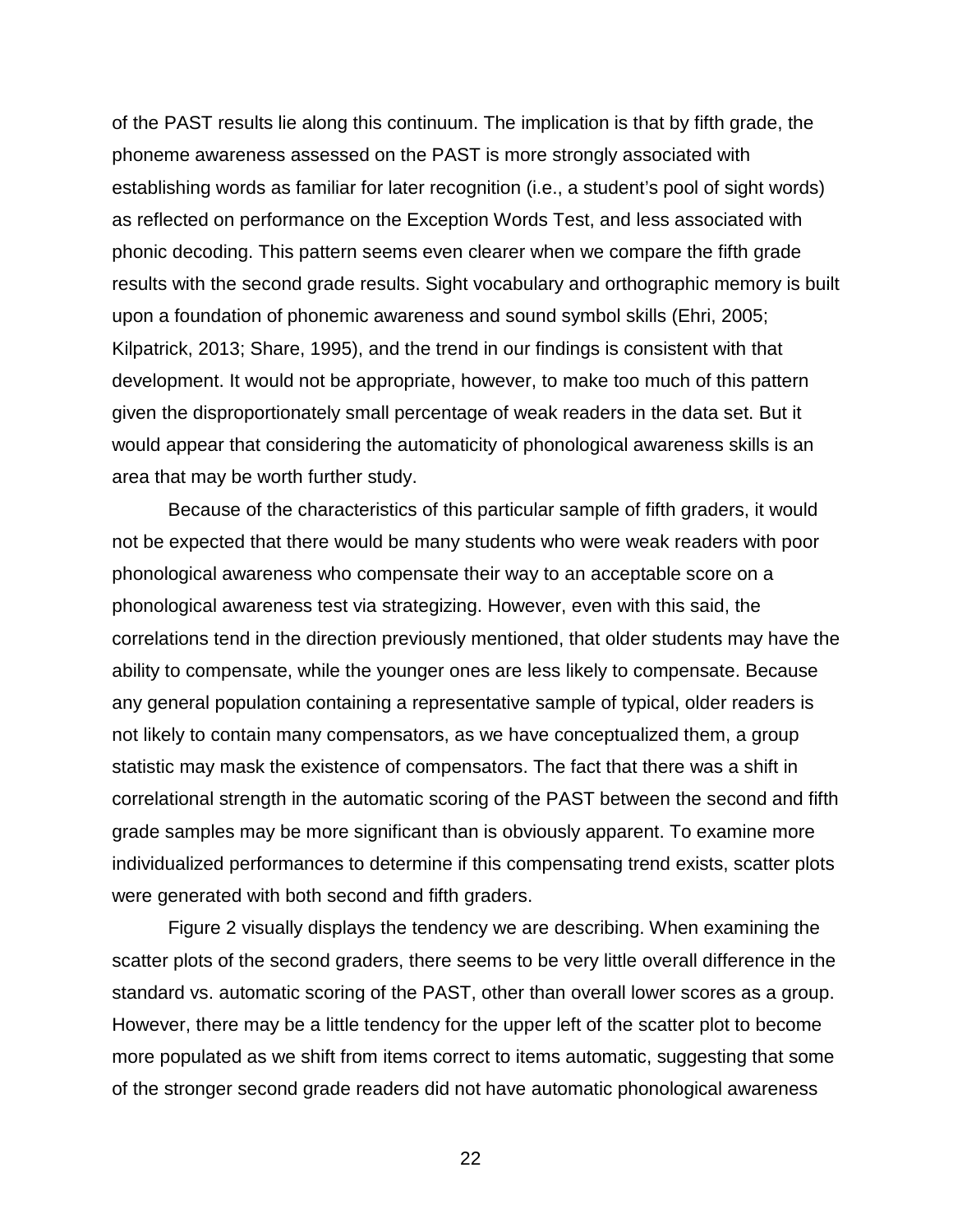skills, or were simply more hesitant to respond because they wanted to be correct (at no point do the instructions ask the students to respond quickly). However, in the fifth grade sample, the apparent compensating tendency seemed to emerge somewhat. There were students in the lower right of the scatter plot who "disappear" when the automatic scoring is used. This is consistent with the suggestion that some weaker readers may do well on a phonological awareness test via compensation, yet when automaticity is taken into account, these weaker readers no longer display adequate phonological awareness. This is a phenomenon that would not be captured by a group statistic, which is the most common level of analysis in the phonological awareness literature. Because of the underrepresentation of weak readers in this sample, the magnitude of this tendency is likely to be limited. However, it will be seen below that with a sample of students referred for reading difficulties, the pattern is more apparent (see Study 6 and 7 below).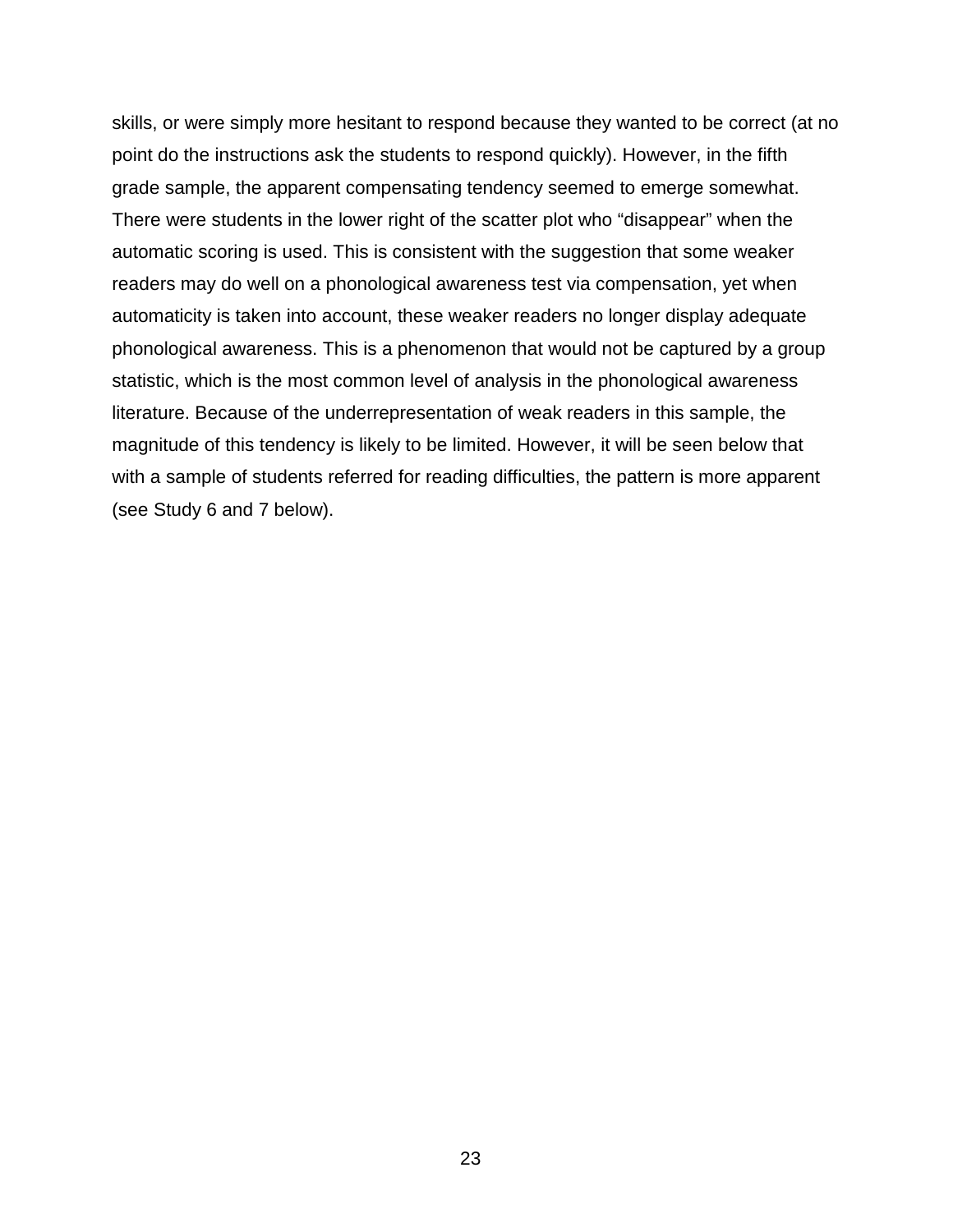#### **Study 3**

#### **Method**

**Participants.** Participants included 30 college students (20 female, 10 male) from a state university college in Upstate New York who were recruited from an introductory psychology class. They ranged in age from 18 to 22 years old (mean age was 19.3 years). Twenty-six of the students were of white, European decent, three were African American, and one was Hispanic. Students provided informed consent and received partial course credit for participating. No pre-selection criteria were established ahead of time related to a student's reading level or a potential reading disability.

**Materials.** All participants received the *Word Identification* and *Word Attack* subtests from the *Woodcock Reading Mastery Test, Revised* (*WRMT-R*; Woodcock, 1987, 1999).

#### **Results and Discussion**

Means and standard deviations are presented in Table 9. Table 10 provides the results from the correlational analysis. Among the adults in Study 3, the *PAST* correlated with the *WRMT-R Word Identification r* = .54 and with Word Attack *r* = .53. This is higher than most segmentation tests correlate with reading among young children. The significance of this will be addressed in the general discussion. What is interesting is that the correlation between the PAST and the WRMT-R Word Identification was stronger among the college students than among the fifth graders in Study 2. Table 11 directly compares the performance of the fifth graders and the college students. What may be most interesting is that there is virtually no difference between college students and fifth graders on the PAST's untimed score. However, when the automatic scoring was used, the college students displayed higher scores than the fifth graders, suggesting a greater level of automatization of their phonological awareness skills. This suggests that while phonological awareness seems to have leveled out to an adult level by fifth grade in terms of untimed responding, there continues to be a fine tuning of this skill in terms of automatizing that continues beyond fifth grade. The degree to which this may affect later reading development, if it does at all, is a question that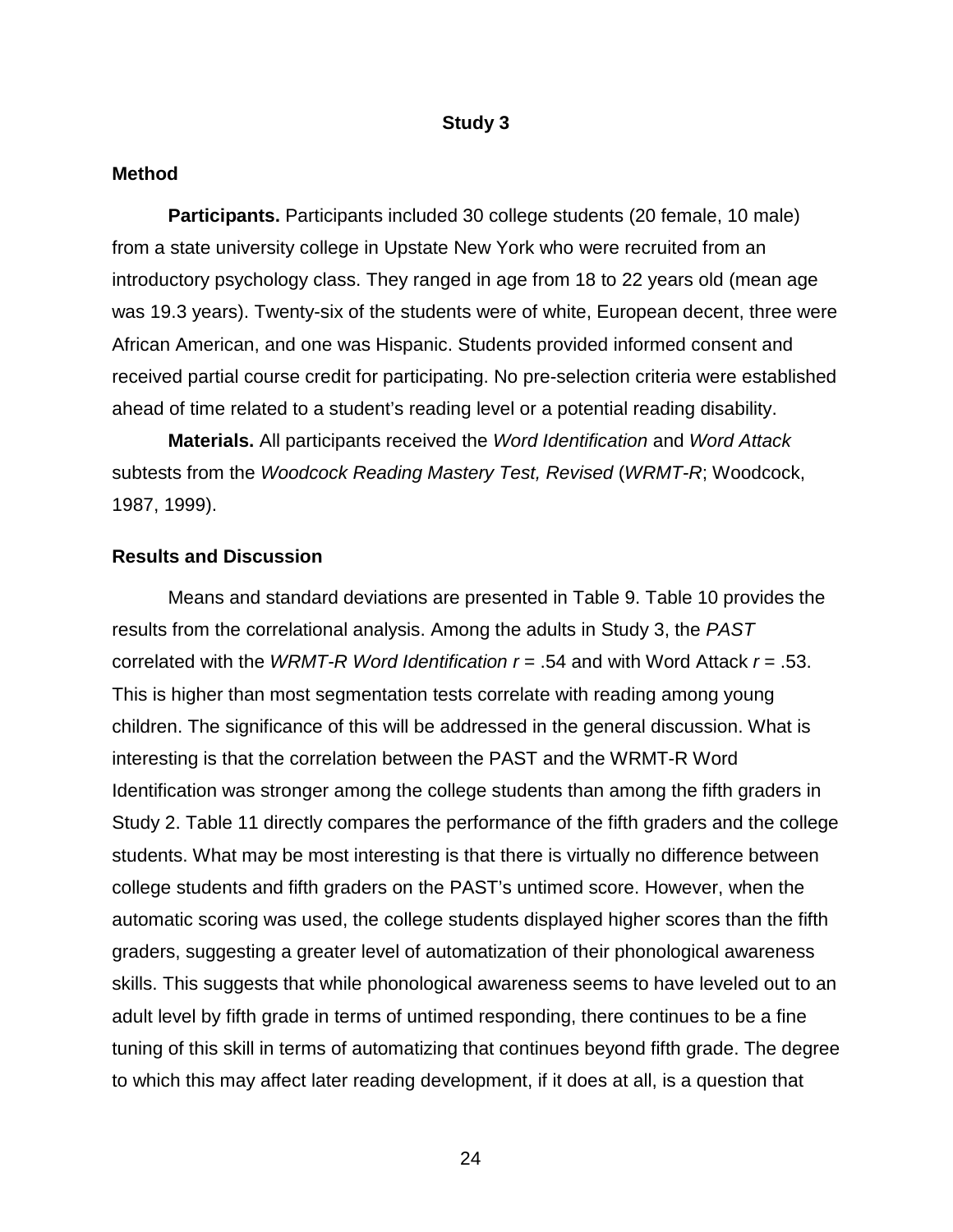cannot be answered by our current data. Others have found that adult readers with reading difficulties continued to have phonemic awareness difficulties (Bruck, 1992; Greenberg, et al., 1997). Thus, based upon these results, the PAST appears to have the potential to serve as a tool that can distinguish among stronger and weaker adult readers in terms of their level of phonemic awareness skills.

#### **Study 4**

#### **Method**

**Participants.** Participants included 58 kindergarten students (31female, 27 male) from a lower middle class school district different from the school district used in Study 1 and 2.

**Materials & Procedures.** All participants received several subtests from the AIMSweb assessment system, including *Letter Name Fluency, Letter Sound Fluency, Phoneme Segmentation Fluency,* and *Nonword Fluency.* All of these tests were administered twice, once in March of kindergarten, and a second in June. All students were screened to determine eligibility for a volunteer afterschool program and to pilot the AIMSweb assessment system in that school. The assessment team members chose to include the PAST in their universal screening.

#### **Results and Discussion**

The means and standard deviations on all subtests are listed in Table 12. The intercorrelations from each of the measures are reported in Table 13. Study 4 allows for an examination of the PAST's reliability due to multiple administrations two and a half months apart. While good reliability can be inferred based upon the strong validity data reported in Studies 1, 2, and 3 above, Study 4 allows for a more direct measure. The multiple administrations, however, involved alternative forms of the PAST. The only difference in the forms was the actual words used as stimulus prompts. So, there is a natural confound of test-retest reliability and alternative form reliability. Despite the measurement error inherent in confounding time of administration and alternate forms, the correlation between the first and second administrations of the PAST was *r = .*82. This was higher than the AIMSweb Letter Sound Fluency (*r =*.73) and Phoneme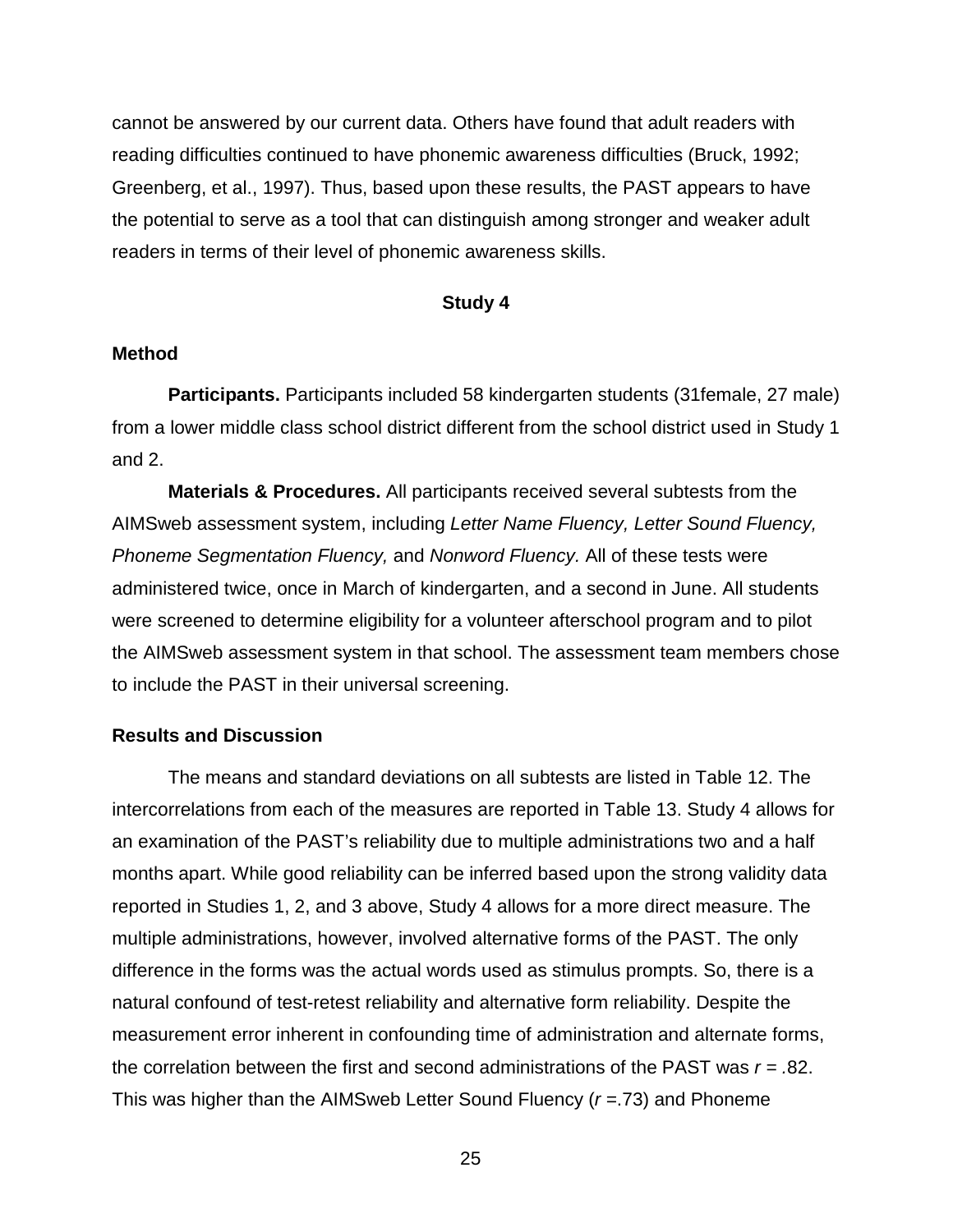Segmentation Fluency (*r =*.72) subtests, and equal to Letter Name Fluency (*r =*.82). Only Nonword Fluency was higher (*r =*.89). Thus, the PAST displayed reliability equivalent to or higher than most of the AIMSweb subtests.

From Table 13 it is clear that there are very strong intercorrelations among all of the measures of early literacy. For our purposes, it is interesting to note that the only index of reading, Nonword Fluency, was more highly correlated with the PAST at first administration (*r =* .65) than the AIMSweb's own measure of phonological awareness, Phoneme Segmentation Fluency (*r =* .43). A hierarchical linear regression **[ADD TABLE]** indicated that with *Nonword Fluency* as the dependant variable, *Phoneme Segmentation Fluency* accounted for no variance beyond the variance captured by the PAST test. These results are similar to previous findings comparing phonological manipulation and phonological segmentation with reading (Kilpatrick, 2012; Swank & Catts, 1994). It is also interesting to note that Phoneme Segmentation Frequency did not account for any unique variance in Nonword Fluency performance in this group beyond what was found in the Letter Name Fluency subtest. By contrast, the PAST and Letter Name Fluency each contributed independent and highly significant variance in Nonword Reading Fluency.

It was mentioned earlier that previous researchers demonstrated that manipulation tasks were too difficult at kindergarten (Rosner & Simon, 1971; Stanovich et al., 1984; Wagner, et al., 1993; Yopp, 1988). Indeed, Wagner and colleagues (1993) found that in their kindergarten sample, segmentation had a stronger correlation with reading (*r* = .38) than manipulation (*r* = .18) (this was substantially reversed in their second grade sample with manipulation correlating with reading *r* = .51 and segmentation correlating *r* = .27). The difference in these previous findings with our current results is that those previous studies had kindergarteners manipulate at the onset-rime and/or phoneme levels. By contrast, the PAST uses syllable deletion at the start of the test (e.g., "Say *birthday* without saying *birth*"; "Say *enter* without saying *ter*"), which better distinguishes students at the lower end developmentally, because using onset-rime or phoneme level deletion in kindergarten results in floor effects (which Wagner et al., 1993 acknowledged). It is interesting that the CTOPP Elision has addressed this problem by adding manipulation items at the syllable level at the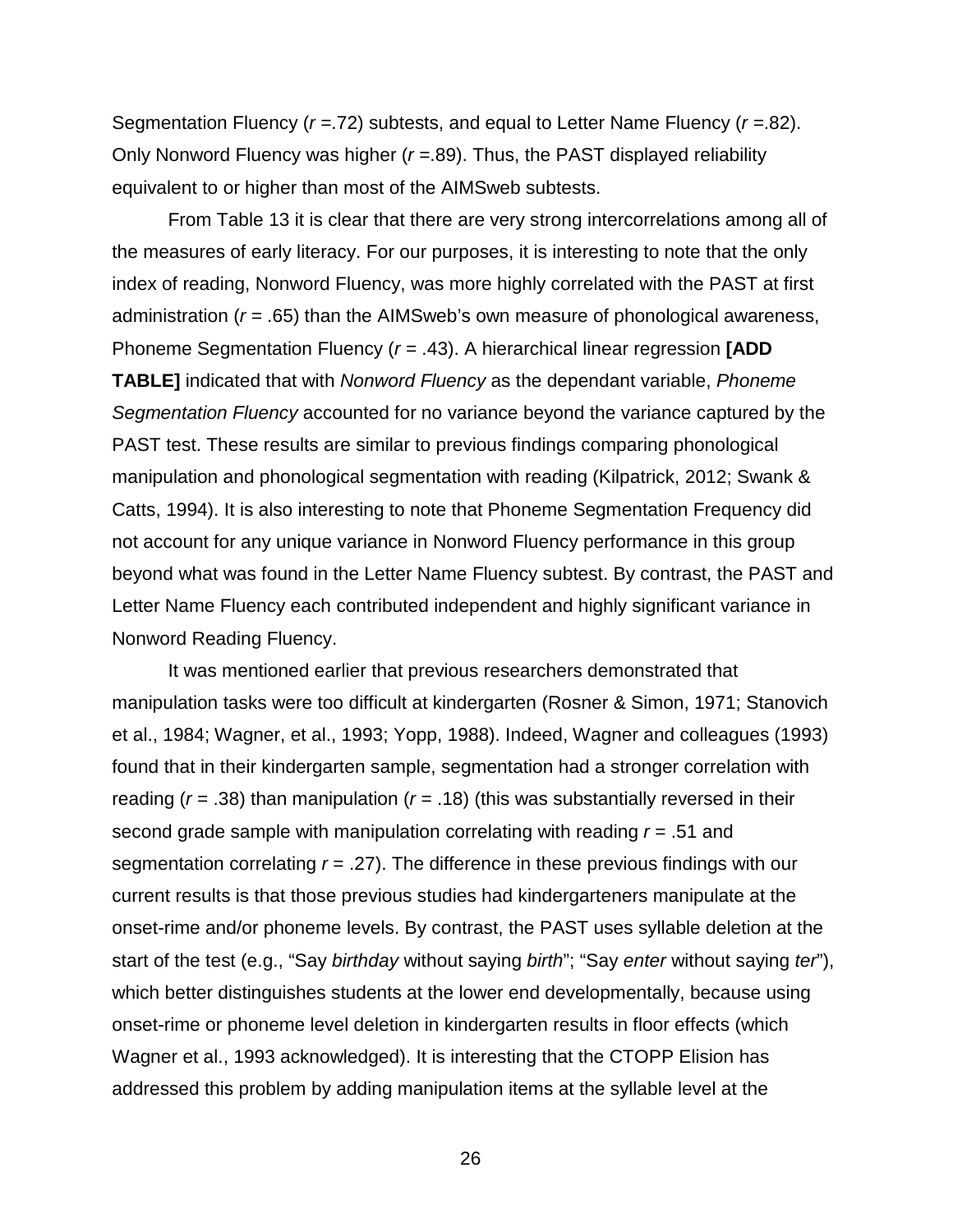beginning of that subtest. So, it appears that the older view that manipulation tasks are too difficult for kindergarteners has confounded task and level. It may not be that the manipulation task, per se, is too difficult. Rather it seems that the onset-rime and phoneme levels are too difficult for many or even most kindergarteners. Thus, the PAST appears to be appropriate for kindergarteners because of its syllable level items. Indeed, it had a much stronger showing than the phonological awareness subtest on the current AIMSweb battery.

#### **Study 5**

#### **Method**

**Participants.** Participants included 17 fifth graders (10 female, 7 male) from Study 2 who coincidentally were first graders whose data are included in Study 1. This allows for an examination of the predictive validity of the measures in Study 1, albeit with a small sample. All students who were in both samples were invited to participate. Three additional students from the original first grade sample who were available in fifth grade at the time of Study 2 either did not return a parental permission form or chose not to sign a student assent to participate.

**Materials.** See Study 1 and Study 2.

## **Results and Discussion**

Table 14 displays the intercorrelations between the tests administered between first and fifth grade. It can be seen that the PAST administered in first grade correlated with fifth grade word level reading ( $r = .60$  with the WRMT-R Word Identification and  $r =$ .53 for Word Attack). These correlations were significant. Due to the limited sample size, the CTOPP Elision subtest from first grade was only marginally significant with fifth grade Word Identification (*r* = .47; *p* = .057), while neither CTOPP Blending Words (*r* = .29) nor Segmenting Words (*r* = .23) were significantly correlated with fifth grade Word Identification. While Blending Words administered in first grade failed to significantly correlate with Word Attack in fifth grade, Segmenting Words was marginally significant  $(r = .46; p = .064)$ .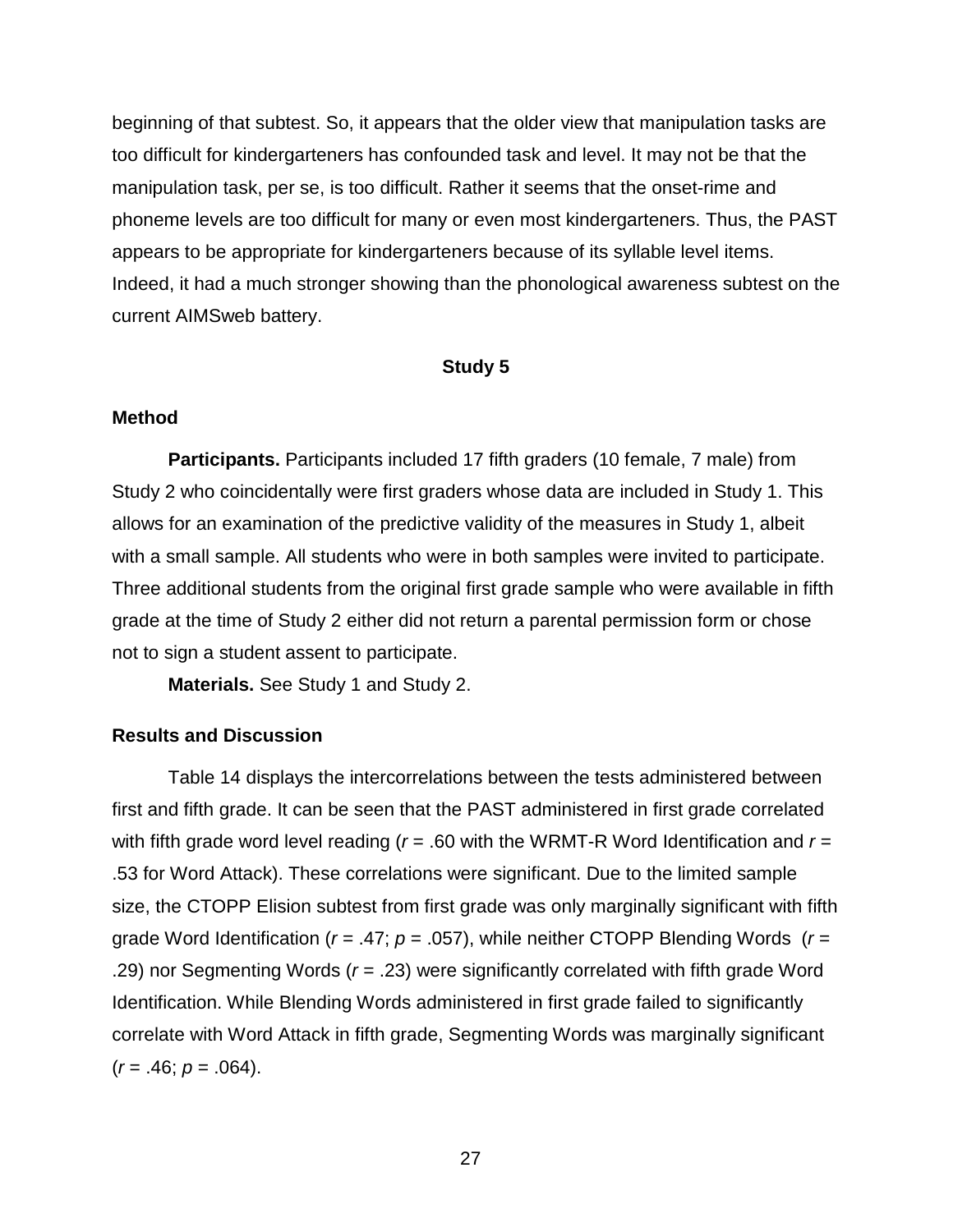Given the sample size in Study 5 and the ad hoc nature of the data (i.e., an unintended and coincidental inclusion of similar students in different studies, five years apart), we must view these data with caution. However, the tendency in the data is clearly consistent with the other data collection efforts using the PAST. Study 5 appears to suggest that the PAST displays predictive validity that is consistent with the concurrent and construct validity presented in the other studies listed above in that it correlates moderately to strongly with word level reading skills and with other measures of phonological awareness.

#### **Studies 6, 7 & 8**

**General Discussion**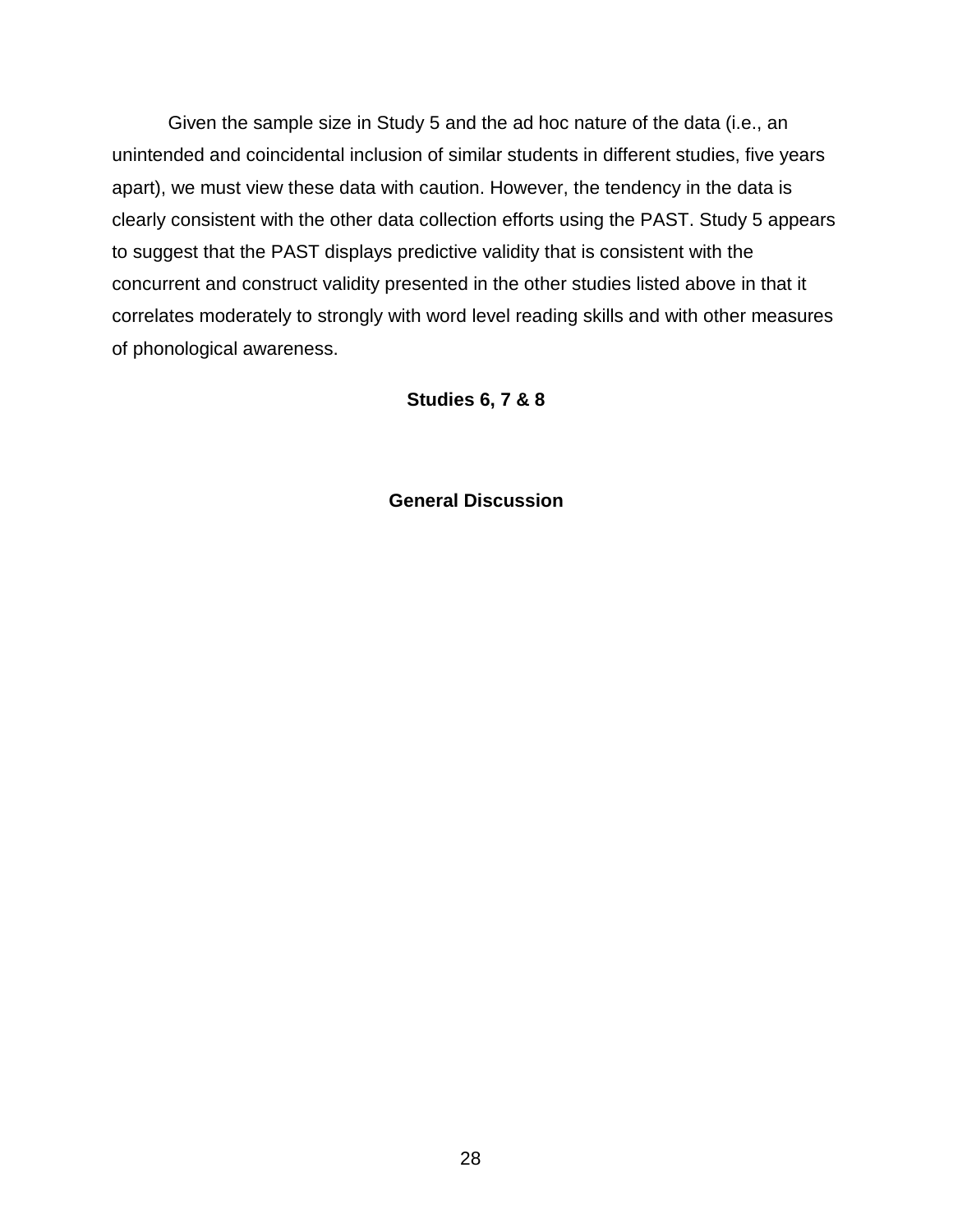#### **REFERENCES**

- Adams, M. J. & Huggins, A. W. F. (1985). The growth of children's sight vocabulary: A quick test with educational and theoretical implications. *Reading Research Quarterly, 20(3)*, 262-281.
- Anthony, J. L., Lonigan, C. J., Driscoll, K., Phillips, B. M., and Burgess, S. R. (2003). Phonological sensitivity: A quasi-parallel progression of word structure units and cognitive operations. *Reading Research Quarterly, 38*, 470-487.
- Backman, J. (1983). The role of psycholinguistic skills in reading acquisition: A look at early readers. *Reading Research Quarterly, 18,* 466-479.
- Ball, E. W. & Blachman, B. A. (1991). Does phoneme awareness training in kindergarten make a difference in early word recognition and developmental spelling? *Reading Research Quarterly, 26(1)*, 49-66.
- Bentin, S., & Leshem, H. (1993). On the interaction between phonological awareness and reading acquisition: It's a two-way street. *Annals of Dyslexia, 43*, 125-148.
- Blachman, B.A. (1984). Relationship of rapid naming ability and language analysis skills to kindergarten and first-grade reading achievement. *Journal of Educational Psychology, 76(4),* 610-622.
- Bruce, D. J. (1964). The analysis of word sounds by young children. *British Journal of Educational Psychology, 34*, 158-170.
- Bruck, M. (1992). Persistence of dyslexics' phonological awareness deficits. *Developmental Psychology, 28,* 874-886.
- Bryant, P. (2002). It doesn't matter whether onset and rime predicts reading better than phoneme awareness does or vice versa. *Journal of Experimental Child Psychology, 82,* 41-46.
- Cardoso-Martins, C., Mamede Resende, S., & Assunção Rodrigues, L. (2002). Letter name knowledge and the ability to learn to read by processing letter-phoneme relations in words: Evidence from Brazilian Portuguese-speaking children. *Reading and Writing: An Interdisciplinary Journal, 15(3-4),* 409-432.
- Catts, H. W. (1993). The relationship between speech-language impairments and reading disabilities. *Journal of Speech and Hearing Research. 36,* 948-958.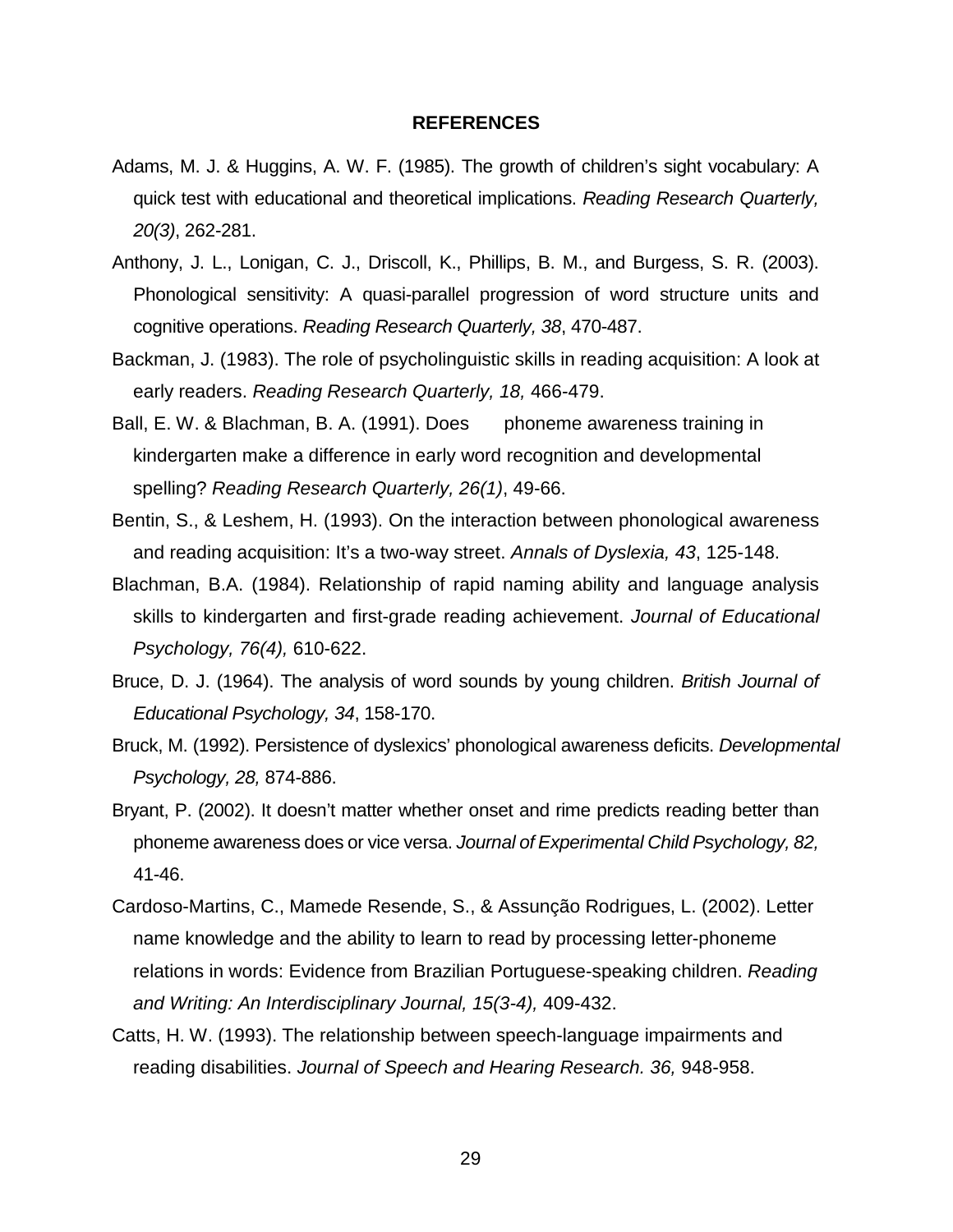- Catts, H. W., Fey, M. E., Zhang, X., & Tomblin, J. B. (1999). Language basis of reading and reading disabilities: Evidence from a longitudinal investigation. *Scientific Studies of Reading, 3(4),* 331-361.
- Catts, H. W., Fey, M. E., Zhang, X., & Tomblin, J. B. (2001). Estimating the risk of future reading difficulties in kindergarten children: A research-based model and its clinical implementation. *Language, Speech, and Hearing Services In Schools, 32,* 38-50.
- Chafouleas, S. M., Lewandowski, L. J., Smith, C. R. & Blachman, B. A. (1997). Phonological awareness skills in children: Examining performance across tasks and ages. *Journal of Psychoeducational Assessment, 19*, 216-226.
- Dixon, M., Stuart, M. & Masterson, J. (2002). The relationship between phonological awareness and the development of orthographic representations. *Reading and Writing: An Interdisciplinary Journal, 15(3-4),* 295-316.
- Ehri, L. C. (2005). Learning to read words: Theory, findings, and issues. *Scientific Studies of Reading, 9(2)*, 167-188.
- Greenberg, D., Ehri, L. C. & Perin, D. (1997). Are word-reading processes the same or different in adult literacy students and third-fifth graders matched for reading level? *Journal of Educational Psychology, 89(2),* 262-275.
- Høien, T. Lundberg, I., Stanovich, K. E., & Bjaalid, I-K. (1995). Components of phonological awareness. *Reading and Writing: An Interdisciplinary Journal, 7*, 171-188.
- Hulme, C., Hatcher, P. J. Nation, K., Brown, A., Adams, J. & Stuart, G. (2002). Phoneme awareness is a better predictor of early reading skill than onset-rime awareness. *Journal of Experimental Child Psychology, 82,* 2-28.
- Kilpatrick, D. A. (2012). Phonological segmentation assessment is not enough: A comparison of three phonological awareness tests with first and second graders. *Canadian Journal of School Psychology, 27(2)*, 150-165.
- Kilpatrick, D. A. (2013). Tailoring interventions in reading based on emerging research on the development of word recognition skills. In Mascolo, J. T.,Flanagan, D. P., & Alfonso, V. C. (Eds.) *Essentials of planning, selecting and tailoring intervention: Addressing the needs of the unique learner.* New York: Wiley.
- Kroese, J. M., Hynd, G. E., Knight, D. F., Hiemenz, J. R., & Hall, J. (2000). Clinical appraisal of spelling ability and its relationship to phonemic awareness (blending, segmenting,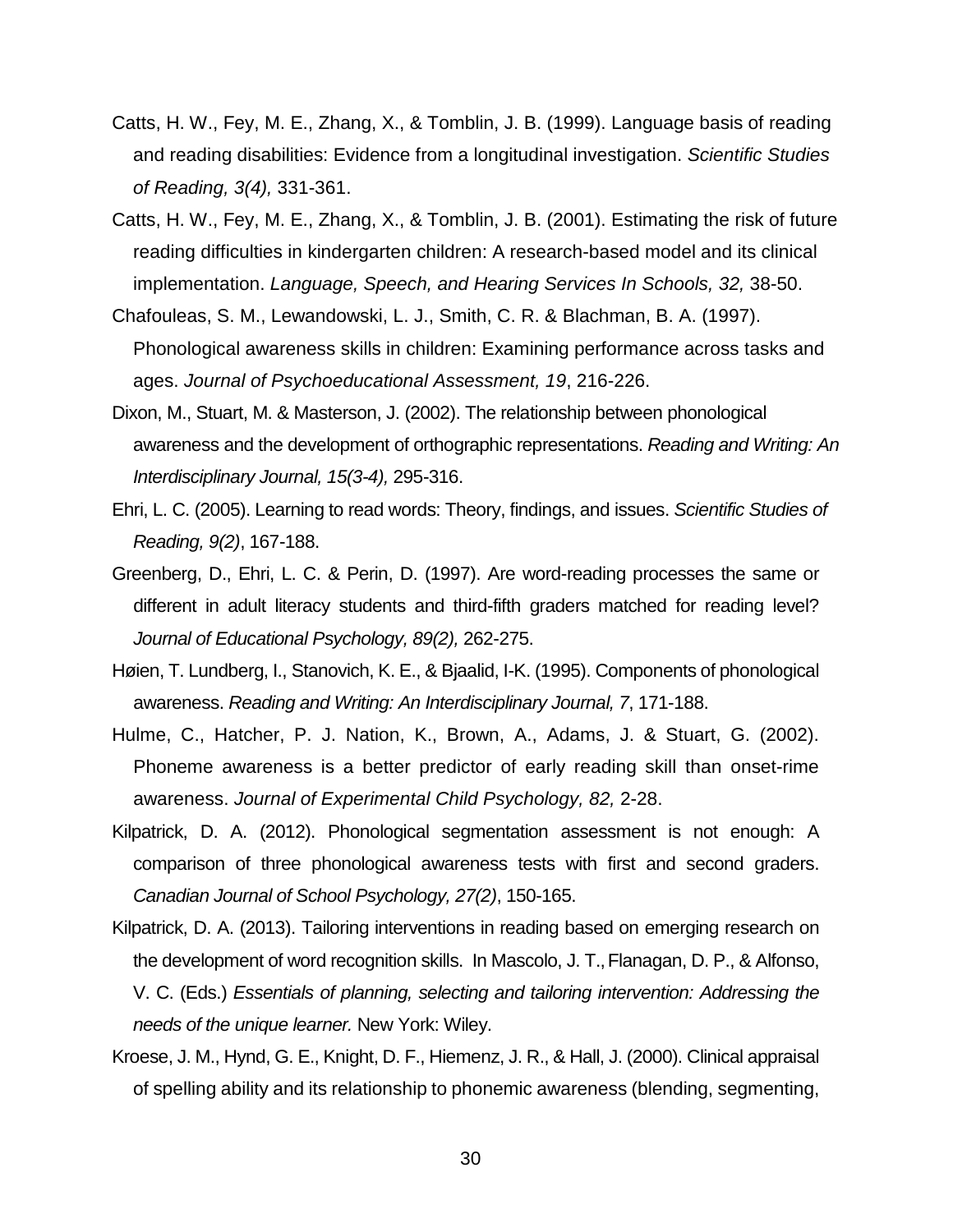elision, and reversal), phonological memory, and reading in reading disabled, ADHD, and normal children. *Reading & Writing: An Interdisciplinary Journal, 13,*  105-131.

- Laing, E. & Hulme, C. (1999). Phonological and semantic processes influence beginning readers' ability to learn to read words. *Journal of Experimental Child Psychology, 73*, 183-207.
- Lenchner, O., Gerber, M. M., & Routh, D. K. (1990). Phonological awareness tasks as predictors of decoding ability: Beyond segmentation. *Journal of Learning Disabilities, 23(4)*, 240-247.
- Lewkowicz, N. K. (1980). Phonemic awareness training: What to teach and how to teach it. *Journal of Educational Psychology, 72(5),* 686-700.
- Lundberg, I., Olofsson, Å., & Wall, S. (1980). Reading and spelling skills in the first school years predicted from phonemic awareness skills in kindergarten. *Scandinavian Journal of Psychology, 21(3)*, 159-173.
- McInnis, P. J. (1981). *Decoding keys for reading success.* New York NY: Walker Educational.
- McInnis, P. J. (1999). *A guide to readiness and reading: Phonemic awareness and blending* (3rd ed.). Penn Yan, NY: ARL.
- National Reading Panel. (2000). *Teaching children to read. The report of the National Reading Panel: Reports of the subgroups.* Washington, D.C.: US Government Printing Office.
- Nikolopoulos, D., Goulandris, N., Hulme, C. & Snowling, M. J. (2006). The cognitive bases of learning to read and spell in Greek: Evidence from a longitudinal study. *Journal of Experimental Child Psychology, 94,* 1-17.
- Perfetti, C. A., Beck, I., Bell, L., & Hughes, C. (1987). Phonemic knowledge and learning to read are reciprocal: A longitudinal study of first grade children. *Merrill-Palmer Quarterly, 33*, 283-319.
- Rosner, J. & Simon, D. P. (1971). The Auditory Analysis Test: An initial report. *Journal of Learning Disabilities, 4(7)*, 384-392.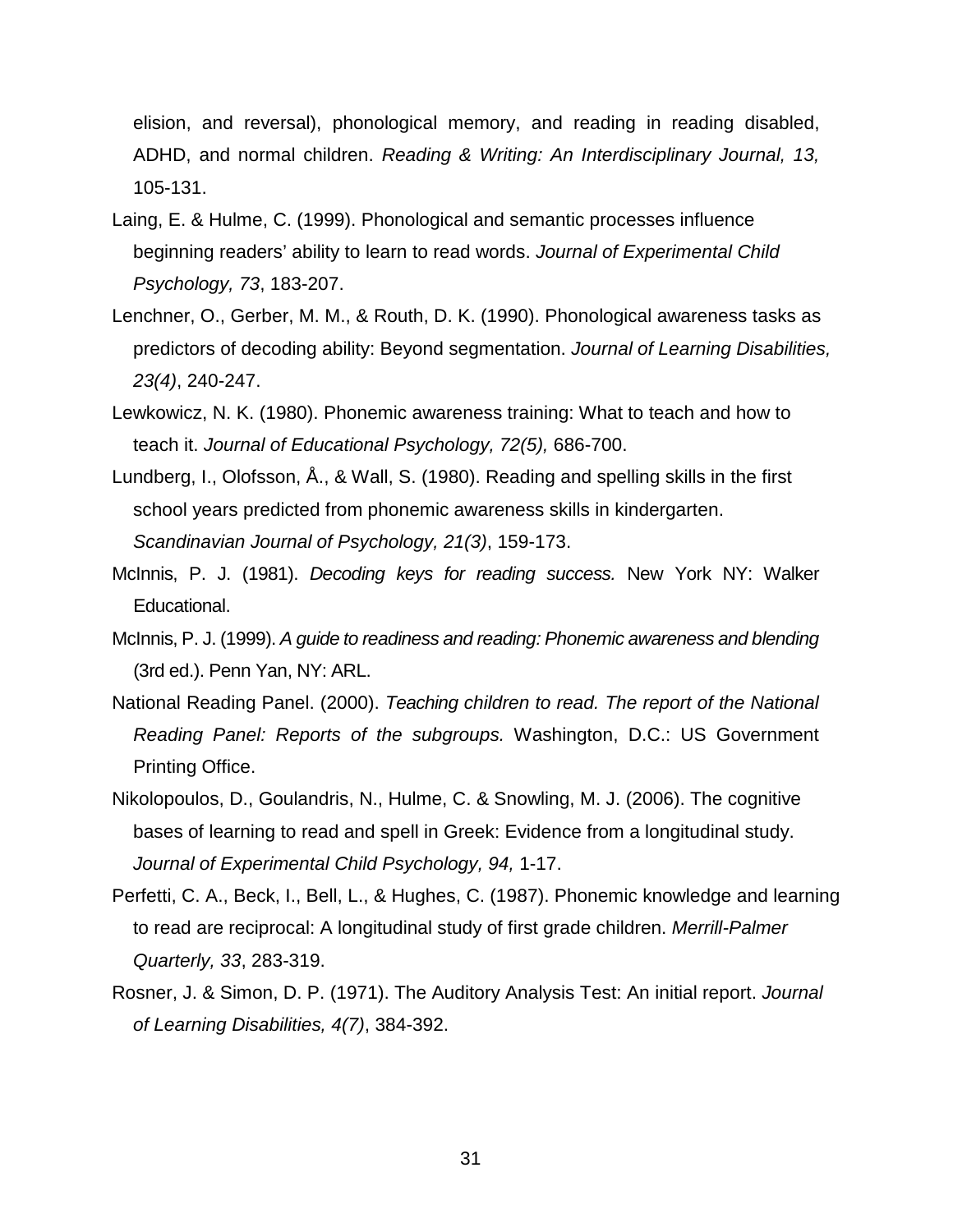- Scarborough, H. S. & Brady, S. A. (2002). Toward a common terminology for talking about speech and reading: A glossary of the "phon" words and some related terms. *Journal of Literacy Research, 34(3),* 299-336.
- Schatschneider, C., Francis, D. J., Foorman, B. R., Fletcher, J. M., & Mehta, P. (1999). The dimensionality of phonological awareness: An application of item response theory. *Journal of Educational Psychology, 91(3),* 439-449.
- Schatschneider, C., Fletcher, J. M., Francis, D. J., Carlson, C. D., & Foorman, B. R. (2004). Kindergarten prediction of reading skills: A longitudinal comparative analysis. *Journal of Educational Psychology, 96(2),* 265-282.
- Seymour, P. H. K., & Evans, H. M. (1994). Levels of phonological awareness and learning to read. *Reading and Writing: An Interdisciplinary Journal, 6,* 221-250.
- Stahl, S. A. & Murray, B. A. (1994). Defining phonological awareness and its relationship to early reading. *Journal of Educational Psychology, 86(2),* 221-234.
- Stanovich, K. E., Cunningham, A. E., & Cramer, B. B. (1984). Assessing phonological awareness in kindergarten children: Issues of task comparability. *Journal of Experimental Child Psychology, 38,* 175-190.
- Swank, L. K. & Catts, H. W. (1994). Phonological awareness and written word decoding. *Language, Speech, and Hearing Services in Schools, 25,* 9-14.
- Treiman, R. (1991). The role of intrasyllabic units in learning to read. In Rieben, L. & Perfetti, C. A. (Eds.) *Learning to read: Basic research and its implications* (pp. 149- 160). Hillsdale, NJ: Erlbaum.
- Vellutino, F. R., Fletcher, J. M., Snowling, M. J. & Scanlon, D. M. (2004). Specific reading disability (dyslexia): What have we learned in the past four decades? *Journal of Child Psychology and Psychiatry, 45(1)*, 2–40.
- Vellutino, F. R., Scanlon, D. M., Sipay, E. R., Small, S. G., Pratt, A., Chen, R., & Denkla, M. B. (1996). Cognitive profiles of difficult-to-remediate and readily remediated poor readers: Early intervention as a vehicle for distinguishing between cognitive and experiential deficits as basic causes of specific reading disability. *Journal of Educational Psychology, 88,* 601- 638.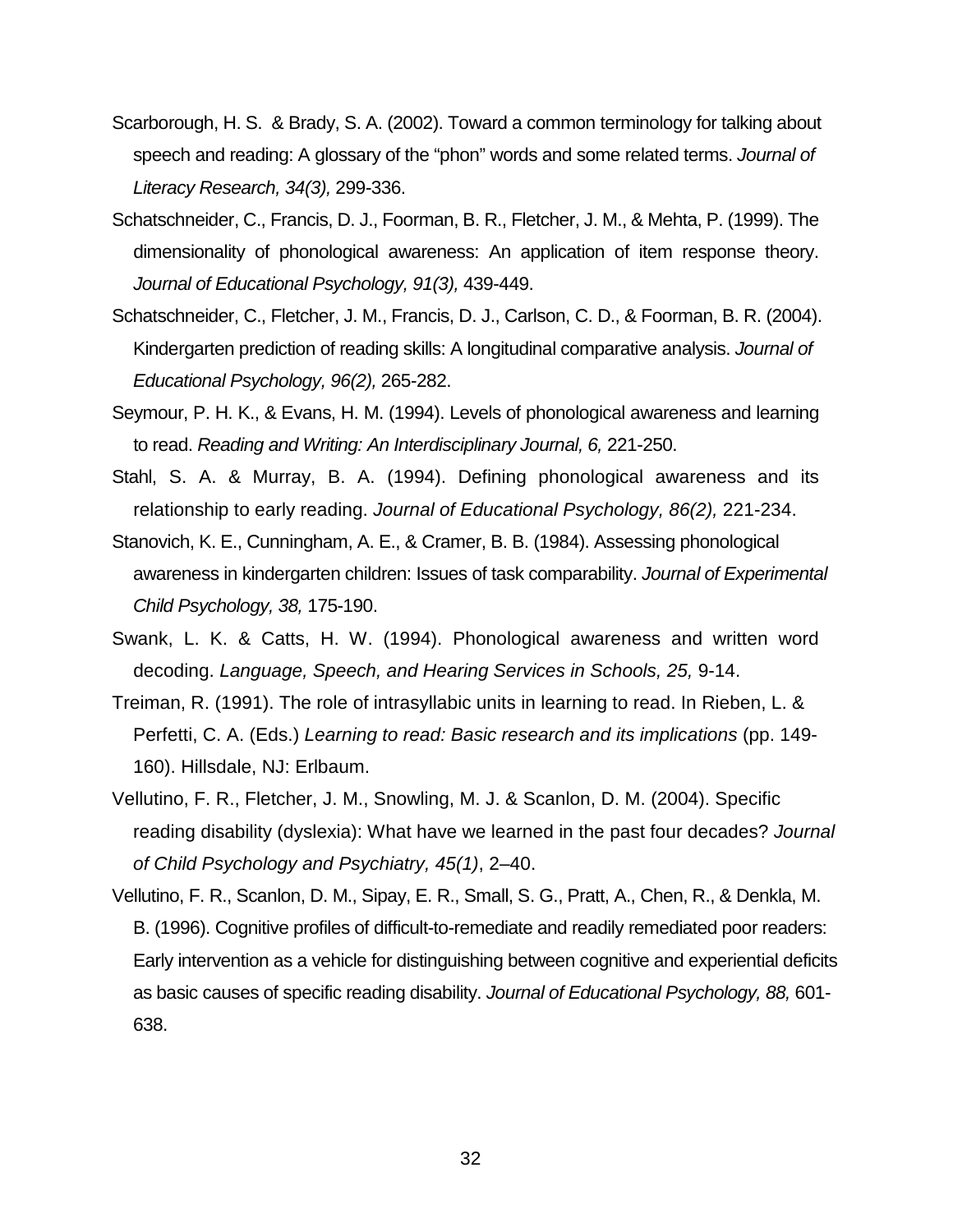- Vloedgraven, J. & Verhoeven, L. (2009). The nature of phonological awareness throughout the elementary grades: An item response theory perspective. *Learning and Individual Differences, 19*, 161–169.
- Wagner, R. K., & Torgesen, J. K. (1987). The nature of phonological processing and its causal role in the acquisition of reading skills. *Psychological Bulletin, 101,* 192-212.
- Wagner, R. K., Torgesen, J. K., Laughon, P., Simmons, K., & Rashotte, C. A. (1993). Development of young readers' phonological processing abilities. *Journal of Educational Psychology, 85(1)*, 83-103.
- Wagner, R. K., Torgesen, J. K., & Rashotte, C. A. (1994). Development of readingrelated phonological abilities: New evidence of bidirectional causality from a latent variable longitudinal study. *Developmental Psychology, 30(1)*, 73-87.
- Wagner, R. K., Torgesen, J. K., & Rashotte, C. A. (1999). *The Comprehensive Test of Phonological Processing* (CTOPP). Austin, TX: Pro-ED.
- Warren-Leubecker, A. & Carter, B. W. (1988). Reading and growth in metalinguistic awareness: Relations to socioeconomic status and reading readiness skills. *Child Development, 59(3),* 728-742.
- Wechsler, D. (1991). *The Wechsler Individual Achievement Test.* San Antonio, TX: Psych Corp.
- Yopp, H. K. (1988). The validity and reliability of phonemic awareness tests. *Reading Research Quarterly, 23(3),* 159-177.
- Hulme, C., Caravolas, M., Málková, G., & Brigstocke, S. (2005).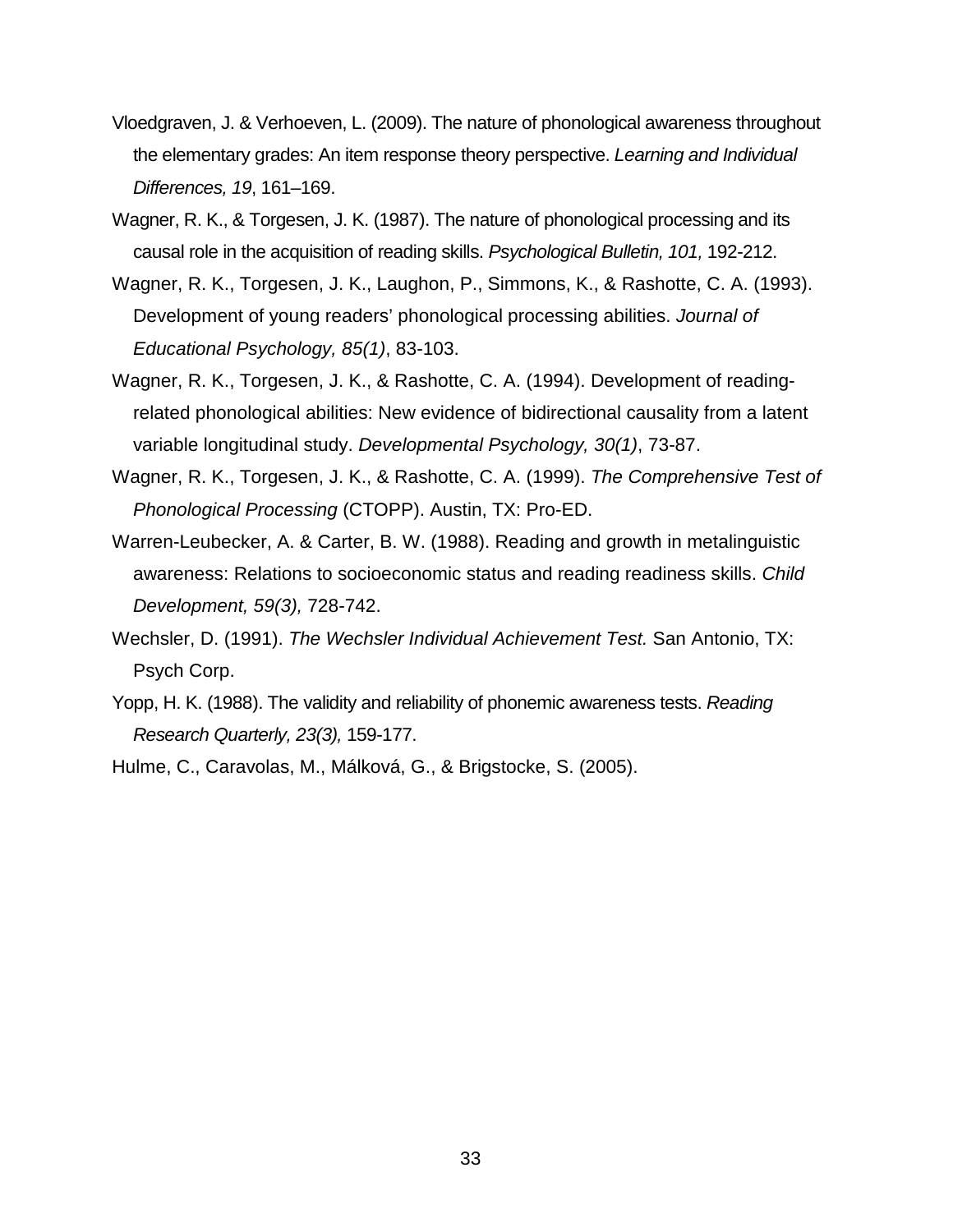Means and Standard Deviations for Study 1

Grades 1 & 2

|                                   | Grade 1 ( $n = 67$ )     | Grade 2 ( $n = 50$        |
|-----------------------------------|--------------------------|---------------------------|
|                                   | Mean (SD)                | Mean (SD)                 |
| Age                               | 6 yrs. 6 mos. (3.7 mos.) | 7 yrs. 10 mos. (3.7 mos.) |
| <b>WRMT-R Word Identification</b> | 28.18 (15.84)            | 50.88 (16.37)             |
| <b>WRMT-R Word Attack</b>         | 11.79 (8.06)             | 22.56 (10.55)             |
| <b>CTOPP Elision</b>              | 7.69(3.32)               | 10.86 (4.68)              |
| <b>CTOPP Segmentation</b>         | 8.12(2.79)               | 8.18(3.19)                |
| <b>CTOPP Blending Words</b>       | 12.97 (3.56)             | 14.24 (2.93)              |
| <b>PAST</b>                       | 9.67(7.37)               | 18.30 (7.27)              |

Note: WRMT-R = Woodcock Reading Mastery Test - Revised; CTOPP =

Comprehensive Test of Phonological Processing; PAST = Phonological Awareness Screening Test.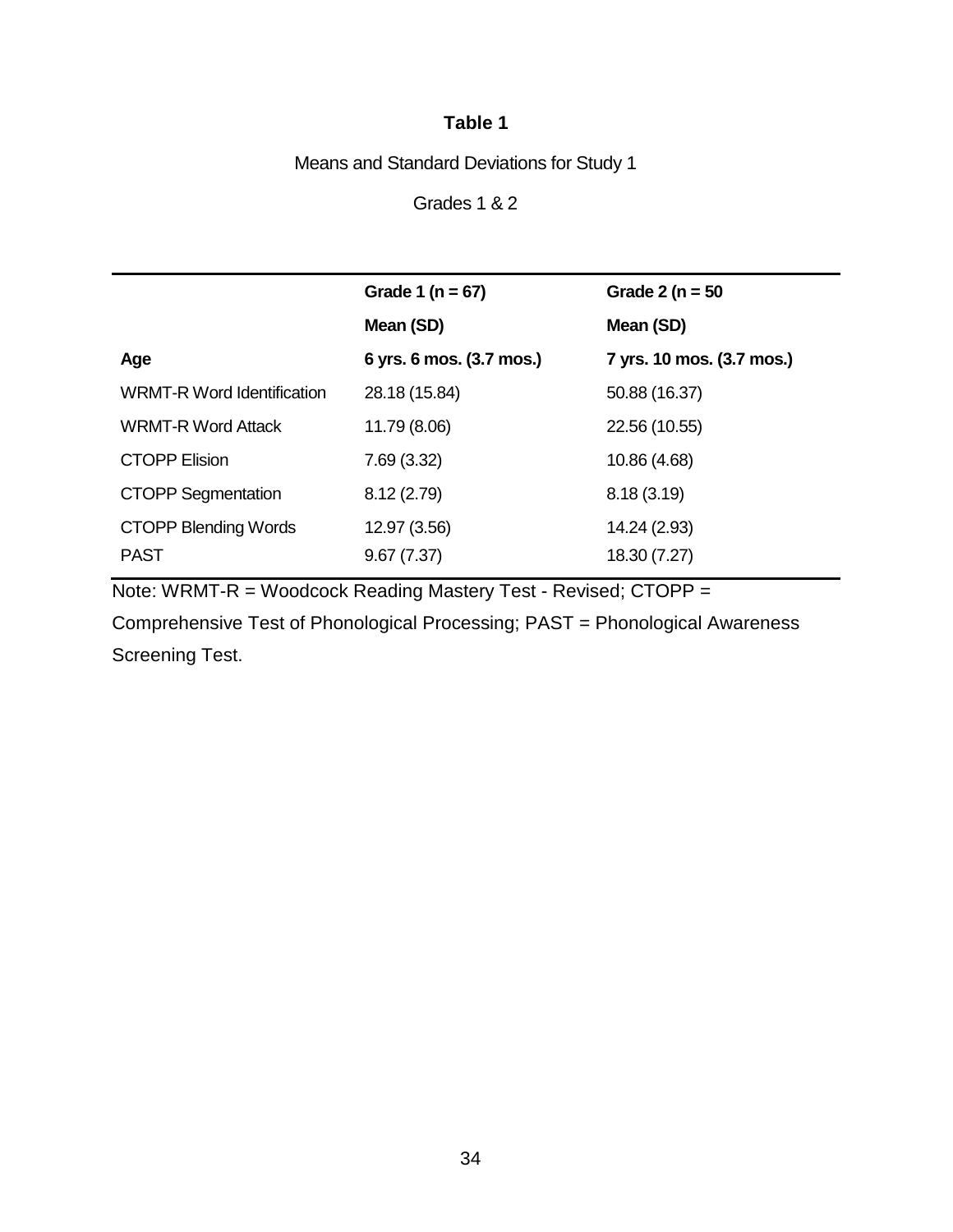Subtest Intercorrelations for Study 1

Grade 1 (*n* = 67) and Grade 2 (*n* = 50)

|             | <b>WID</b> | <b>WA</b> | <b>EL</b> | <b>SEG</b> | <b>BW</b> | <b>PAST</b> |
|-------------|------------|-----------|-----------|------------|-----------|-------------|
| <b>WID</b>  |            | $.88***$  | $.56**$   | $.31*$     | $.64**$   | $.76**$     |
| <b>WA</b>   | $.81***$   |           | $.67***$  | $.33*$     | $.51***$  | $.83***$    |
| <b>EL</b>   | $.60***$   | $.61***$  |           | .20        | $.29*$    | $.63**$     |
| <b>SEG</b>  | $.47***$   | $.44***$  | $.26*$    |            | $.35*$    | .26         |
| <b>BW</b>   | $.65***$   | $.59***$  | $.49***$  | $.55***$   |           | $.47**$     |
| <b>PAST</b> | $.79***$   | $.81***$  | $.58***$  | $.36**$    | $.65***$  |             |

Note: Grade 1 is below the diagonal; Grade 2 is above.

WID = WRMT-R *Word Identification*; WA = WRMT-R *Word Attack*; El = CTOPP *Elision*;

Seg = CTOPP *Segmenting Words*; BW = CTOPP *Blending Words*; *PAST* =

Phonological Awareness Screening Test.

 $*p < .05$ .

\*\**p* < .01

\*\*\**p* < .001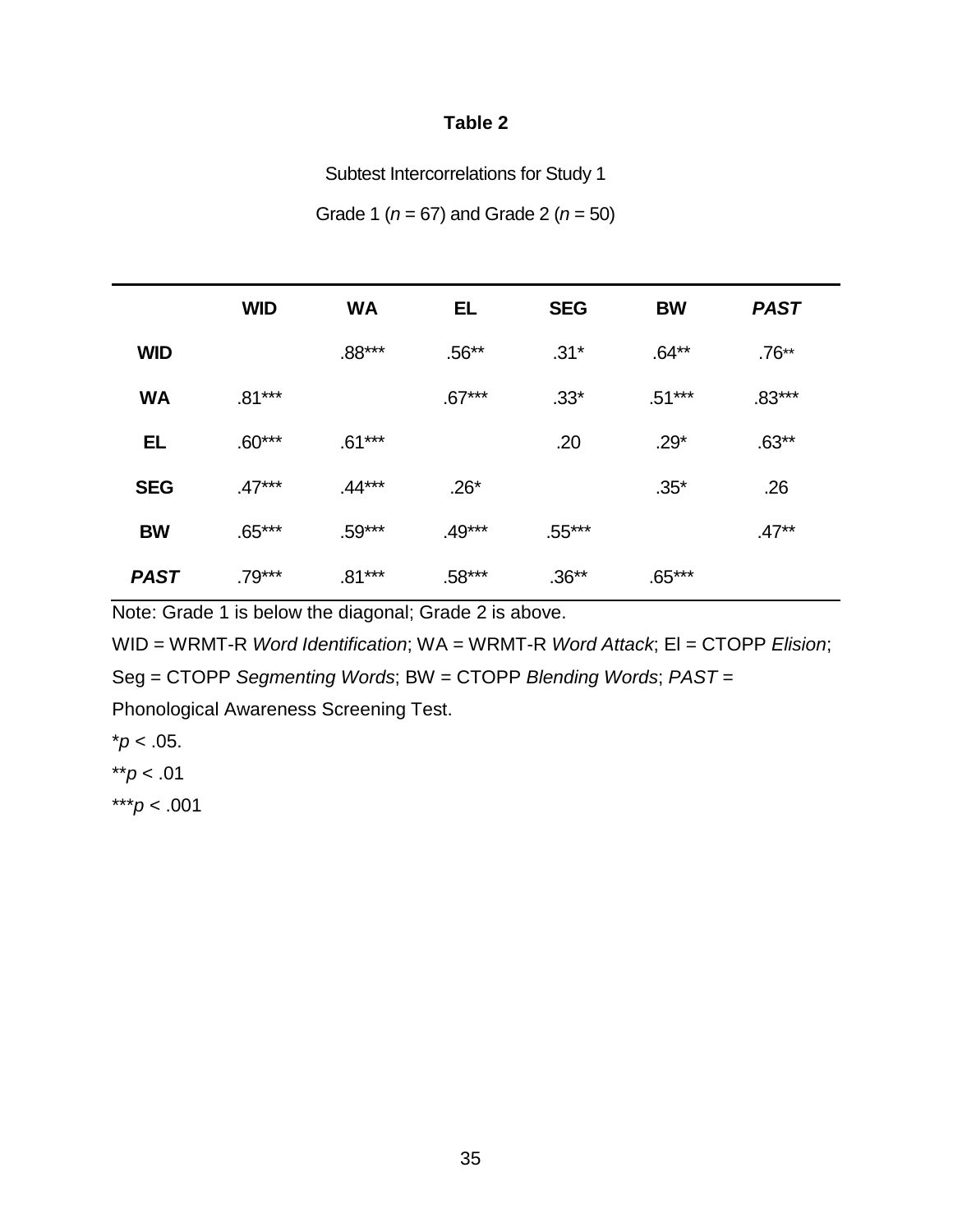## *Regression Analyses*

| Grade 1 ( $n = 67$ ) and Grade 2 ( $n = 50$ ) |  |  |
|-----------------------------------------------|--|--|
|-----------------------------------------------|--|--|

|   |                               |                                   | Grade 1   |             |        | Grade 2   |             |
|---|-------------------------------|-----------------------------------|-----------|-------------|--------|-----------|-------------|
|   | Dependent<br>Independent      |                                   | $R^2$ , p |             |        | $R^2$ , p |             |
|   | Variable, Model, Variables    | change                            |           | value       | change |           | Value       |
|   |                               | <b>WIAT-R Word Identification</b> |           |             |        |           |             |
| 1 | <b>CTOPP Segmenting Words</b> | 47                                | 222       | $-.001$     | .31    | .097      | .029        |
| 2 | <b>CTOPP Segmenting Words</b> | .17                               | .019      | $.145$ (ns) | .11    | .011      | $.369$ (ns) |
|   | <b>CTOPP Blending Words</b>   | .56                               | .215      | < .001      | .57    | .282      | < .001      |
| 3 | <b>CTOPP Segmenting Words</b> | .17                               | .020      | $.101$ (ns) | .06    | .003      | $.58$ (ns)  |
|   | <b>CTOPP Blending Words</b>   | .37                               | .078      | .002        | .48    | .189      | < .001      |
|   | <b>CTOPP Elision</b>          | .38                               | .108      | < .001      | .42    | .159      | < .001      |
| 4 | <b>CTOPP Segmenting Words</b> | .16                               | .018      | .057        | .04    | .001      | $.676$ (ns) |
|   | <b>CTOPP Blending Words</b>   | .11                               | .005      | $305$ (ns)  | .30    | .067      | .003        |
|   | <b>CTOPP Elision</b>          | .18                               | .021      | .041        | .16    | .008      | $.276$ (ns) |
|   | <b>PAST</b>                   | .56                               | .151      | < .001      | .57    | .168      | < .001      |

Note: WRMT-R = Woodcock Reading Mastery Test - Revised; CTOPP =

Comprehensive Test of Phonological Processing; PAST = Phonological Awareness Screening Test.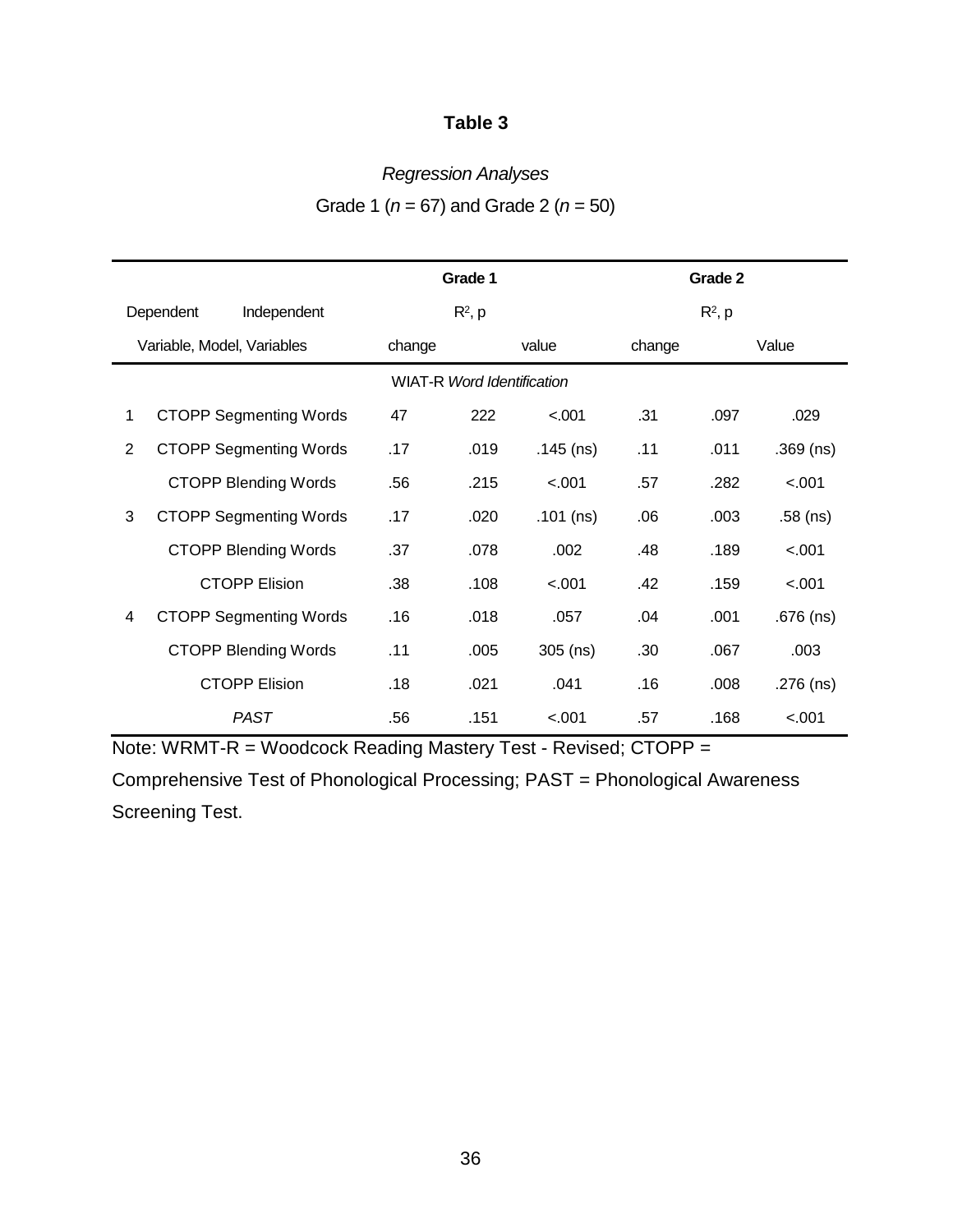# Mean Performances on Each Level

## of the PAST from Study 1

|                        | Level       | Grade 1                 |                  | Grade 2                 |                  |  |
|------------------------|-------------|-------------------------|------------------|-------------------------|------------------|--|
|                        |             | <b>Scoring Approach</b> |                  | <b>Scoring Approach</b> |                  |  |
|                        |             | <b>Correct</b>          | <b>Automatic</b> | <b>Correct</b>          | <b>Automatic</b> |  |
| <b>Syllable Levels</b> | $\mathsf D$ | 4.3                     | 3.9              | 4.9                     | 4.7              |  |
|                        | E           | 3.6                     | 3.2              | 4.6                     | 4.1              |  |
| <b>Onset-Rime</b>      | F           | 4.9                     | 4.8              | 5.0                     | 4.8              |  |
|                        | G           | 4.5                     | 4.2              | 4.9                     | 4.4              |  |
| <b>Phoneme</b>         | H           | 2.6                     | 2.0              | 3.7                     | 2.8              |  |
| Levels                 | I           | 2.9                     | 1.5              | 4.2                     | 2.4              |  |
|                        | J           | 1.6                     | 1.0              | 3.8                     | 2.1              |  |
|                        | K           | 1.7                     | 0.7              | 2.7                     | 1.0              |  |
|                        | L           | 2.0                     | 0.9              | 2.9                     | 1.0              |  |
|                        | M           | 1.3                     | 0.4              | 2.4                     | 0.6              |  |
|                        |             |                         |                  |                         |                  |  |

## Notes:

1) All raw scores reported above are out of a possible 5 points.

2) Because of the minimal variability in performance at the syllable and onset-rime levels (Levels D-G) and because only phoneme-level processing interfaces with reading from first grade and beyond (Ehri, 2005; Kilpatrick, 2013), only the phoneme levels were used in the calculations in the present paper (i.e., Levels H to M; highest possible total raw score  $= 30$ ).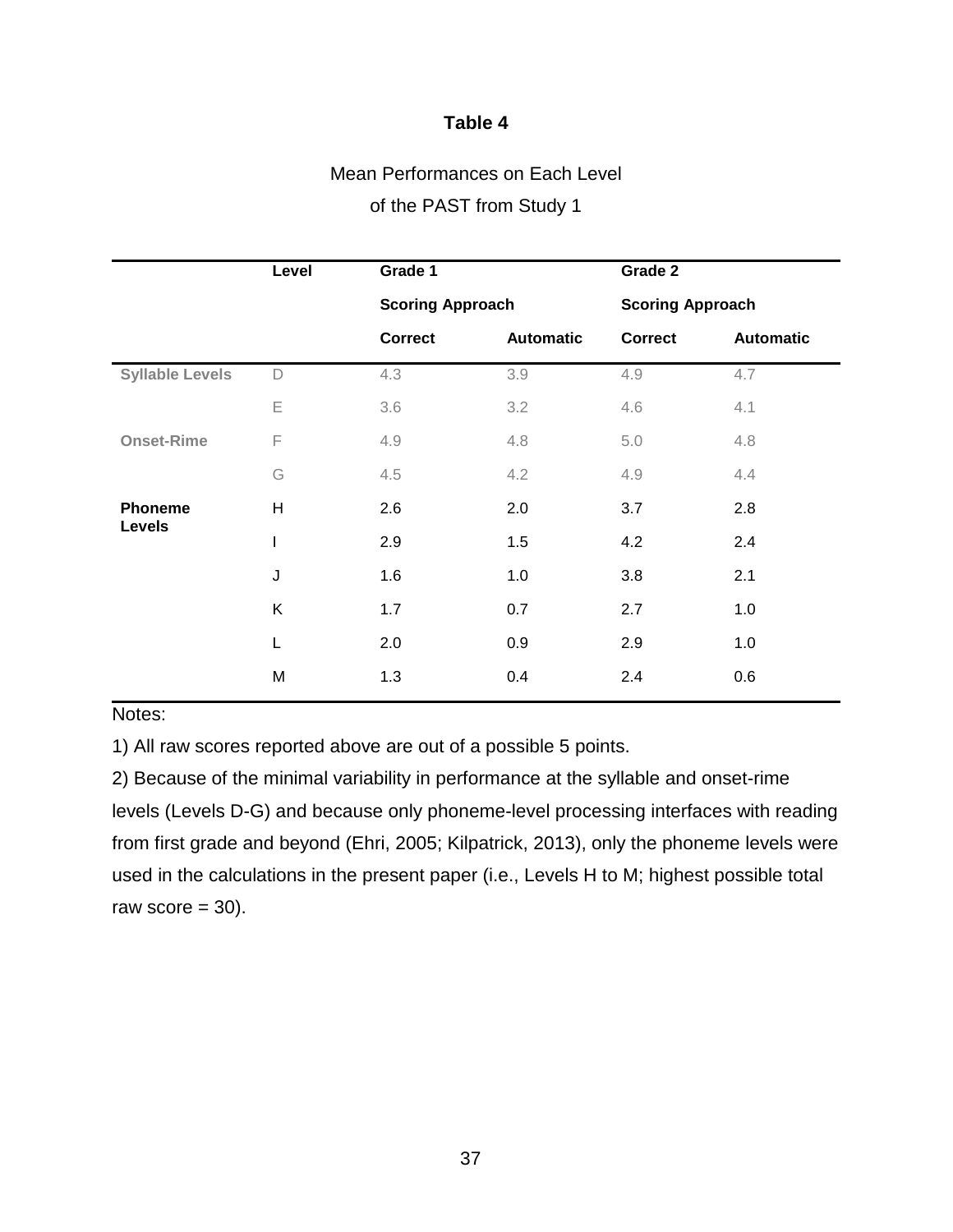# Means and Standard Deviations for Study 2 Grades 2 & 5

|                                        | Grade $2(n = 60)$ | Grade $5(n = 67)$ |  |  |
|----------------------------------------|-------------------|-------------------|--|--|
|                                        | Mean (SD)         | Mean (SD)         |  |  |
| <b>WRMT-R Word Identification</b>      | 53.53 (7.73)      | 73.06 (7.17)      |  |  |
| <b>WRMT-R Word Identification (SS)</b> | ???               | 101.68 (6.82)     |  |  |
| <b>WRMT-R Word Attack</b>              | 21.69(7.15)       | 29.91 (5.36)      |  |  |
| <b>WRMT-R Word Attack (SS)</b>         | ???               | 102.98 (8.47)     |  |  |
| <b>Exception Words Test</b>            | (8.2)<br>17.20    | (7.04)<br>37.98   |  |  |
| <b>WIAT Reading Comprehension</b>      | 16.35<br>(3.85)   | 23.82<br>(5.95)   |  |  |
| <b>PAST</b>                            | (5.43)<br>19.83   | (5.04)<br>24.72   |  |  |
| <b>PAST automatic score</b>            | 11.35<br>(5.78)   | (5.48)<br>16.66   |  |  |
| <b>CTOPP Blending Words</b>            | 15.11<br>(2.97)   | (3.29)<br>16.03   |  |  |
| <b>WIAT Spelling</b>                   | 11.36<br>(2.29)   | 17.30<br>(3.50)   |  |  |

Note: WRMT-R = Woodcock Reading Mastery Test - Revised; CTOPP =

Comprehensive Test of Phonological Processing; PAST = Phonological Awareness Screening Test.

## **FILL EMPTY CELLS ABOVE**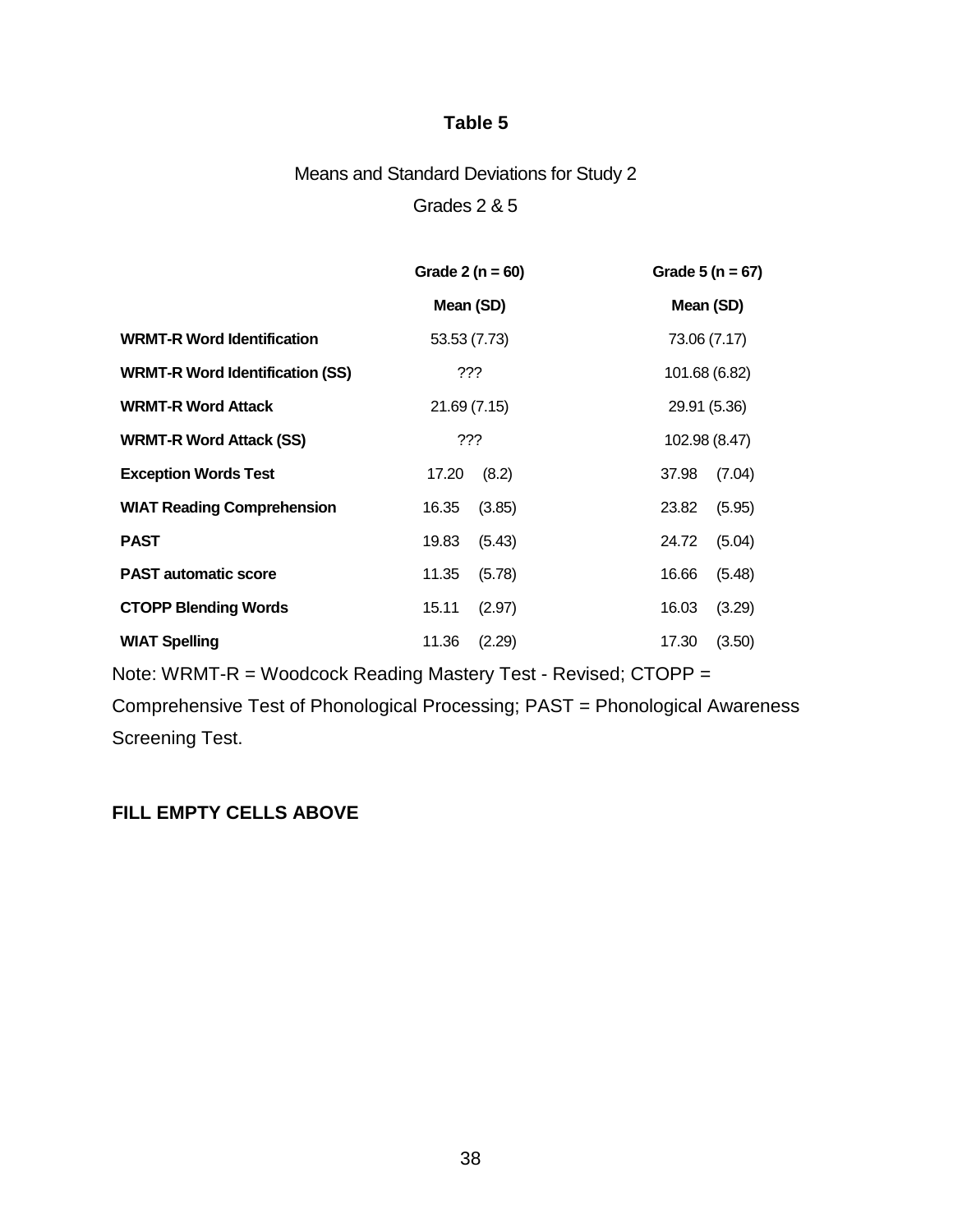Subtest Intercorrelations for Study 2

Grade 2 (*n* = 60) and Grade 5 (*n* = 67)

|               | <b>WID</b> | <b>WA</b> | <b>EWT</b> | <b>RC</b> | <b>PAST</b> | <b>PAST-A</b> | <b>BW</b> | <b>SPELL</b> |
|---------------|------------|-----------|------------|-----------|-------------|---------------|-----------|--------------|
| <b>WID</b>    |            | $.61***$  | $.86**$    | $.41**$   | $.29*$      | $.37**$       | .10       | $.71***$     |
| <b>WA</b>     | $.74**$    |           | $.61***$   | $.28*$    | $.30*$      | $.36**$       | $.25*$    | $.68**$      |
| <b>EWT</b>    | $.81***$   | $.58**$   |            | $.44**$   | $.38**$     | $.47**$       | .09       | $.71***$     |
| <b>RC</b>     | $.79**$    | $.58**$   | $.73**$    |           | .18         | .25           | $.29*$    | $.28*$       |
| <b>PAST</b>   | $57**$     | $.57**$   | $.44**$    | $.62**$   |             | $.78**$       | .06       | $.37**$      |
| <b>PAST-A</b> | $.52**$    | $.36**$   | $.41**$    | $.52**$   | $.76**$     |               | .23       | $.54**$      |
| <b>BW</b>     | .22        | .22       | .02        | .22       | $.31*$      | $.31*$        |           | .08          |
| <b>SPELL</b>  | $.73**$    | $.66**$   | $.73**$    | $.46**$   | $.48**$     | $33*$         | .08       |              |

Note: Grade 2 is below the diagonal; Grade 5 is above.

WID = WRMT-R *Word Identification*; WA = WRMT-R *Word Attack*; EWT = *Exception Words Test*; RC = WIAT *Reading Comprehension* subtest; PAST = *Phonological Awareness Screening Test*; BW = CTOPP *Blending Words*; SPELL = WIAT *Spelling* subtest.

 $*p < .05$ .

\*\**p* < .01

\*\*\**p* < .001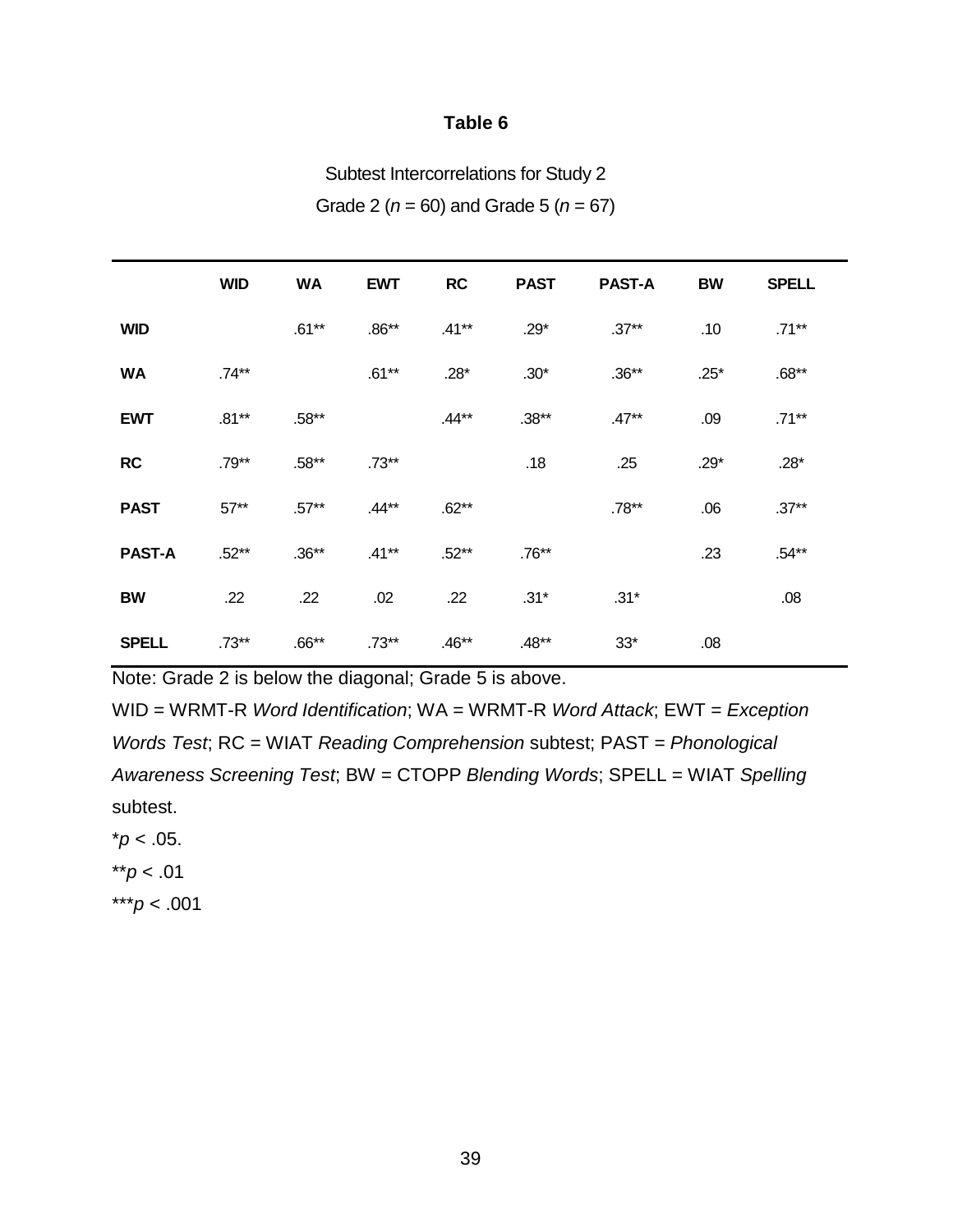Subtest Intercorrelations for the Second Graders who were Administered the DIBELS Phoneme Segmentation Subtest

| <b>WID</b><br><b>WA</b><br><b>RC</b><br><b>PAST</b><br><b>EWT</b><br>BW<br>$.81**$<br><b>WA</b><br>WHY ISN'T 'PS' ACROSS THE TOP??<br>.74**<br>.55**<br><b>EWT</b><br>$.78**$<br>.41<br>$.71***$<br><b>RC</b><br>$.43*$<br>$.51***$<br>$.43*$<br>.34<br><b>PAST</b><br>-.09<br>-.26 -.11<br>$-.18$<br>$-.36*$<br><b>PS</b><br>$.51**$<br>$.42^*$<br>$.36*$<br>.16<br>$.35*$<br><b>BW</b><br>$.71***$<br>$.58**$<br>$.76**$<br>$.75***$<br>$.43*$<br>$.38*$<br><b>SPELL</b> |  |  |  |  |
|----------------------------------------------------------------------------------------------------------------------------------------------------------------------------------------------------------------------------------------------------------------------------------------------------------------------------------------------------------------------------------------------------------------------------------------------------------------------------|--|--|--|--|
|                                                                                                                                                                                                                                                                                                                                                                                                                                                                            |  |  |  |  |
|                                                                                                                                                                                                                                                                                                                                                                                                                                                                            |  |  |  |  |
|                                                                                                                                                                                                                                                                                                                                                                                                                                                                            |  |  |  |  |
|                                                                                                                                                                                                                                                                                                                                                                                                                                                                            |  |  |  |  |
|                                                                                                                                                                                                                                                                                                                                                                                                                                                                            |  |  |  |  |
|                                                                                                                                                                                                                                                                                                                                                                                                                                                                            |  |  |  |  |
|                                                                                                                                                                                                                                                                                                                                                                                                                                                                            |  |  |  |  |
|                                                                                                                                                                                                                                                                                                                                                                                                                                                                            |  |  |  |  |

Grade 2 (*n* = 32)

Note: WID = WRMT-R Word Identification;  $WA = WRMT-R$  Word Attack;  $EWT =$ Exception Words Test; RC = WIAT Reading Comprehension subtest; PAST = Phonological Awareness Screening Test; PS = DIBELS Phoneme Segmentation subtest; BW = CTOPP Blending Words; SPELL = WIAT Spelling subtest.  $*p < .05$ .

\*\**p* < .01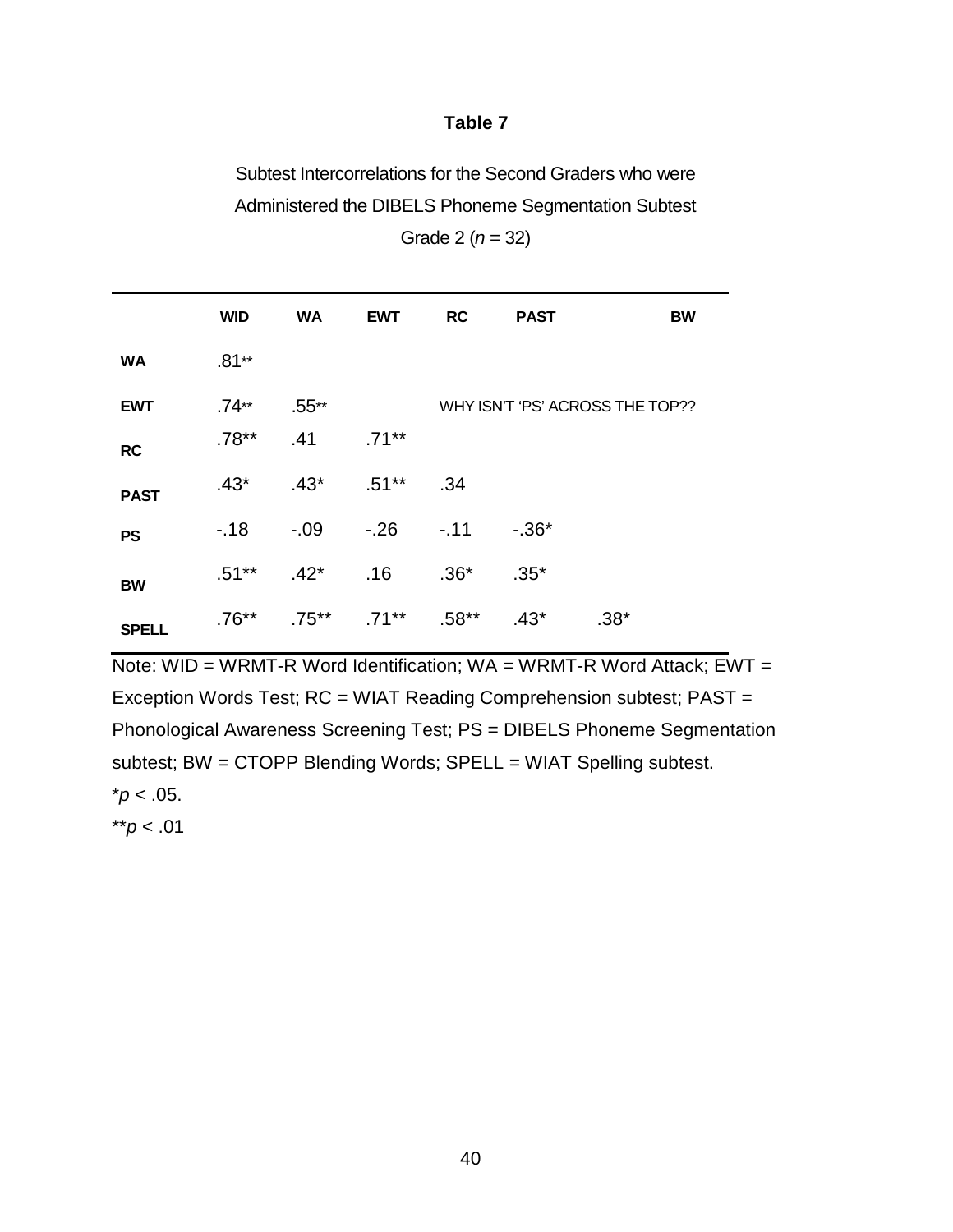A Comparison of Performance Between Second Graders in Study 1 and Study 2

|                                   | Study 1 ( $n = 50$ ) | Study 2 ( $n = 60$ ) |
|-----------------------------------|----------------------|----------------------|
|                                   | Mean (SD)            | Mean (SD)            |
| <b>WRMT-R Word Identification</b> | 50.88 (16.37)        | 53.53 (7.73)         |
| <b>WRMT-R Word Attack</b>         | 22.56 (10.55)        | 21.69(7.15)          |
| <b>CTOPP Blending Words</b>       | 14.24 (2.93)         | 15.11 (2.97)         |
| <b>PAST</b>                       | 18.30 (7.27)         | 19.83 (5.43)         |

Note: WRMT-R = Woodcock Reading Mastery Test - Revised; CTOPP =

Comprehensive Test of Phonological Processing; PAST = Phonological Awareness Screening Test.

## **Table 9**

## Means and Standard Deviations for Study 3 (*n* = 30)

| Mean  | <b>SD</b> |
|-------|-----------|
| 90.47 | 4.77      |
| 33.10 | 4.67      |
| 26.23 | 2.01      |
| 21.00 | 4.77      |
|       |           |

Note: WRMT-R = Woodcock Reading Mastery Test - Revised; PAST = Phonological Awareness Screening Test.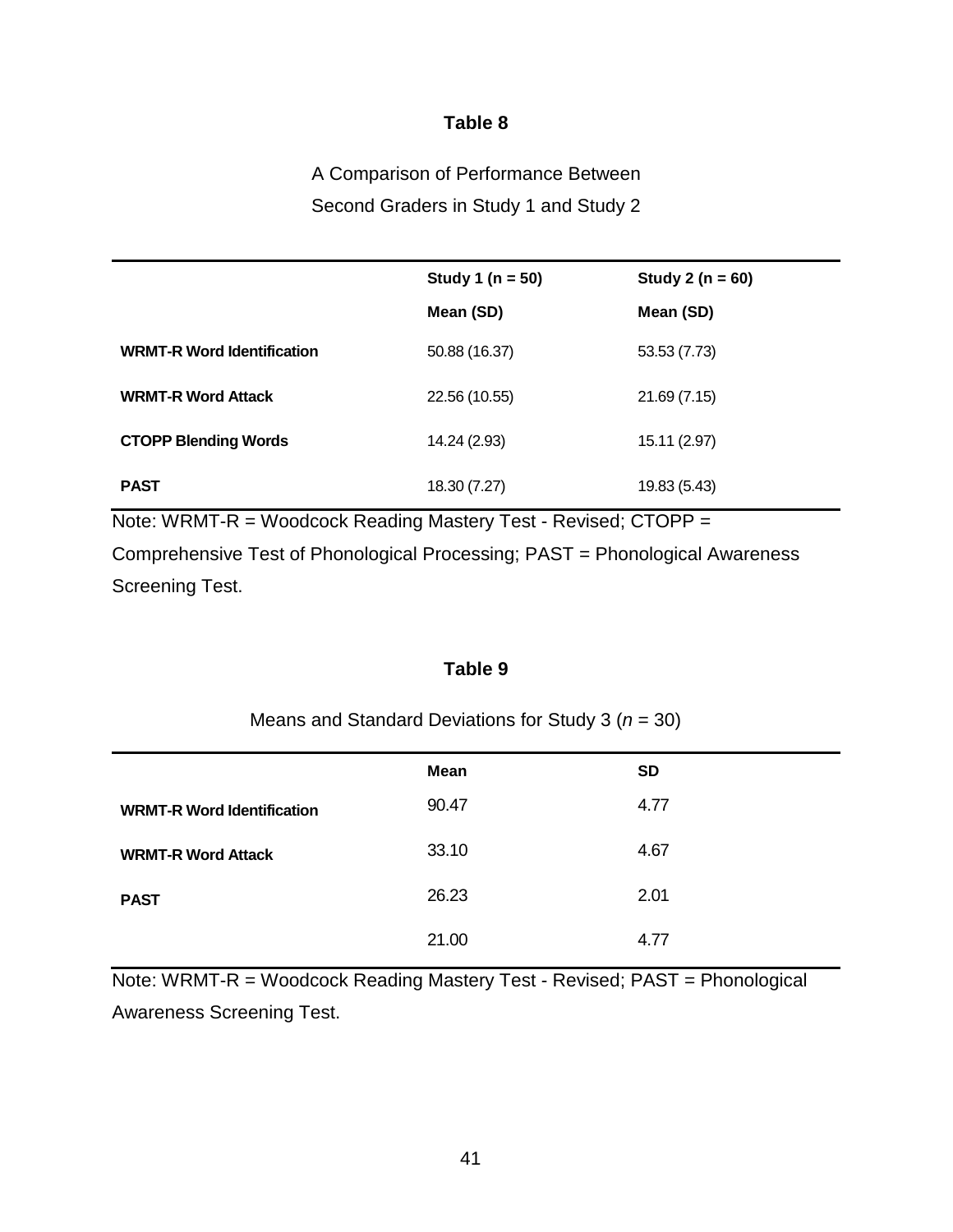## A Comparison of Performance Between Fifth Graders (Study 2) and College Students (Study 3)

|                                   | Grade 5      | College<br><b>Students</b> |                   |
|-----------------------------------|--------------|----------------------------|-------------------|
|                                   | $(n = 67)$   | $(n = 30)$                 | <b>Difference</b> |
|                                   | Mean (SD)    | Mean (SD)                  | Raw (% increase)  |
| <b>WRMT-R Word Identification</b> | 73.06 (7.17) | 90.47 (4.77)               | 17.41 (23.8%)     |
| <b>WRMT-R Word Attack</b>         | 29.91 (5.36) | 33.10 (4.67)               | 3.19(10.7%)       |
| <b>PAST</b>                       | 24.72 (5.04) | 26.23 (2.01)               | $1.51(6.1\%)$     |
| <b>PAST</b> automatic score       | 16.66 (5.48) | 21.00 (4.77)               | 4.34 (26.1%)      |

Note: WRMT-R = Woodcock Reading Mastery Test - Revised; CTOPP =

Comprehensive Test of Phonological Processing; PAST = Phonological Awareness Screening Test.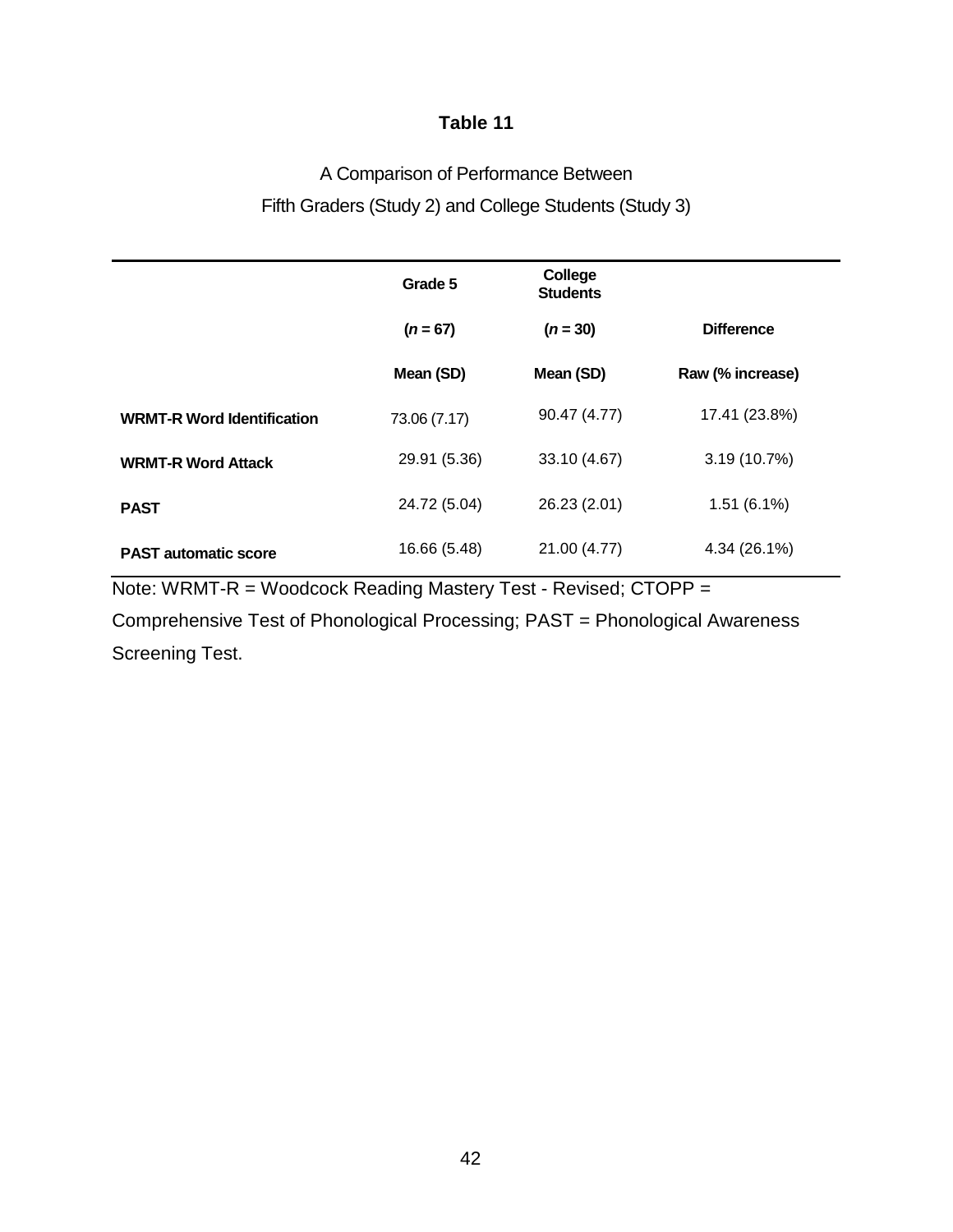|                                               | Time 1        | Time 2        |
|-----------------------------------------------|---------------|---------------|
|                                               | Mean (SD)     | Mean (SD)     |
| <b>Letter Name Fluency</b>                    | 40.57 (16.34) | 41.79 (15.15) |
| <b>Letter Sound Fluency</b>                   | 20.05 (10.77) | 22.77 (9.12)  |
| <b>Phoneme Segmentation</b><br><b>Fluency</b> | 27.18 (16.45) | 34.59 (17.63) |
| <b>Nonword Fluency</b>                        | 26.66 (25.17) | 32.86 (29.18) |
| <b>PAST</b>                                   | 16.95 (9.99)  | 19.20 (10.46) |

Means and Standard Deviations for Study 4 (*n* = 58)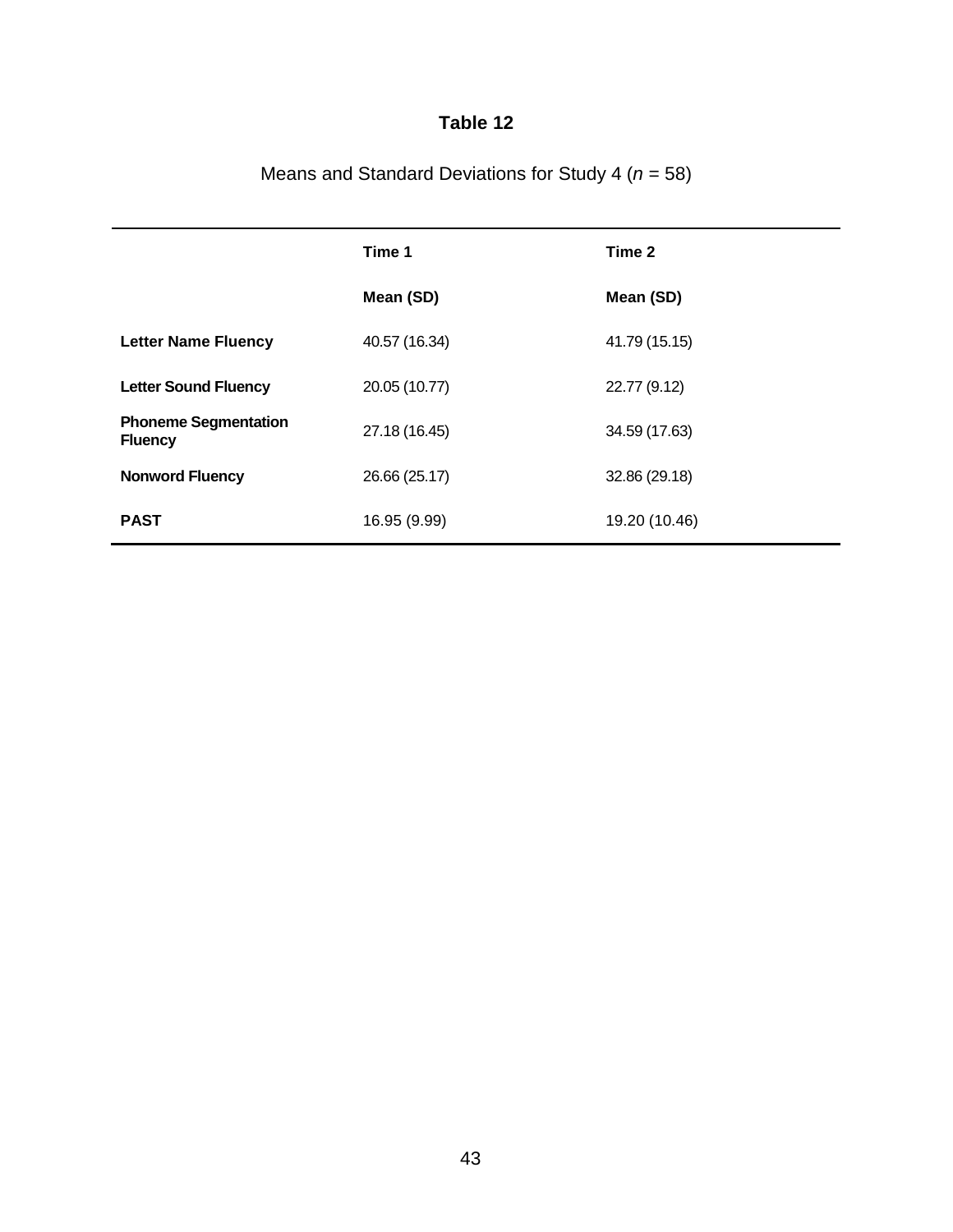|                   | LNF1     | LNF <sub>2</sub> | LSF1     | LSF <sub>2</sub> | PSF <sub>1</sub> | <b>PSF2</b> | NWF <sub>1</sub> | NWF <sub>2</sub> | PAST <sub>1</sub> |
|-------------------|----------|------------------|----------|------------------|------------------|-------------|------------------|------------------|-------------------|
| LNF <sub>2</sub>  | $.82***$ |                  |          |                  |                  |             |                  |                  |                   |
| LSF1              | $.65***$ | $.66***$         |          |                  |                  |             |                  |                  |                   |
| LSF <sub>2</sub>  | $.69***$ | $.72***$         |          |                  |                  |             |                  |                  |                   |
| PSF <sub>1</sub>  | $.52***$ | $.53***$         | $.64***$ |                  |                  |             |                  |                  |                   |
| PSF <sub>2</sub>  | $.64***$ | $.64***$         | $.57***$ | $.68***$         |                  |             |                  |                  |                   |
| NWF1              | $.67***$ | $.69***$         | $.63***$ | $.51***$         | $.43**$          |             |                  |                  |                   |
| NWF <sub>2</sub>  | $.61***$ | $.75***$         | $.53***$ | $.55***$         | $.30*$           | $.36**$     |                  |                  |                   |
| PAST <sub>1</sub> | $.53***$ | $.56***$         | $.61***$ | .54***           | $.62***$         | $.49***$    | $.65***$         | $.60***$         |                   |
| <b>PAST2</b>      | $.54***$ | $.67***$         | $.66***$ | $.59***$         | $.55***$         | $.53***$    | $.68**$          | $.68***$         | $.82***$          |

Note: All of the subtests in this table were from AIMSWeb except the PAST. LNF – Letter Name Fluency; LSF = Letter Sound Fluency; PSF = Phoneme Segmentation Fluency; NWF = Nonword Fluency; PAST = Phonological Awareness Screening Test; 1, 2 mean first administration and second administration.

 $*p < .05$ .

\*\**p* < .01

\*\*\**p* < .001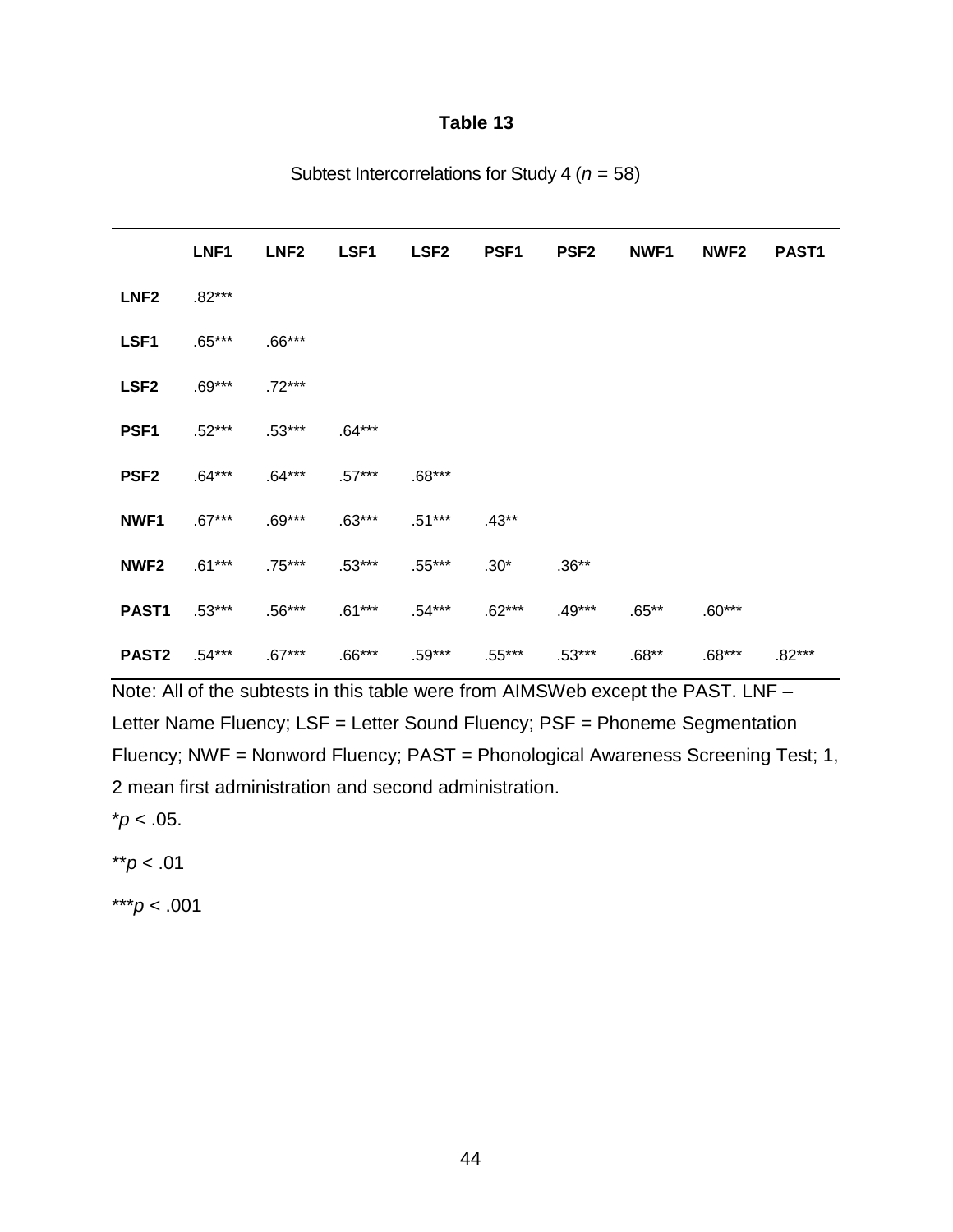|                 | WID <sub>2</sub> | WID1     | WA <sub>2</sub> |        | WA1 SPELL EL     |     | <b>BW</b> | MD  | <b>SEG</b> |
|-----------------|------------------|----------|-----------------|--------|------------------|-----|-----------|-----|------------|
| WID1            | $.49*$           |          |                 |        |                  |     |           |     |            |
| WA <sub>2</sub> | $.64**$          | .40      |                 |        |                  |     |           |     |            |
| WA1             | .47              | $.74***$ | $.72**$         |        |                  |     |           |     |            |
| <b>SPELL</b>    | $.66***$         | $.60*$   | $.62**$         | $.59*$ |                  |     |           |     |            |
| EL.             | .47              | .21      | $.55*$          | .35    | $.53*$           |     |           |     |            |
| <b>BW</b>       | .29              | $.69**$  | .32             | .41    | .22              | .12 |           |     |            |
| <b>MD</b>       | .47              | .36      | .21             | .24    | $.51*$           | .44 | .27       |     |            |
| <b>SEG</b>      | .23              | .04      | .46             | .25    | .38 <sub>0</sub> | .34 | .03       | .22 |            |

Subtest Intercorrelations for Study 5 (*n* = 17)

## **WHAT ABOUT PAST 1 VS PAST 2?**

WID = WRMT-R *Word Identification*; WA = WRMT-R *Word Attack*; EWT = *Exception* 

*Words Test*; SPELL = WIAT *Spelling* subtest; EL = CTOPP *Elision*; BW = CTOPP

*Blending Words*; MD = CTOPP Memory for Digits; SEG = CTOPP *Segmenting Words*;

PAST = *Phonological Awareness Screening Test*;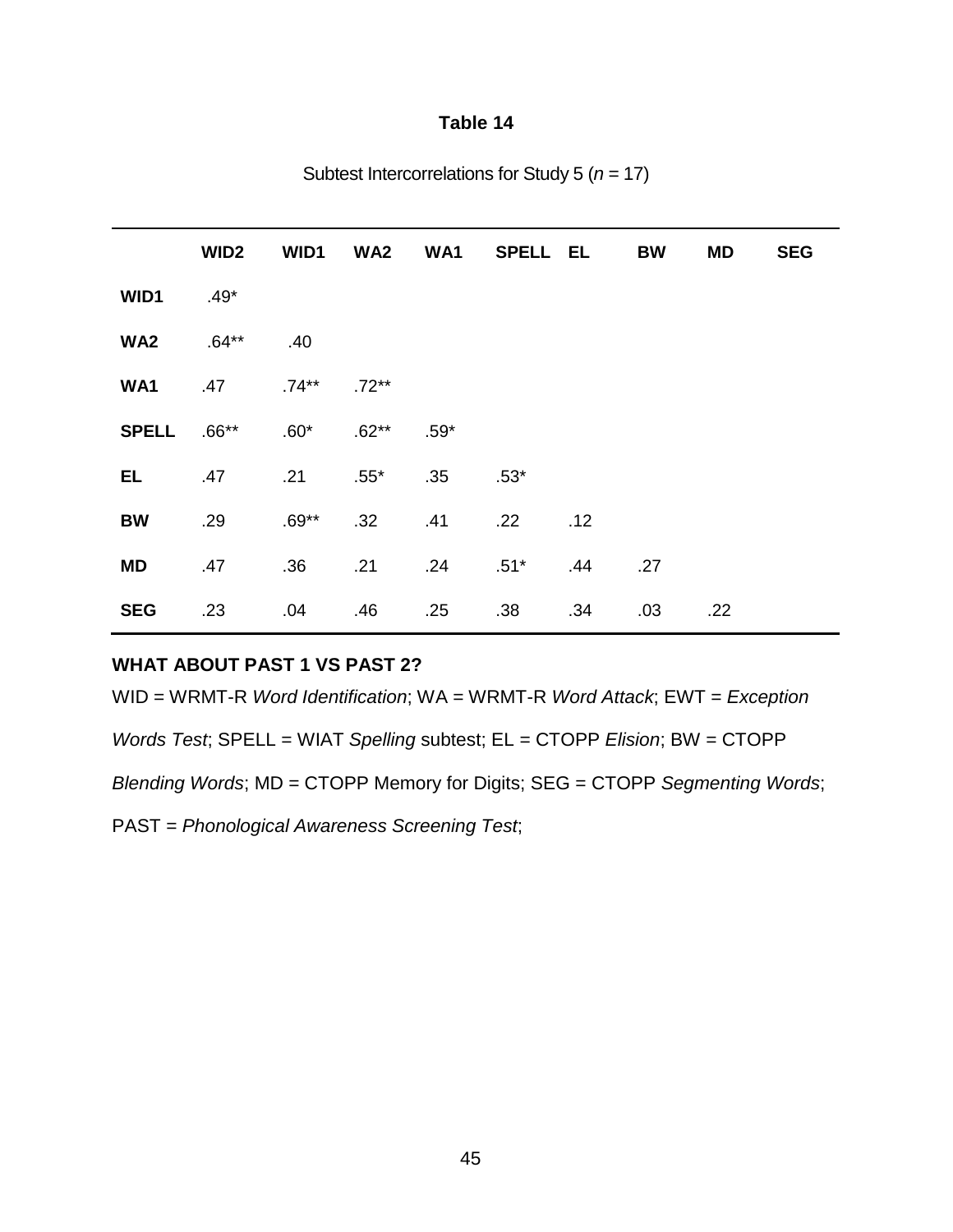Figure 1a

Scatter plots from Study 1 First Graders (*n* = 67) A comparison of four phonological awareness subtests



Note: WRMT-R = Woodcock Reading Mastery Test - Revised; CTOPP = Comprehensive Test of Phonological Processing; PAST = Phonological Awareness Screening Test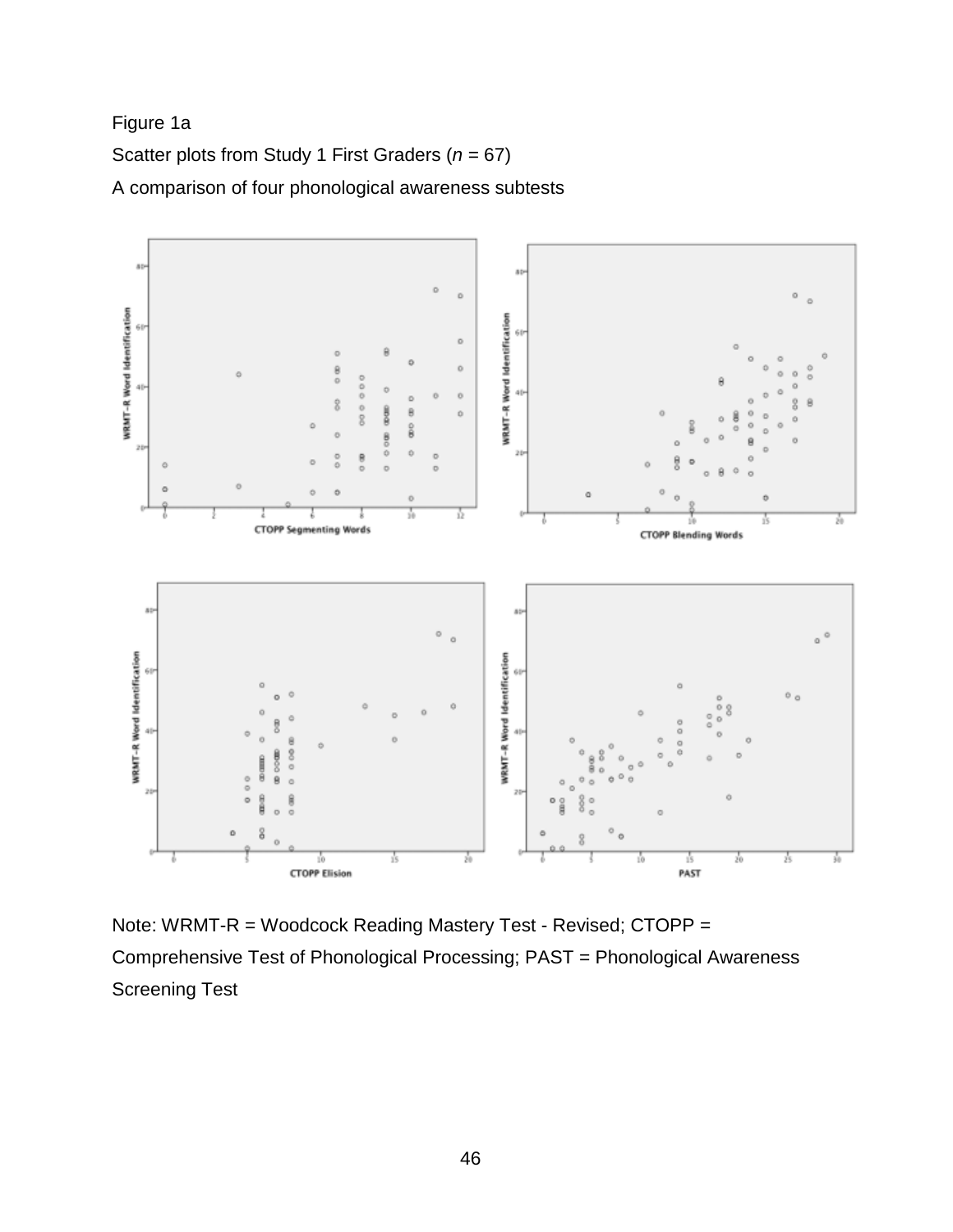Figure 1b





Note: WRMT-R = Woodcock Reading Mastery Test - Revised; CTOPP = Comprehensive Test of Phonological Processing; PAST = Phonological Awareness Screening Test